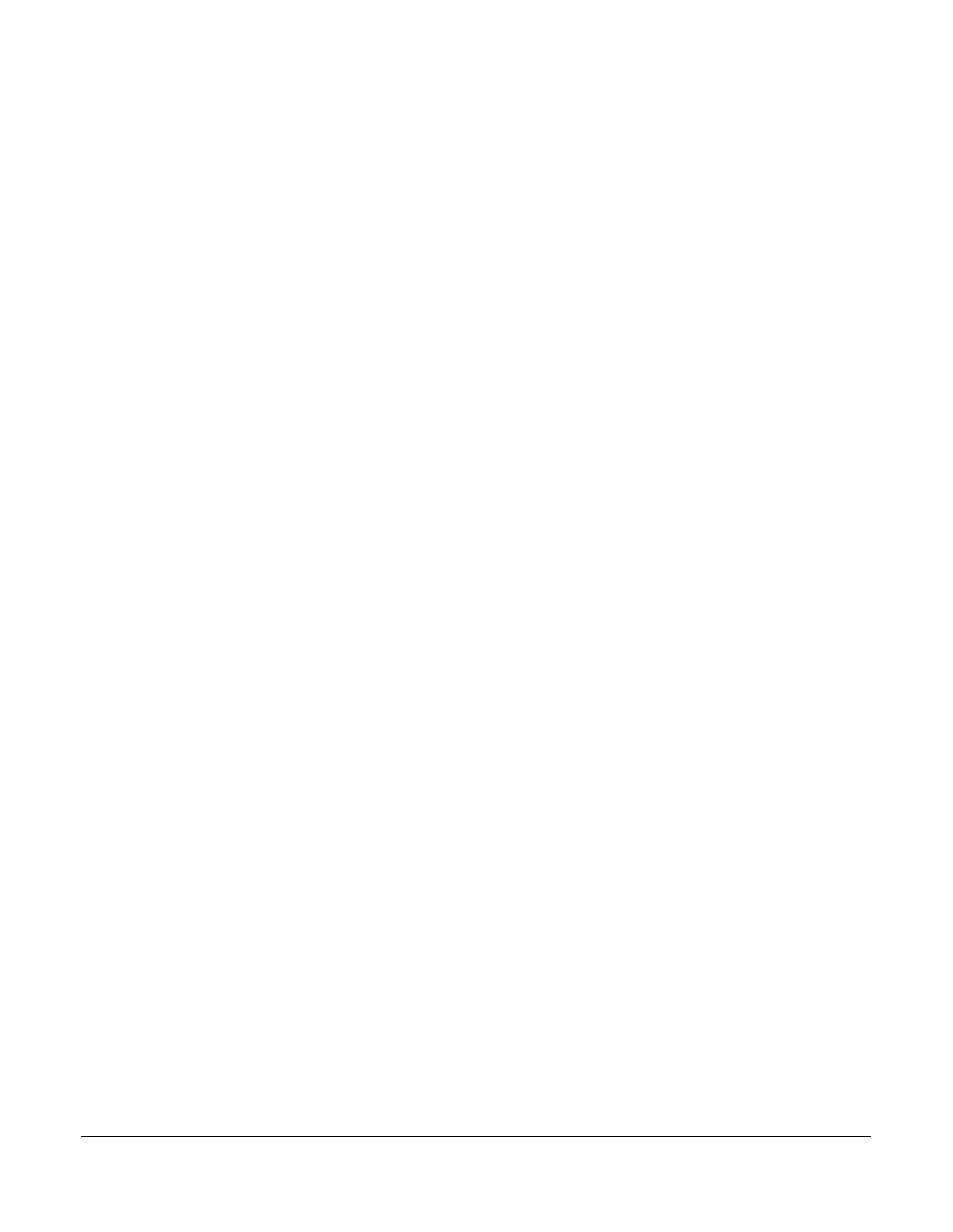# Segment 1:

# Neighborhood Connections

Now, I want to ask you some questions about where you live.

**1.1** How long have you lived in [NAME OF CITY]?

|     | YEARS _________________ MONTHS                                         |
|-----|------------------------------------------------------------------------|
|     |                                                                        |
| 1.2 | What is the name of your neighborhood?                                 |
|     | NEIGHBORHOOD DOES NOT HAVE A NAME 1                                    |
| 1.3 | How long have you lived in this neighborhood?                          |
|     |                                                                        |
| 1.4 | Do you think that this neighborhood is a good place to raise children? |

DON'T KNOW ......................................................................... DK REFUSED............................................................................... REF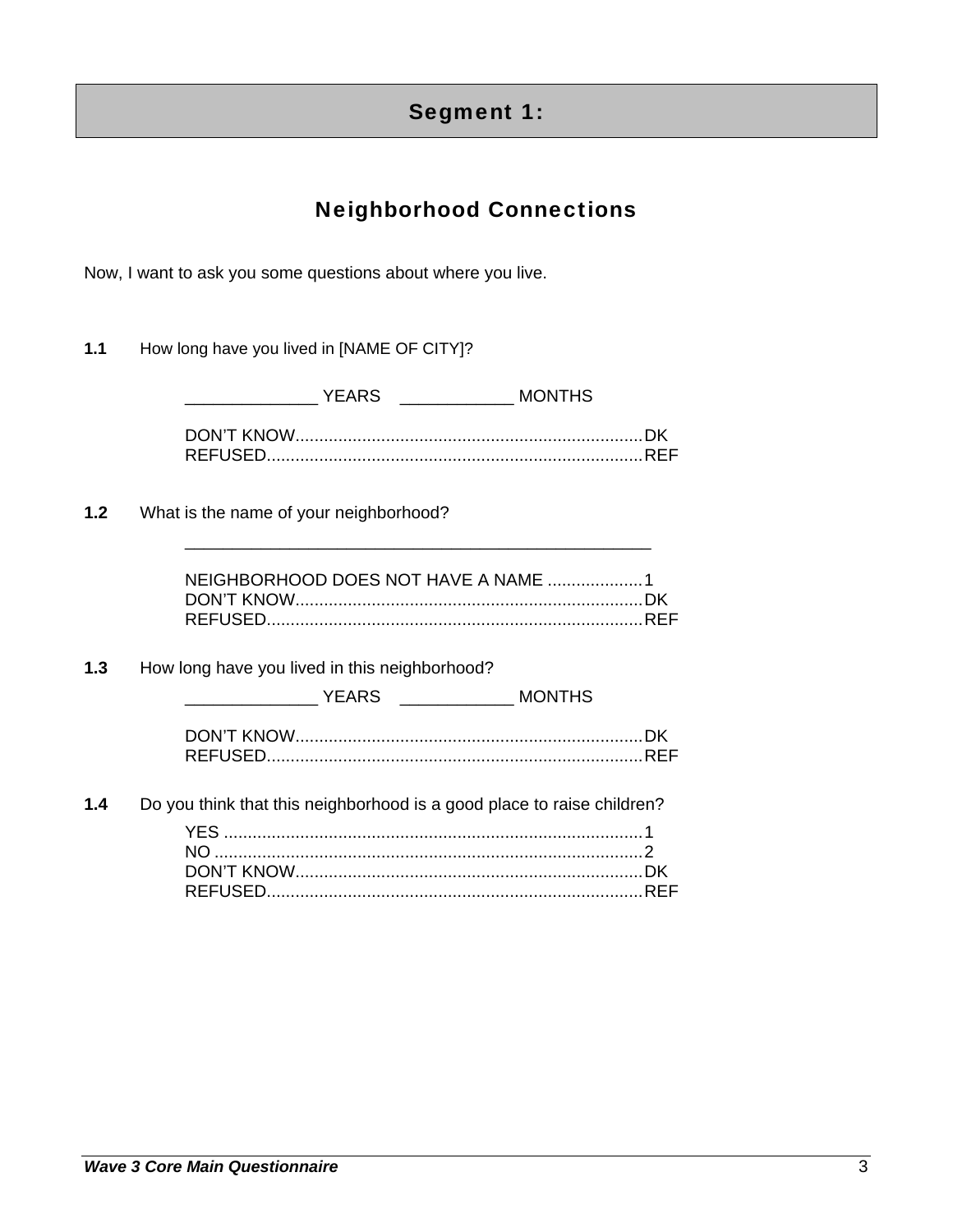# **SHOWCARD A**

| 1.5              | I'm going to read some<br>statements about your<br>neighborhood, the<br>people in it, and things<br>that happen in the<br>neighborhood. For<br>each statement, tell<br>me whether you<br>strongly agree, agree,<br>neither agree nor<br>disagree, disagree, or<br>strongly disagree. | <b>Strongly</b><br>Agree | <b>Agree</b>   | <b>Neither</b><br><b>Agree</b><br><b>Nor</b><br><b>Disagree</b> | <b>Disagree</b> | <b>Strongly</b><br><b>Disagree</b> | <b>DON'T</b><br><b>KNOW</b> | <b>REFUSED</b> |
|------------------|--------------------------------------------------------------------------------------------------------------------------------------------------------------------------------------------------------------------------------------------------------------------------------------|--------------------------|----------------|-----------------------------------------------------------------|-----------------|------------------------------------|-----------------------------|----------------|
| 1.5a             | I live in a close-knit<br>neighborhood. Would<br>you say                                                                                                                                                                                                                             | 5                        | $\overline{4}$ | 3                                                               | $\overline{2}$  | $\mathbf{1}$                       | <b>DK</b>                   | <b>REF</b>     |
| 1.5 <sub>b</sub> | People in my<br>neighborhood are<br>willing to help their<br>neighbors. Would you<br>say                                                                                                                                                                                             | 5                        | $\overline{4}$ | 3                                                               | $\overline{2}$  | 1                                  | <b>DK</b>                   | <b>REF</b>     |
| 1.5c             | People in my<br>neighborhood<br>generally don't get<br>along with each other.                                                                                                                                                                                                        | 5                        | 4              | 3                                                               | $\overline{2}$  | 1                                  | <b>DK</b>                   | <b>REF</b>     |
| 1.5d             | People in my<br>neighborhood do not<br>share the same<br>values.                                                                                                                                                                                                                     | 5                        | 4              | 3                                                               | $\overline{2}$  | 1                                  | <b>DK</b>                   | <b>REF</b>     |
| 1.5e             | People in my<br>neighborhood can be<br>trusted.                                                                                                                                                                                                                                      | 5                        | $\overline{4}$ | 3                                                               | 2               | 1                                  | <b>DK</b>                   | <b>REF</b>     |

#### **SKIP: REVIEW THE CHILD ROSTER: ARE THERE ANY CHILDREN IN THE HOUSEHOLD? IF NO, GO TO 1.7, OTHERWISE CONTINUE**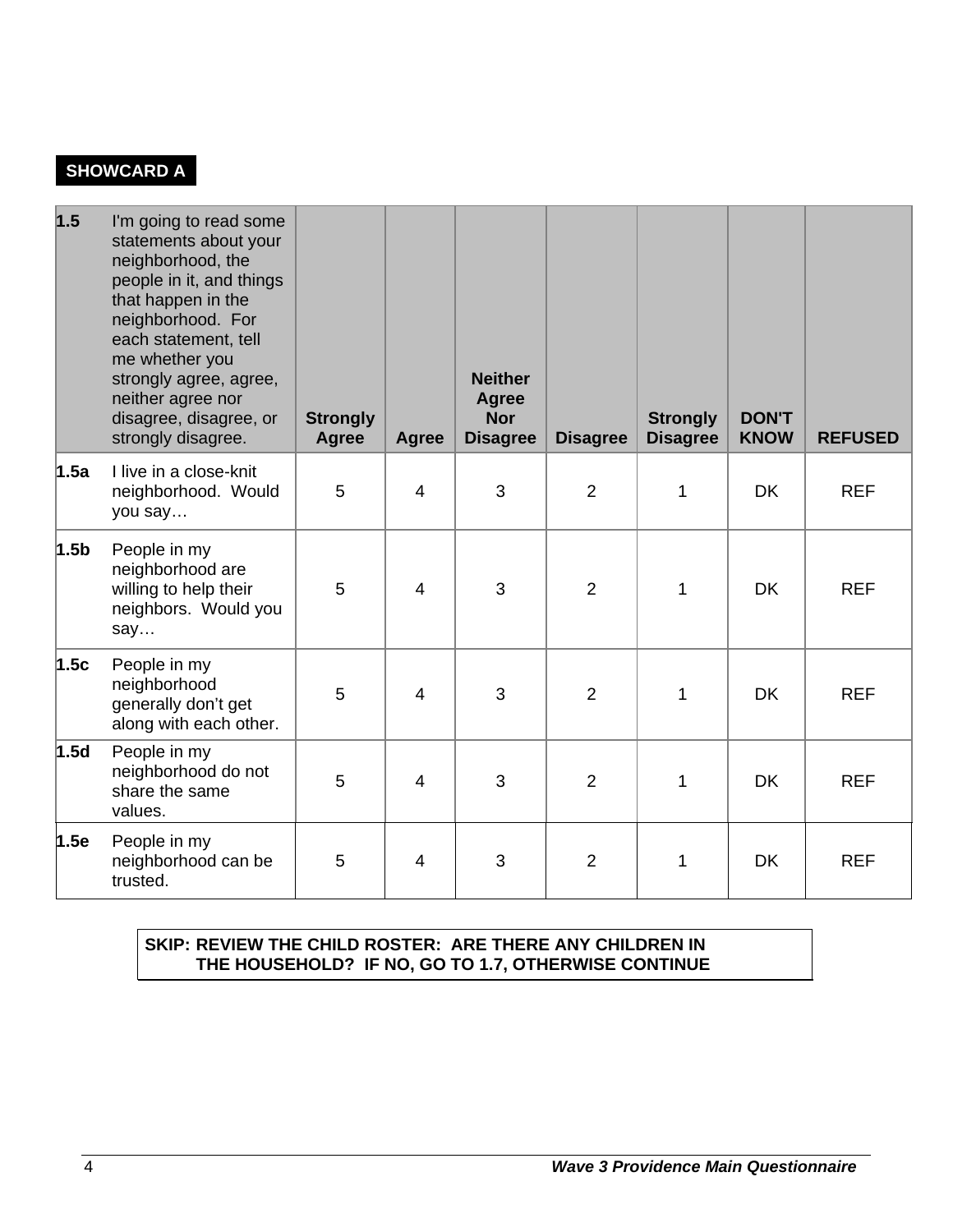# **SHOWCARD B**

| 1.6 | PHONE INTERVIEWS ONLY: I feel like I could call my child's teachers if I wanted to know<br>how my child was doing. Is this                            |
|-----|-------------------------------------------------------------------------------------------------------------------------------------------------------|
|     | IN-PERSON INTERVIEWS ONLY: Please see Showcard B. I feel like I could call my child's<br>teachers if I wanted to know how my child was doing. Is this |
|     |                                                                                                                                                       |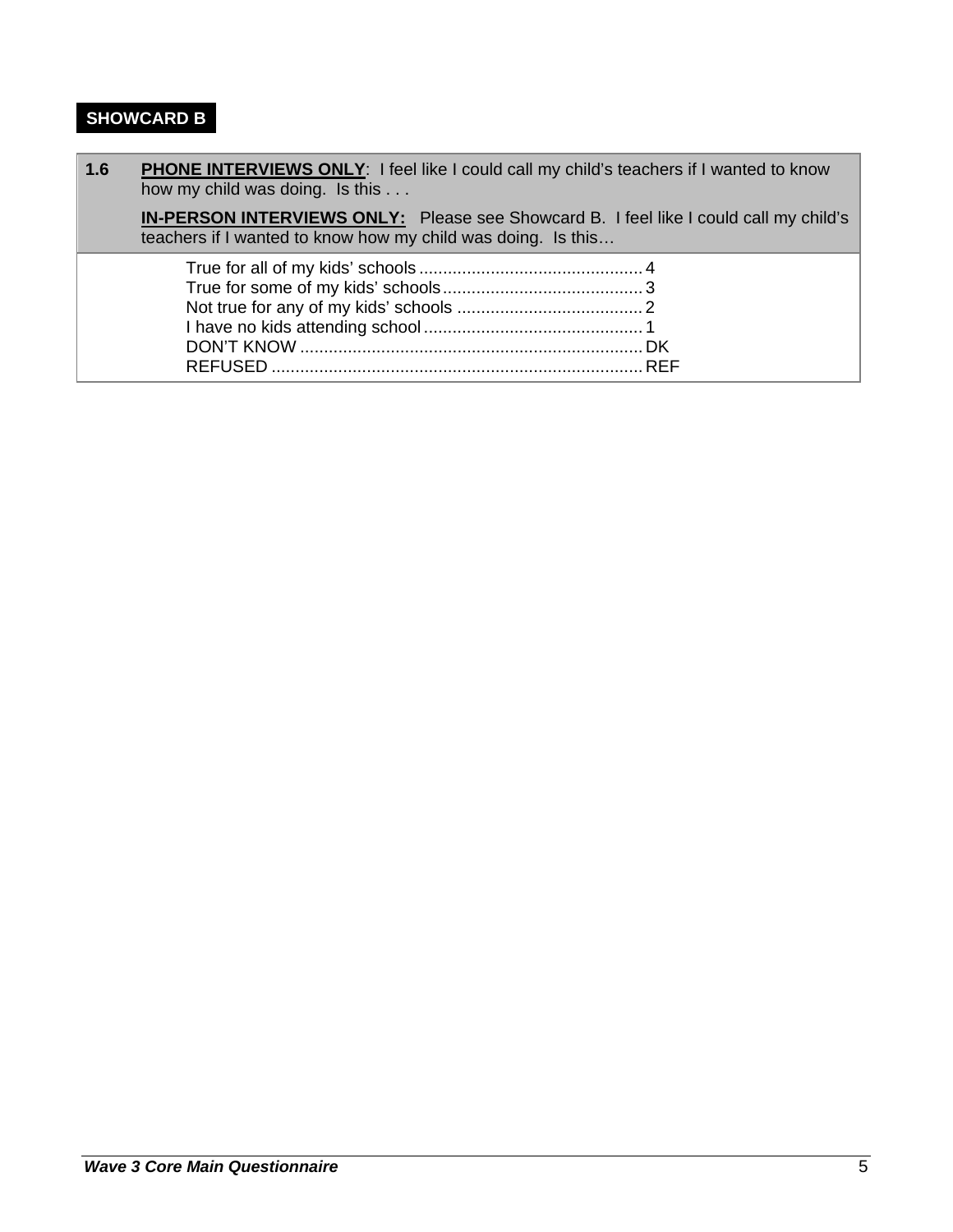# **SHOWCARD C**

| 1.7 | For each of the<br>following, please tell me<br>if it is very likely, likely,<br>neither likely nor<br>unlikely, unlikely, or very<br>unlikely that people in<br>your neighborhood<br>would act in the<br>following manner: | <b>Very</b><br><b>Likely</b> | <b>Likely</b>  | <b>Neither</b><br><b>Likely</b><br><b>Nor</b><br><b>Unlikely</b> | <b>Unlikely</b> | <b>Very</b><br><b>Unlikely</b> | <b>DON'T</b><br><b>KNOW</b> | <b>REFUSED</b> |
|-----|-----------------------------------------------------------------------------------------------------------------------------------------------------------------------------------------------------------------------------|------------------------------|----------------|------------------------------------------------------------------|-----------------|--------------------------------|-----------------------------|----------------|
|     | 1.7a If a child was showing<br>disrespect to an adult, or<br>acting out of line, how<br>likely is it that people in<br>your neighborhood<br>would scold that child?<br>Would you say                                        | 5                            | $\overline{4}$ | 3                                                                | $\overline{2}$  | 1                              | <b>DK</b>                   | <b>REF</b>     |
|     | 1.7b If a group of<br>neighborhood children<br>were skipping school<br>and hanging out on a<br>street corner, how likely<br>is it that your neighbors<br>would do something<br>about it? Would you<br>say                   | 5                            | $\overline{4}$ | 3                                                                | $\overline{2}$  | 1                              | <b>DK</b>                   | <b>REF</b>     |
|     | 1.7c If some children were<br>spray-painting graffiti on<br>a local building, how<br>likely is it that your<br>neighbors would do<br>something about it?                                                                    | 5                            | 4              | 3                                                                | $\overline{2}$  | 1                              | <b>DK</b>                   | <b>REF</b>     |
|     | 1.7d If a fight broke out in<br>front of their house, how<br>likely is it that your<br>neighbors would do<br>something about it?                                                                                            | 5                            | 4              | 3                                                                | $\overline{2}$  | 1                              | DK                          | <b>REF</b>     |
|     | 1.7e If the fire station closest<br>to their house was<br>threatened by budget<br>cuts, how likely is it that<br>your neighbors would do<br>something about it?                                                             | 5                            | 4              | 3                                                                | $\overline{2}$  | 1                              | <b>DK</b>                   | <b>REF</b>     |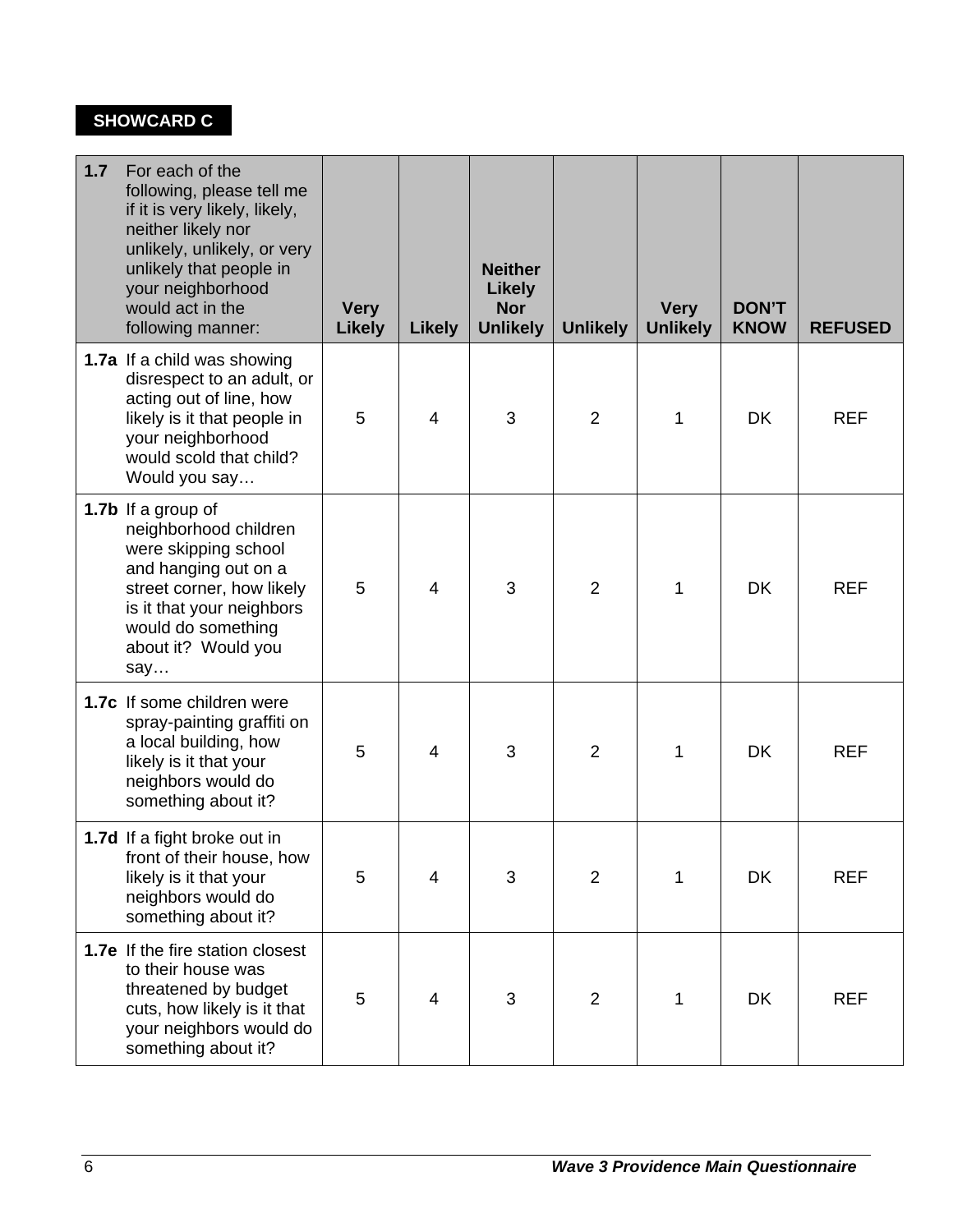**1.8** How does the future look for this neighborhood? Is this neighborhood likely to...

Next I want to ask you some questions about the different places you have lived since Thanksgiving, November, 2005. This includes any place you lived or stayed for one month or more.

I have recorded that you currently live here at **[ 1 BEST ADDRESS FROM FACESHEET].**

| 1.9  | In what month and year did you move to this address?                                                                                                                |
|------|---------------------------------------------------------------------------------------------------------------------------------------------------------------------|
|      |                                                                                                                                                                     |
|      | RESPONDENT WAS BORN AND RAISED AT THIS                                                                                                                              |
|      | <b>INTERVIEWER QUESTION: IS THE MONTH AND YEAR AT QUESTION 1.9</b><br>EARLIER THAN NOVEMBER 2005 (11/05)?.                                                          |
|      |                                                                                                                                                                     |
| 1.10 | Where did you live before moving to this address?                                                                                                                   |
|      |                                                                                                                                                                     |
|      |                                                                                                                                                                     |
|      | STATE: ___________________________________ZIP: _________________________________                                                                                    |
|      |                                                                                                                                                                     |
|      | <b>INTERVIEWER INSTRUCTION: IF RESPONDENT WAS HOMELESS, USE YOUR</b><br>JUDGEMENT TO SUBSTITUTE WORDS FOR 1.11 AND 1.16 THROUGH 1.25<br>AND SKIP 1.12 THROUGH 1.15. |
| 1.11 | In what month and year did you move to that address?                                                                                                                |
|      | <b>MONTH</b><br><b>YEAR</b>                                                                                                                                         |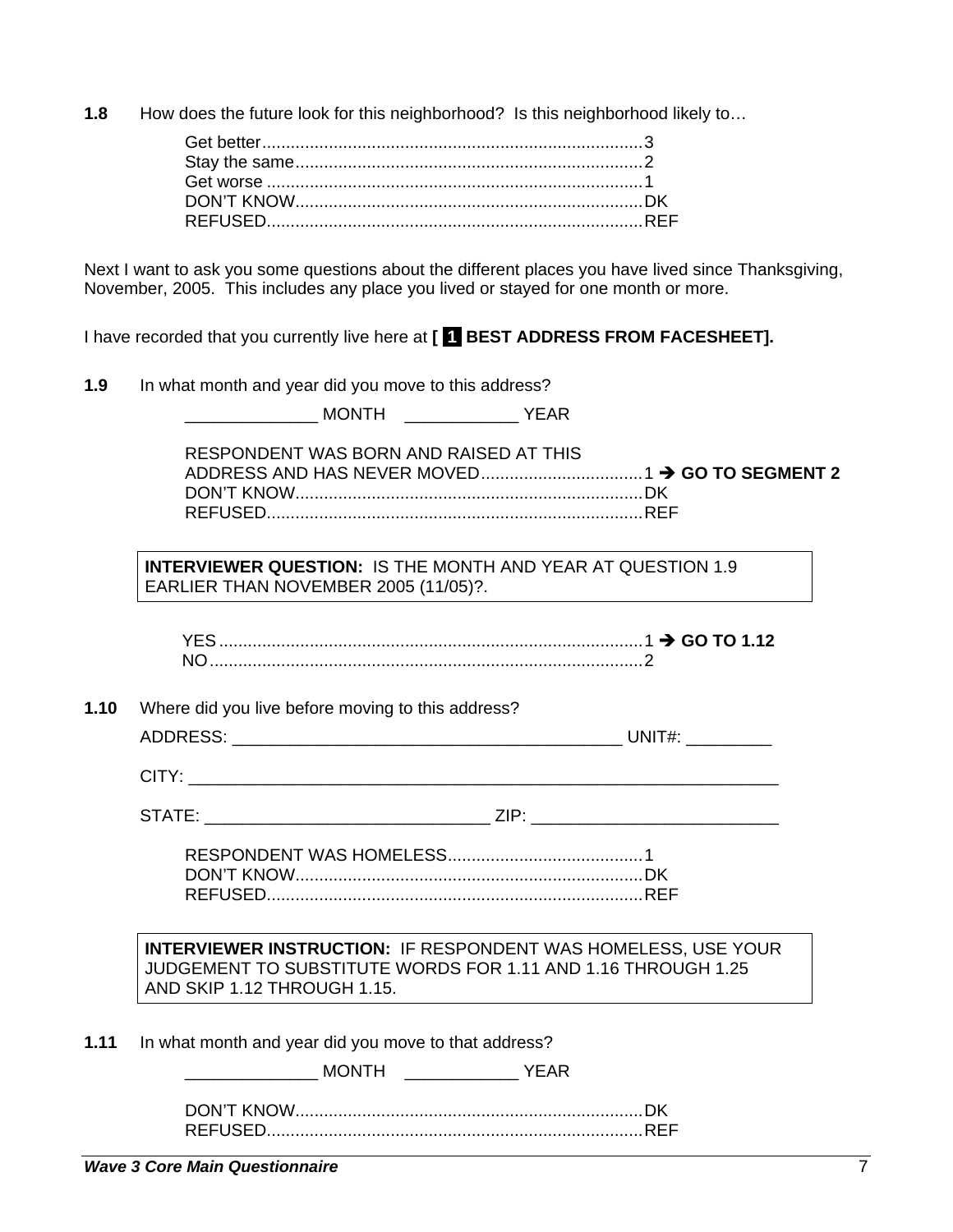| 1.12 Now I want to ask you about the reasons you moved from<br>[FILL FROM Q1.10/your previous address] to your [CURRENT<br>ADDRESS]. I will present a series of family, job, neighborhood,<br>housing, or other reasons that you might have moved. You can<br>indicate as many reasons as apply to you. |            |                |                             |                |
|---------------------------------------------------------------------------------------------------------------------------------------------------------------------------------------------------------------------------------------------------------------------------------------------------------|------------|----------------|-----------------------------|----------------|
| Please answer yes or no to each of the following possible family<br>reasons: Did you move because of a                                                                                                                                                                                                  | <b>YES</b> | <b>NO</b>      | <b>DON'T</b><br><b>KNOW</b> | <b>REFUSED</b> |
| 1.12a. Change in relationship with spouse/partner?                                                                                                                                                                                                                                                      | 1          | 2              | <b>DK</b>                   | <b>REF</b>     |
| 1.12b. To establish own household?                                                                                                                                                                                                                                                                      | 1          | 2              | <b>DK</b>                   | <b>REF</b>     |
| 1.12c. Change in number of children?                                                                                                                                                                                                                                                                    | 1          | 2              | <b>DK</b>                   | <b>REF</b>     |
| 1.12d. To be close to family or friends?                                                                                                                                                                                                                                                                | 1          | $\overline{2}$ | <b>DK</b>                   | <b>REF</b>     |
| 1.12e. Other family reason?                                                                                                                                                                                                                                                                             | 1          | $\overline{2}$ | <b>DK</b>                   | <b>REF</b>     |
| Please answer yes or no to the following possible job reasons:<br>Did you move because of a                                                                                                                                                                                                             | <b>YES</b> | <b>NO</b>      | <b>DON'T</b><br><b>KNOW</b> | <b>REFUSED</b> |
| 1.12f. New job or job transfer?                                                                                                                                                                                                                                                                         | 1          | 2              | <b>DK</b>                   | <b>REF</b>     |
| 1.12g. To look for work or lost job?                                                                                                                                                                                                                                                                    | 1          | $\overline{2}$ | <b>DK</b>                   | <b>REF</b>     |
| 1.12h. To be closer to work/easier commute?                                                                                                                                                                                                                                                             | 1          | 2              | <b>DK</b>                   | <b>REF</b>     |
| 1.12i. Retired?                                                                                                                                                                                                                                                                                         | 1          | 2              | <b>DK</b>                   | <b>REF</b>     |
| 1.12j. Other job-related reason?                                                                                                                                                                                                                                                                        | 1          | 2              | <b>DK</b>                   | <b>REF</b>     |
| Please answer yes or no to the following possible neighborhood<br>reasons: Did you move because of a                                                                                                                                                                                                    | <b>YES</b> | <b>NO</b>      | <b>DON'T</b><br><b>KNOW</b> | <b>REFUSED</b> |
| 1.12k. Schools were poor/wanted better school for kids?                                                                                                                                                                                                                                                 | 1          | 2              | DK.                         | <b>REF</b>     |
| 1.12I. Wanted safer neighborhood/less crime?                                                                                                                                                                                                                                                            | 1          | 2              | <b>DK</b>                   | <b>REF</b>     |
| 1.12m. Other neighborhood reason?                                                                                                                                                                                                                                                                       | 1          | $\overline{2}$ | DK                          | <b>REF</b>     |
| Please answer yes or no to the following possible housing<br>reasons: Did you move because of a                                                                                                                                                                                                         | <b>YES</b> | <b>NO</b>      | <b>DON'T</b><br><b>KNOW</b> | <b>REFUSED</b> |
| 1.12n. Wanted to own home, not rent?                                                                                                                                                                                                                                                                    | 1          | 2              | DK                          | <b>REF</b>     |
| 1.12o. Wanted new or better house/apartment?                                                                                                                                                                                                                                                            | 1          | 2              | DK                          | <b>REF</b>     |
| 1.12p. Found a home that was a good investment?                                                                                                                                                                                                                                                         | 1          | $\overline{2}$ | <b>DK</b>                   | <b>REF</b>     |
| 1.12q. Wanted or needed cheaper housing?                                                                                                                                                                                                                                                                | 1          | $\overline{2}$ | DK                          | <b>REF</b>     |
| 1.12r. Had to move to access public housing or other housing<br>subsidy?                                                                                                                                                                                                                                | 1          | $\overline{2}$ | <b>DK</b>                   | <b>REF</b>     |
| 1.12s. Home foreclosed?                                                                                                                                                                                                                                                                                 | 1          | $\overline{2}$ | DK                          | <b>REF</b>     |
| 1.12t. Landlord evicted you/landlord would not renew your lease?                                                                                                                                                                                                                                        | 1          | $\overline{2}$ | DK                          | <b>REF</b>     |
| 1.12u. Other housing reason?                                                                                                                                                                                                                                                                            | 1          | $\overline{2}$ | DK                          | <b>REF</b>     |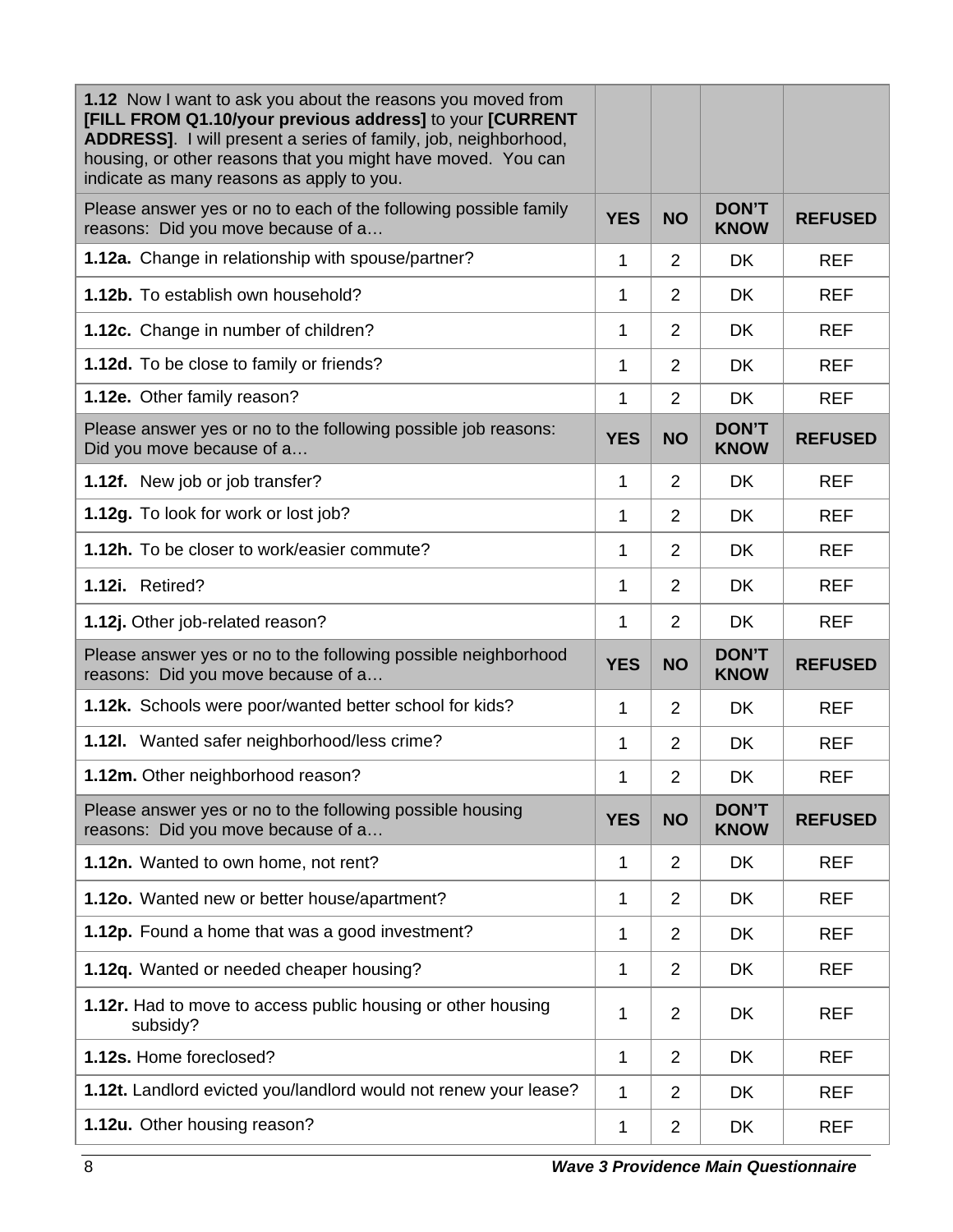| Please answer yes or no to the following possible other reasons:<br>Did you move because of a | <b>YES</b> | <b>NO</b> | <b>DON'T</b><br>KNOW | <b>REFUSED</b> |
|-----------------------------------------------------------------------------------------------|------------|-----------|----------------------|----------------|
| 1.12v. Health reason?                                                                         |            |           | DK                   | <b>RFF</b>     |
| 1.12w. Other reason?                                                                          |            |           | DK                   | <b>REF</b>     |

People move for many reasons. There are many things that may cause someone to **leave** a residence. Similarly, there are many reasons someone may have for **choosing** a new residence.

**1.13** First I would like to ask you about reasons that you left the residence you were living in previously. Of those reasons for moving that you told me about **[READ SELECTED RESPONSES FROM Q1.12]**, which is the main reason you moved **from [FILL FROM Q1.10 / your previous address]? [FI: RECORD QUESTION NUMBER BELOW]**

|      | [PLEASE PRINT CLEARLY]                                                                                                                                                                                                                                                                                              |
|------|---------------------------------------------------------------------------------------------------------------------------------------------------------------------------------------------------------------------------------------------------------------------------------------------------------------------|
|      |                                                                                                                                                                                                                                                                                                                     |
| 1.15 | Now I would like to ask you about reasons you chose to move to the residence where you are<br>currently living. Of those reasons that you told me about [READ SELECTED RESPONSES<br>FROM Q1.12], which is the main reason you moved to [ BEST ADDRESS FROM<br><b>FACESHEET]? [FI: RECORD QUESTION NUMBER BELOW]</b> |
|      | [PLEASE PRINT CLEARLY]                                                                                                                                                                                                                                                                                              |
|      |                                                                                                                                                                                                                                                                                                                     |
|      | <b>INTERVIEWER INSTRUCTION: IS THE MONTH AND YEAR AT QUESTION 1.9</b><br>EARLIER THAN NOVEMBER 2005 (11/05)?                                                                                                                                                                                                        |
|      | NO2                                                                                                                                                                                                                                                                                                                 |
|      | <b>INTERVIEWER INSTRUCTION: IS THE MONTH AND YEAR AT QUESTION 1.11</b><br>EARLIER THAN NOVEMBER 2005 (11/05)?                                                                                                                                                                                                       |
|      | NO2                                                                                                                                                                                                                                                                                                                 |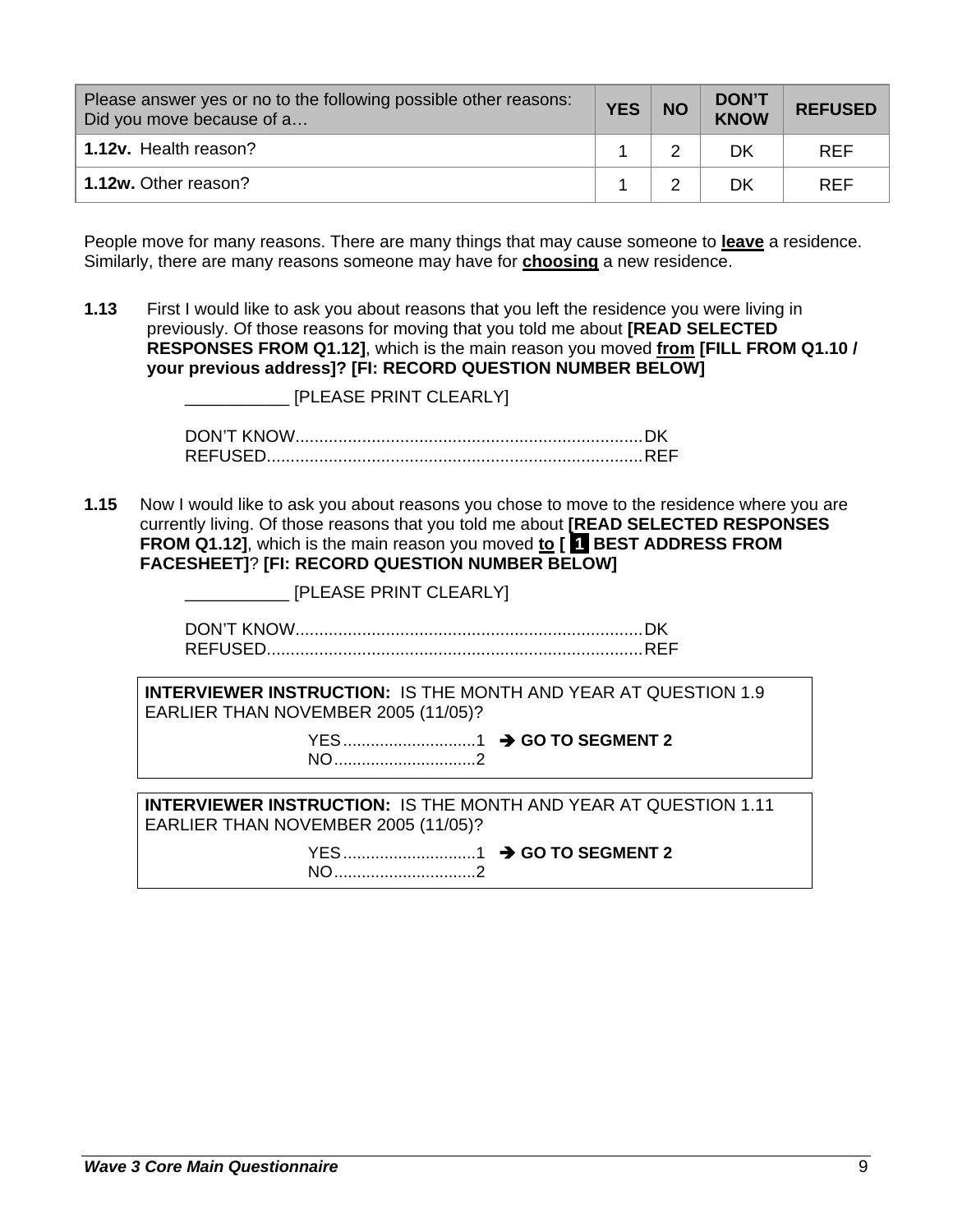| 1.16 | Where did you live before moving to [FILL ADDRESS FROM Q1.10]?                                                |  |
|------|---------------------------------------------------------------------------------------------------------------|--|
|      |                                                                                                               |  |
|      |                                                                                                               |  |
|      |                                                                                                               |  |
|      |                                                                                                               |  |
| 1.17 | When did you begin living at that address?                                                                    |  |
|      |                                                                                                               |  |
|      |                                                                                                               |  |
|      | <b>INTERVIEWER QUESTION: IS THE MONTH AND YEAR AT QUESTION 1.17</b><br>EARLIER THAN NOVEMBER 2005 (11/05)?    |  |
|      |                                                                                                               |  |
| 1.18 | NO2<br>Where did you live before moving to [FILL ADDRESS FROM Q1.16]?                                         |  |
|      |                                                                                                               |  |
|      |                                                                                                               |  |
|      |                                                                                                               |  |
|      |                                                                                                               |  |
| 1.19 | When did you begin living at that address?                                                                    |  |
|      |                                                                                                               |  |
|      |                                                                                                               |  |
|      | <b>INTERVIEWER INSTRUCTION: IS THE MONTH AND YEAR AT QUESTION 1.19</b><br>EARLIER THAN NOVEMBER 2005 (11/05)? |  |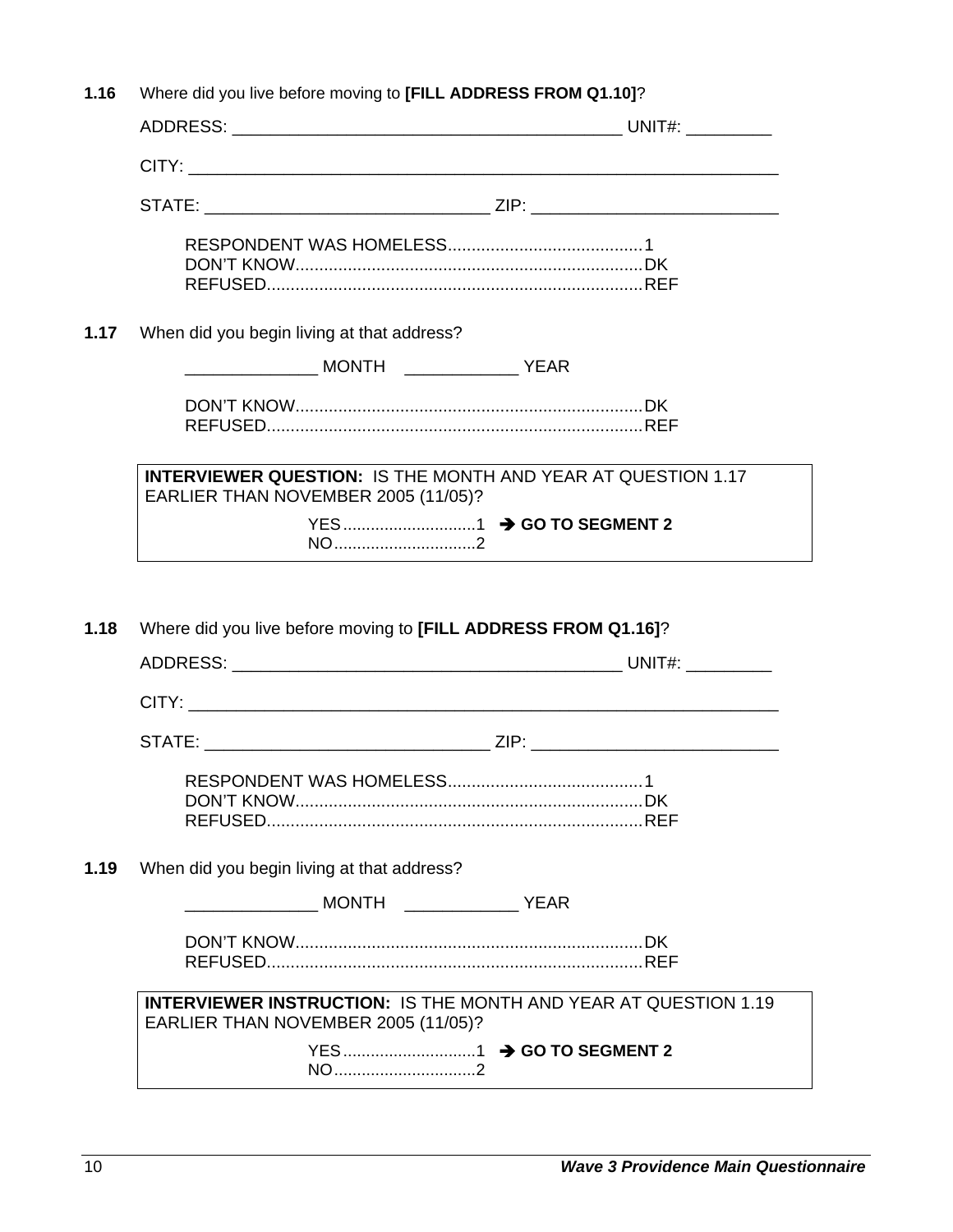| 1.20 |                                                                        |                                                                        |
|------|------------------------------------------------------------------------|------------------------------------------------------------------------|
|      |                                                                        |                                                                        |
|      |                                                                        |                                                                        |
|      |                                                                        |                                                                        |
|      |                                                                        |                                                                        |
| 1.21 | When did you begin living at that address?                             |                                                                        |
|      |                                                                        |                                                                        |
|      |                                                                        |                                                                        |
|      | EARLIER THAN NOVEMBER 2005 (11/05)?                                    | <b>INTERVIEWER INSTRUCTION: IS THE MONTH AND YEAR AT QUESTION 1.21</b> |
|      |                                                                        |                                                                        |
| 1.22 | NO 2<br>Where did you live before moving to [FILL ADDRESS FROM Q1.20]? |                                                                        |
|      |                                                                        |                                                                        |
|      |                                                                        |                                                                        |
|      |                                                                        |                                                                        |
|      |                                                                        |                                                                        |
|      | 1.23 When did you begin living at that address?                        |                                                                        |
|      |                                                                        |                                                                        |
|      |                                                                        |                                                                        |
|      | EARLIER THAN NOVEMBER 2005 (11/05)?                                    | <b>INTERVIEWER INSTRUCTION: IS THE MONTH AND YEAR AT QUESTION 1.23</b> |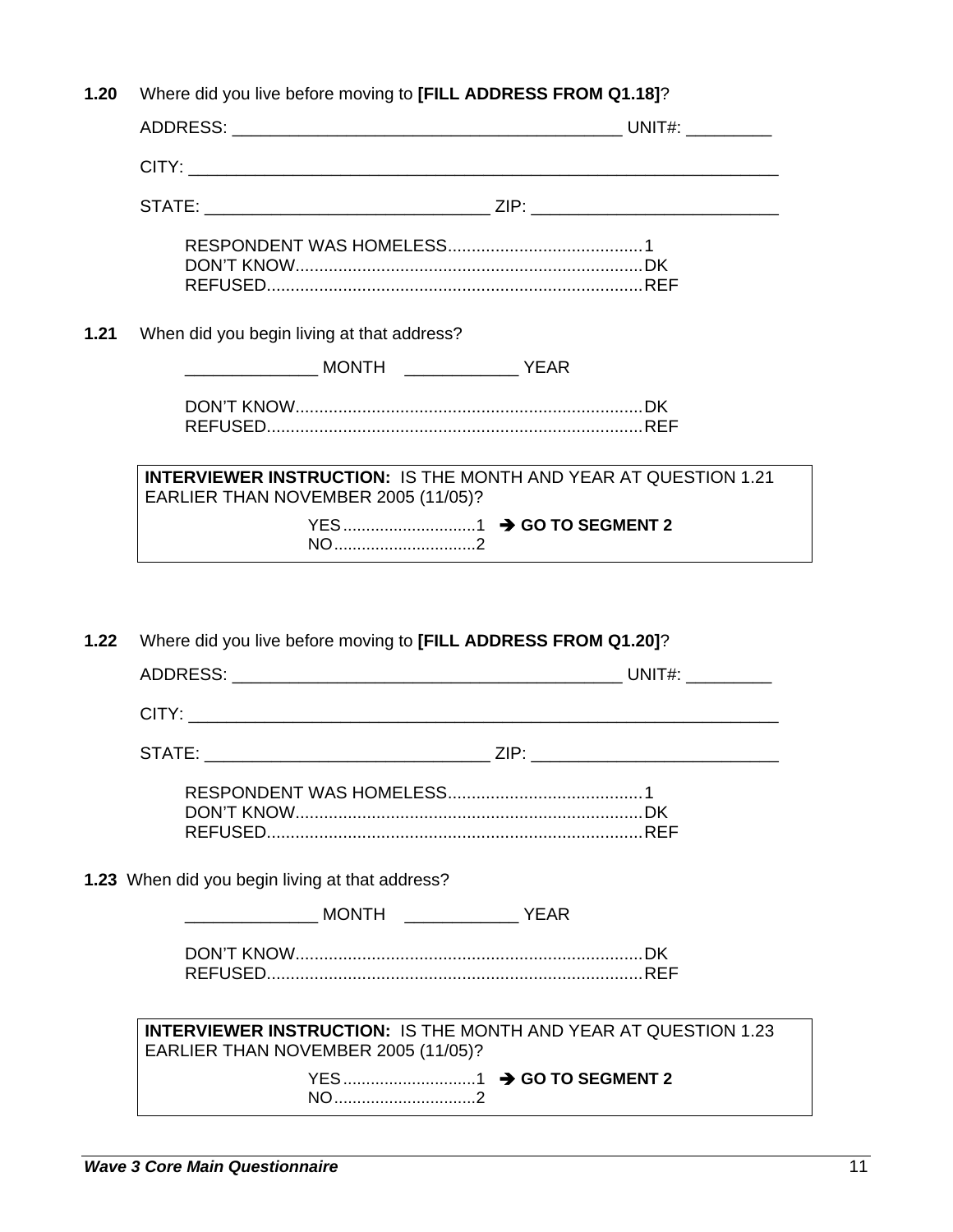|  | 1.24 Where did you live before moving to [FILL ADDRESS FROM Q1.22]? |  |
|--|---------------------------------------------------------------------|--|
|  |                                                                     |  |

| STATE: ___________________________________ZIP: _________________________________ |             |
|----------------------------------------------------------------------------------|-------------|
|                                                                                  |             |
| <b>1.25</b> When did you begin living at that address?                           |             |
| MONTH TEARNEY                                                                    |             |
|                                                                                  | .DK<br>.REF |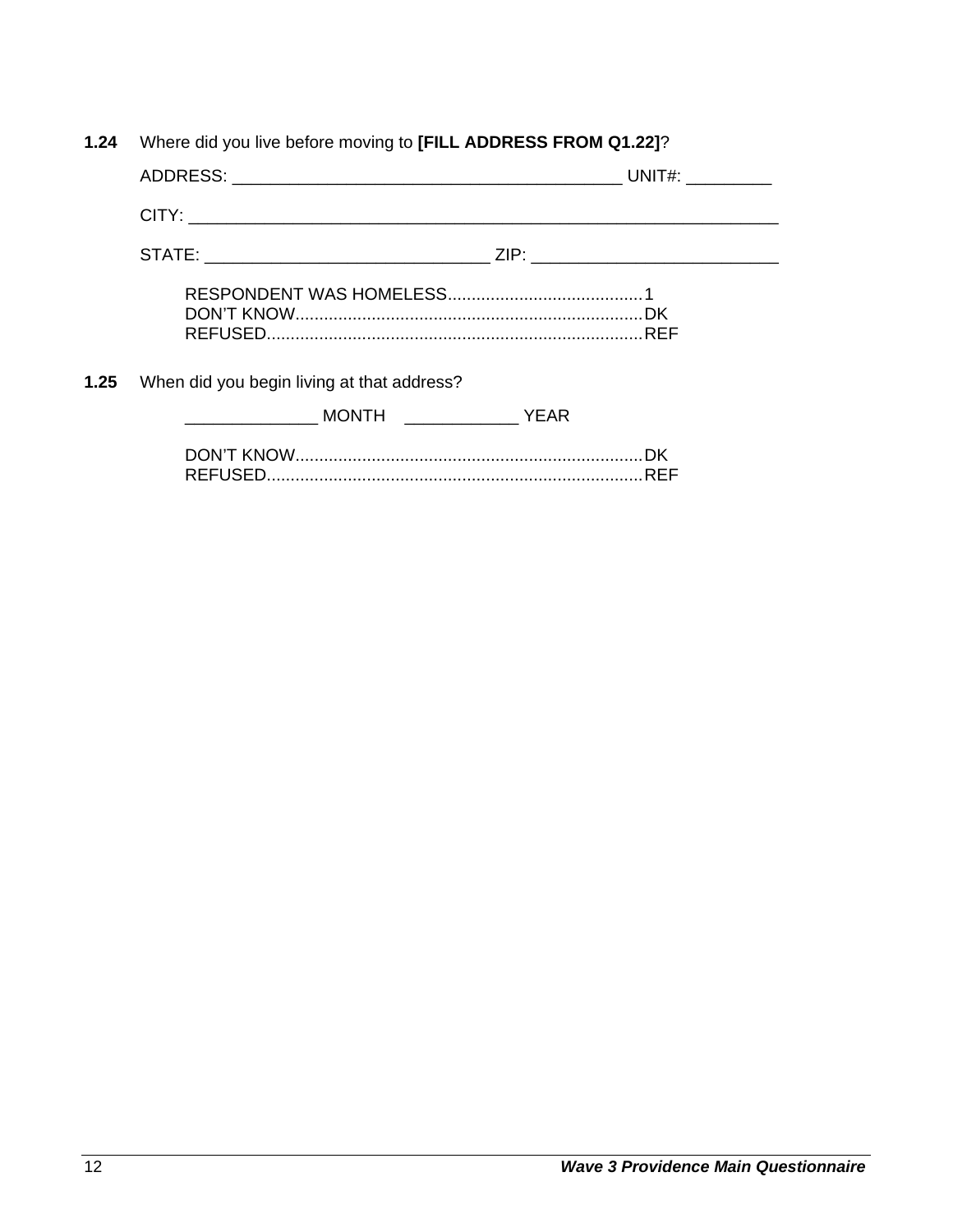# Segment 2:

# Neighborhood Actions

The next set of questions is about problems neighborhood residents sometimes experience and the steps that they may take to correct a problem.

Sometimes people in a neighborhood do things to take care of a local problem, or to take advantage of an opportunity, or to make the neighborhood a better place to live. Please tell me (if you have/if you or any member of your household has) been involved in the following activities in the last 12 months.

**2.1** Have you (or any member of your household) spoken with a local political about a neighborhood problem or improvement?

**2.2** Have you (or any member of your household) talked to a local religious leader or minister to help with a neighborhood problem or neighborhood improvement?

**2.3** Have you (or any member of your household) gotten together with neighbors to do something about a neighborhood problem or to organize neighborhood improvement?

#### **SKIP: IF 2.1, 2.2, AND 2.3 = 2 (NO), DK, or REF, GO TO 2.5, OTHERWISE CONTINUE**

**2.4** Was there any progress on a problem or improvement by doing any of these things?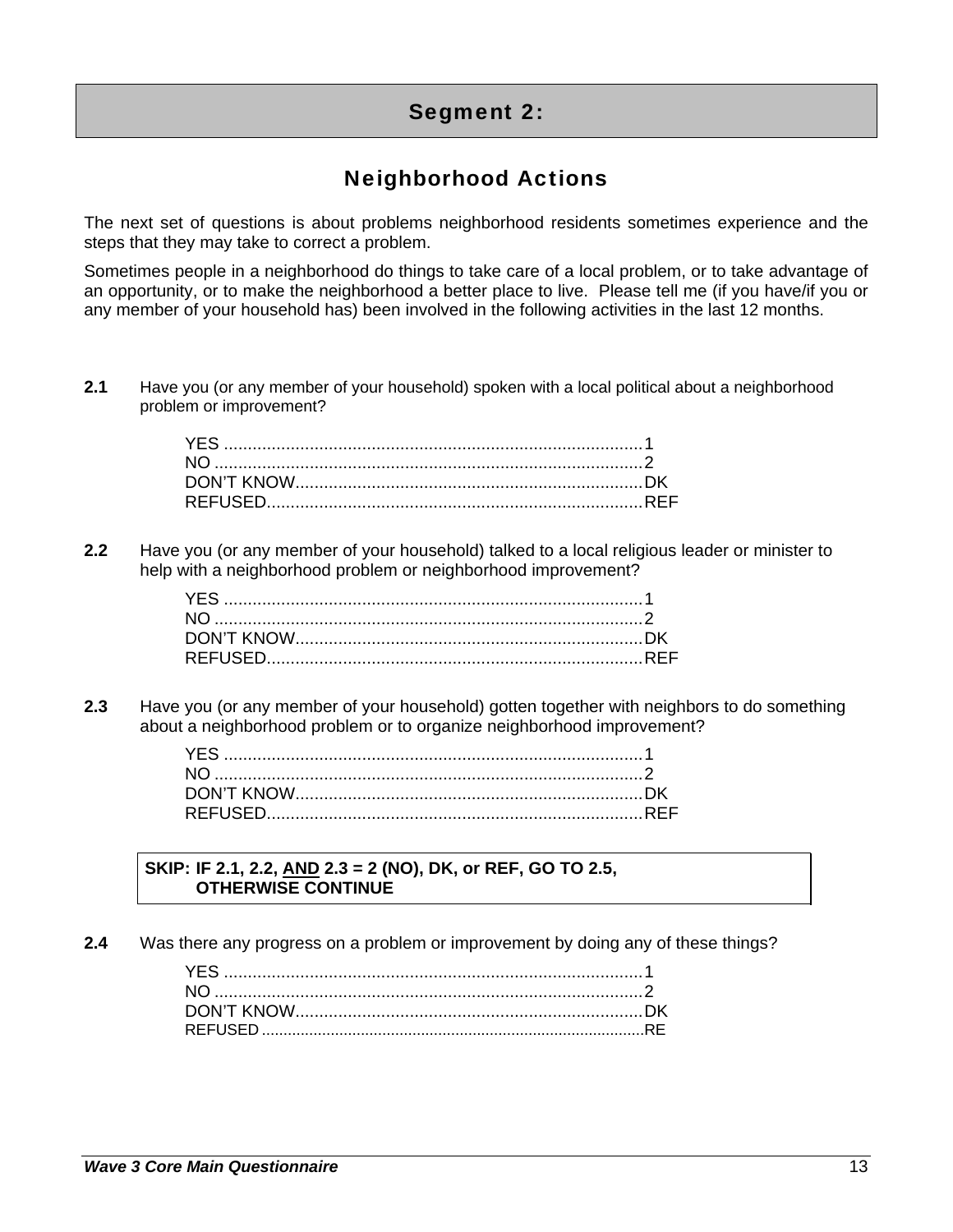# **SHOWCARD D**

| 2.5  | In today's<br>neighborhoods, many<br>people have concerns<br>about safety and<br>security. These next<br>statements have to do<br>with your opinions<br>about these issues.<br>Please tell me whether<br>you agree or disagree<br>with the statement on a<br>scale of 1 to 7 where 1<br>indicates that you<br>"disagree very strongly"<br>and 7 indicates that you<br>"agree very strongly." If<br>you do not have<br>feelings one way or the<br>other about the issue<br>then use the number 4. | <b>Disagree</b><br><b>Very</b><br><b>Strongly</b><br>1<br>$\overline{2}$ |                | Do not have<br>feelings one way<br>or the other<br>4 <sup>1</sup><br>$\mathbf{3}$<br>$5\phantom{1}$ |                |   | 6 | Agree<br><b>Very</b><br><b>Strongly</b><br>7 <sup>1</sup> | <b>DON'T</b><br><b>KNOW</b> | <b>REFUSED</b> |
|------|--------------------------------------------------------------------------------------------------------------------------------------------------------------------------------------------------------------------------------------------------------------------------------------------------------------------------------------------------------------------------------------------------------------------------------------------------------------------------------------------------|--------------------------------------------------------------------------|----------------|-----------------------------------------------------------------------------------------------------|----------------|---|---|-----------------------------------------------------------|-----------------------------|----------------|
|      | 2.5a My neighborhood is a<br>safe place for children.                                                                                                                                                                                                                                                                                                                                                                                                                                            |                                                                          | $\overline{2}$ | 3                                                                                                   | 4              | 5 | 6 | $\overline{7}$                                            | <b>DK</b>                   | <b>REF</b>     |
|      | 2.5b I feel safe at home at<br>night.                                                                                                                                                                                                                                                                                                                                                                                                                                                            | 1                                                                        | $\overline{2}$ | 3                                                                                                   | 4              | 5 | 6 | $\overline{7}$                                            | <b>DK</b>                   | <b>REF</b>     |
|      | 2.5c I feel safe being out in<br>my neighborhood alone<br>during the day.                                                                                                                                                                                                                                                                                                                                                                                                                        | 1                                                                        | 2              | 3                                                                                                   | $\overline{4}$ | 5 | 6 | $\overline{7}$                                            | <b>DK</b>                   | <b>REF</b>     |
|      | 2.5d If someone stopped me<br>at night to ask<br>directions, I would<br>probably stop to speak<br>with them.                                                                                                                                                                                                                                                                                                                                                                                     | 1                                                                        | $\overline{2}$ | 3                                                                                                   | $\overline{4}$ | 5 | 6 | $\overline{7}$                                            | <b>DK</b>                   | <b>REF</b>     |
|      | 2.5e On Halloween, most of<br>the children go trick-or-<br>treating in this<br>neighborhood.                                                                                                                                                                                                                                                                                                                                                                                                     | 1                                                                        | $\overline{2}$ | 3                                                                                                   | 4              | 5 | 6 | $\overline{7}$                                            | DK                          | <b>REF</b>     |
| 2.5f | Most criminal activity<br>going on here is<br>committed by people<br>living outside of this<br>neighborhood.                                                                                                                                                                                                                                                                                                                                                                                     | 1                                                                        | $\overline{2}$ | 3                                                                                                   | 4              | 5 | 6 | $\overline{7}$                                            | DK                          | <b>REF</b>     |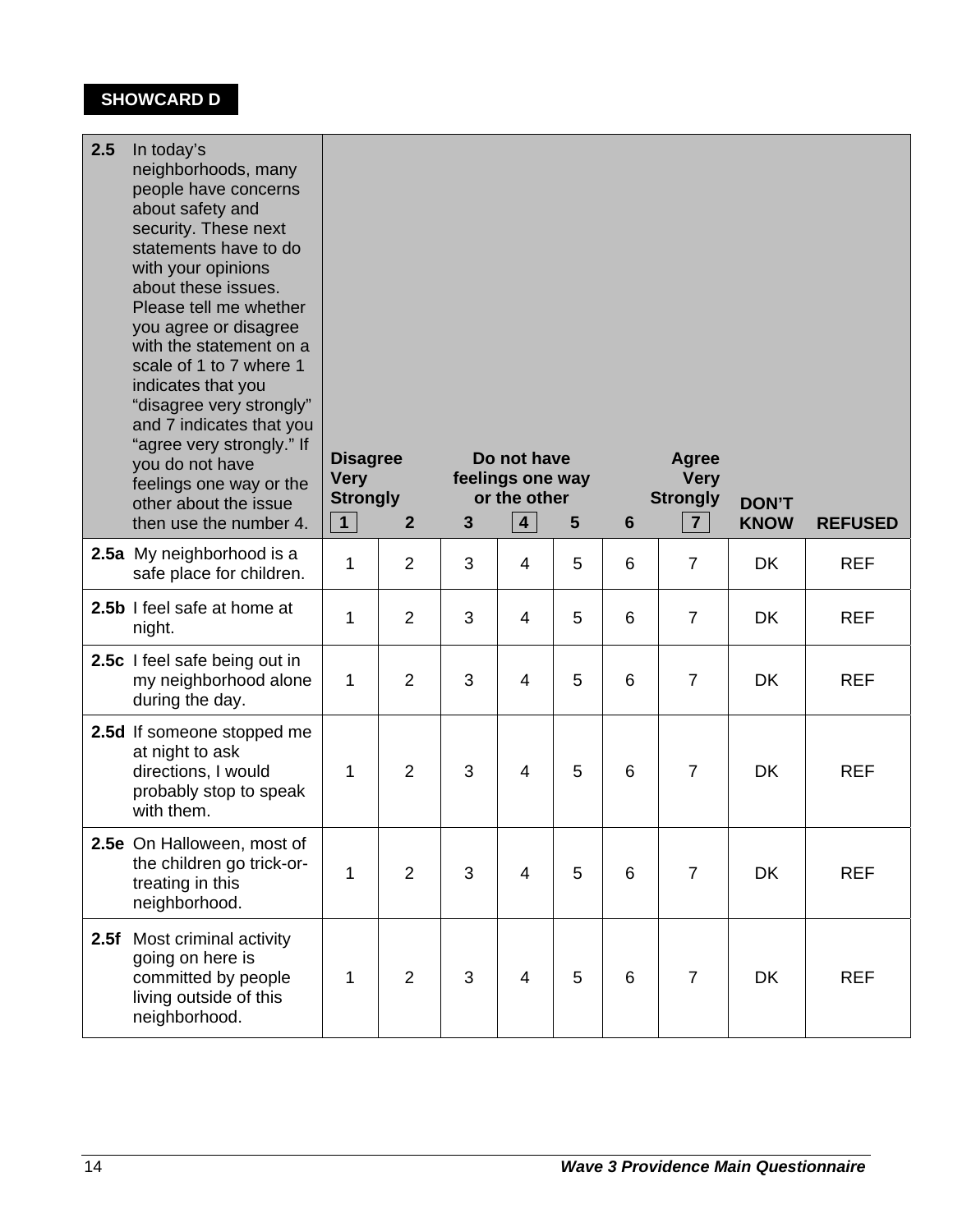# **SHOWCARD E**

| 2.6 | Next, I'm going to read<br>a list of conditions that<br>neighborhoods may<br>have. Please tell me<br>whether the condition<br>is "very rare" or "very<br>common" in your<br>neighborhood by<br>using a scale of 0 to 6<br>where 0 indicates that<br>the condition does not<br>occur in your<br>neighborhood, 1<br>indicates that the<br>condition is "very rare"<br>and 6 indicates that<br>the condition is "very<br>common." If the<br>problem is neither<br>common nor rare then<br>use the number 3. | <b>Does</b><br><b>Not</b><br><b>Occur</b> | <b>Very</b><br>Rare | 2 <sup>2</sup> | $\overline{\mathbf{3}}$ | $\overline{\mathbf{4}}$ | 5 | <b>Very</b><br><b>Common</b><br>$6\phantom{1}$ | <b>DON'T</b><br><b>KNOW</b> | <b>REFUSED</b> |
|-----|----------------------------------------------------------------------------------------------------------------------------------------------------------------------------------------------------------------------------------------------------------------------------------------------------------------------------------------------------------------------------------------------------------------------------------------------------------------------------------------------------------|-------------------------------------------|---------------------|----------------|-------------------------|-------------------------|---|------------------------------------------------|-----------------------------|----------------|
|     | 2.6a Graffiti on buildings<br>and walls.                                                                                                                                                                                                                                                                                                                                                                                                                                                                 | $\mathbf 0$                               | $\mathbf{1}$        | 2              | 3                       | $\overline{4}$          | 5 | 6                                              | <b>DK</b>                   | <b>REF</b>     |
|     | 2.6b Litter or trash on the<br>sidewalks and streets.                                                                                                                                                                                                                                                                                                                                                                                                                                                    | $\overline{0}$                            | $\mathbf{1}$        | $\overline{2}$ | 3                       | 4                       | 5 | 6                                              | <b>DK</b>                   | <b>REF</b>     |
|     | 2.6c Vacant, abandoned or<br>boarded-up buildings.                                                                                                                                                                                                                                                                                                                                                                                                                                                       | $\overline{0}$                            | $\mathbf{1}$        | $\overline{2}$ | 3                       | $\overline{4}$          | 5 | 6                                              | DK                          | <b>REF</b>     |
|     | 2.6d Drug dealers, drug<br>users, or drunks<br>hanging around.                                                                                                                                                                                                                                                                                                                                                                                                                                           | $\overline{0}$                            | $\mathbf{1}$        | $\overline{2}$ | 3                       | $\overline{4}$          | 5 | 6                                              | <b>DK</b>                   | <b>REF</b>     |
|     | 2.6e Traffic safety<br>problems.                                                                                                                                                                                                                                                                                                                                                                                                                                                                         | $\mathbf 0$                               | $\mathbf{1}$        | $\overline{2}$ | 3                       | $\overline{4}$          | 5 | 6                                              | <b>DK</b>                   | <b>REF</b>     |
|     | 2.6f Gangs/gang activity.                                                                                                                                                                                                                                                                                                                                                                                                                                                                                | $\overline{0}$                            | $\mathbf{1}$        | $\overline{2}$ | 3                       | $\overline{4}$          | 5 | 6                                              | <b>DK</b>                   | <b>REF</b>     |
|     | 2.6g Prostitution.                                                                                                                                                                                                                                                                                                                                                                                                                                                                                       | $\overline{0}$                            | $\mathbf{1}$        | $\overline{2}$ | 3                       | $\overline{4}$          | 5 | 6                                              | <b>DK</b>                   | <b>REF</b>     |
|     | 2.6h Racial incidents.                                                                                                                                                                                                                                                                                                                                                                                                                                                                                   | $\overline{0}$                            | 1                   | $\overline{2}$ | 3                       | $\overline{4}$          | 5 | $\,6$                                          | <b>DK</b>                   | <b>REF</b>     |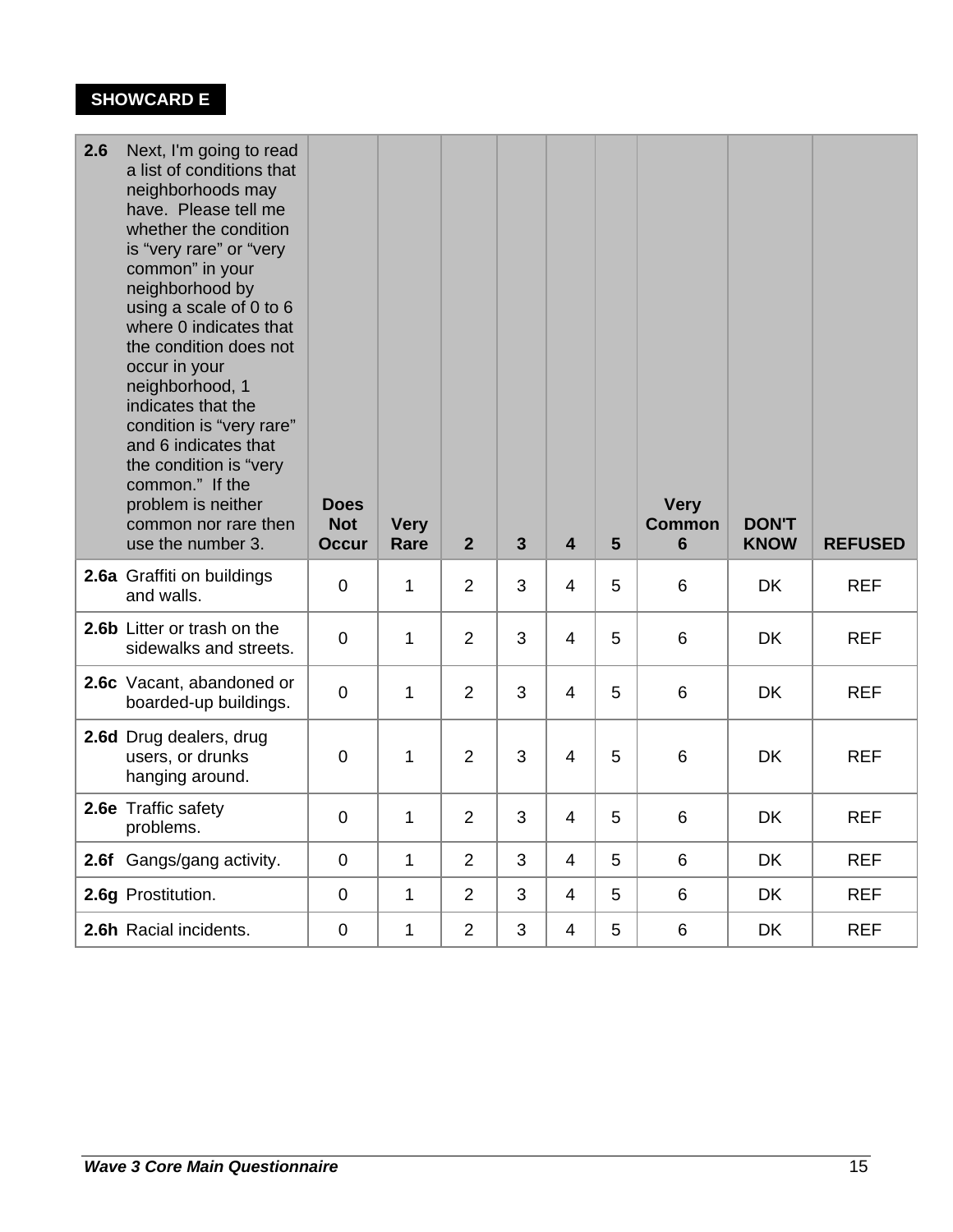# **SHOWCARD F**

| 2.7              | I'm going to read<br>some statements<br>about your<br>neighborhood, the<br>people in it, and<br>things that happen<br>in the<br>neighborhood. For<br>each statement, tell<br>me whether you<br>strongly agree,<br>agree, neither<br>agree nor disagree,<br>disagree, or<br>strongly disagree. | <b>Strongly</b><br>Agree | <b>Agree</b>   | <b>Neither</b><br>Agree<br><b>Nor</b><br><b>Disagree</b> | <b>Disagree</b> | <b>Strongly</b><br><b>Disagree</b> | <b>DON'T</b><br><b>KNOW</b> | <b>REFUSED</b> |
|------------------|-----------------------------------------------------------------------------------------------------------------------------------------------------------------------------------------------------------------------------------------------------------------------------------------------|--------------------------|----------------|----------------------------------------------------------|-----------------|------------------------------------|-----------------------------|----------------|
| 2.7a             | People in my<br>neighborhood<br>generally get along<br>with each other.                                                                                                                                                                                                                       | 5                        | $\overline{4}$ | 3                                                        | $\overline{2}$  | 1                                  | <b>DK</b>                   | <b>REF</b>     |
| 2.7 <sub>b</sub> | People in my<br>neighborhood<br>share the same<br>values.                                                                                                                                                                                                                                     | 5                        | $\overline{4}$ | 3                                                        | $\overline{2}$  | 1                                  | <b>DK</b>                   | <b>REF</b>     |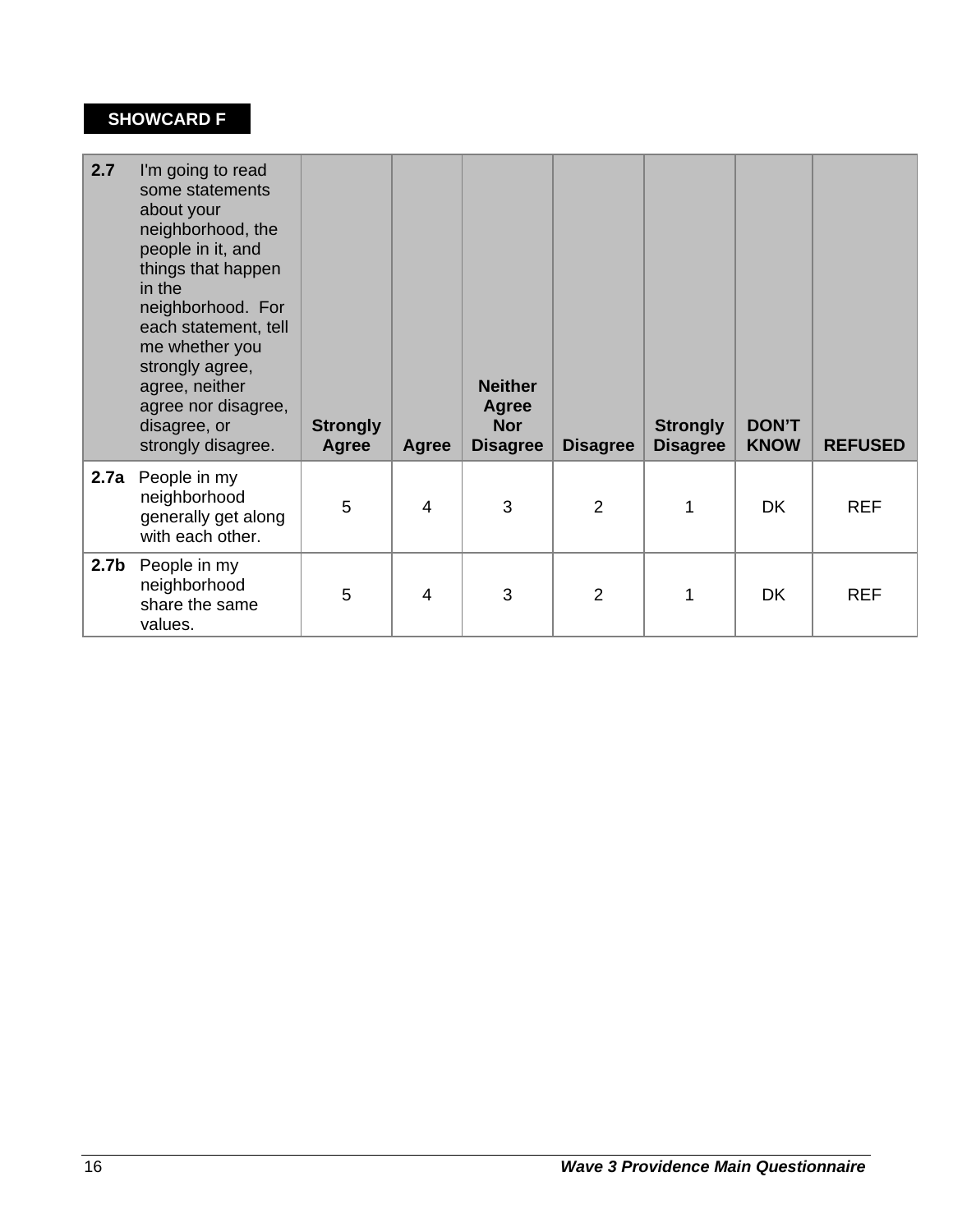# Segment 3:

# Services and Amenities

**3.1** Now I am going to ask you about how satisfied you are with several specific conditions and services in your neighborhood. Please use a scale of 1 to 7, where 1 indicates that you are "very dissatisfied" with the service and 7 indicates that you are "very satisfied" with the service. If you do not have feelings one way or the other about the service then use the number 4. If you think that the service does not apply to your neighborhood, then just tell me that it doesn't apply.

# **SHOWCARD G**

| On a scale of<br>1 to $7$ , how<br>satisfied are<br>you with |                                 | <b>Very</b><br>$\vert$ 1 $\vert$ | <b>Dissatisfied</b><br>$\overline{2}$ | $\mathbf{3}$ | Do not have<br>feelings one way<br>or the other<br>4 | 5 | $6\phantom{1}6$ | <b>Very</b><br><b>Satisfied</b><br>7 | <b>Does</b><br><b>Not</b><br><b>Apply</b> | <b>DON'T</b><br><b>KNOW</b> | <b>REFUSED</b> |
|--------------------------------------------------------------|---------------------------------|----------------------------------|---------------------------------------|--------------|------------------------------------------------------|---|-----------------|--------------------------------------|-------------------------------------------|-----------------------------|----------------|
| 3.1a                                                         | Trash<br>collection?            | 1                                | $\overline{2}$                        | 3            | $\overline{4}$                                       | 5 | 6               | $\overline{7}$                       | <b>DNA</b>                                | DK                          | <b>REF</b>     |
| 3.1 <sub>b</sub>                                             | <b>Street</b><br>repair?        | 1                                | $\overline{2}$                        | 3            | $\overline{4}$                                       | 5 | 6               | $\overline{7}$                       | <b>DNA</b>                                | <b>DK</b>                   | <b>REF</b>     |
| 3.1c                                                         | Fire<br>department<br>services? | 1                                | $\overline{2}$                        | 3            | $\overline{4}$                                       | 5 | 6               | $\overline{7}$                       | <b>DNA</b>                                | <b>DK</b>                   | <b>REF</b>     |
| 3.1 <sub>d</sub>                                             | Ambulance<br>services<br>(EMS)? | 1                                | $\overline{2}$                        | 3            | $\overline{4}$                                       | 5 | 6               | $\overline{7}$                       | <b>DNA</b>                                | DK                          | <b>REF</b>     |
| 3.1e                                                         | Neighbor-<br>hood<br>schools?   | 1                                | $\overline{2}$                        | 3            | $\overline{4}$                                       | 5 | 6               | $\overline{7}$                       | <b>DNA</b>                                | <b>DK</b>                   | <b>REF</b>     |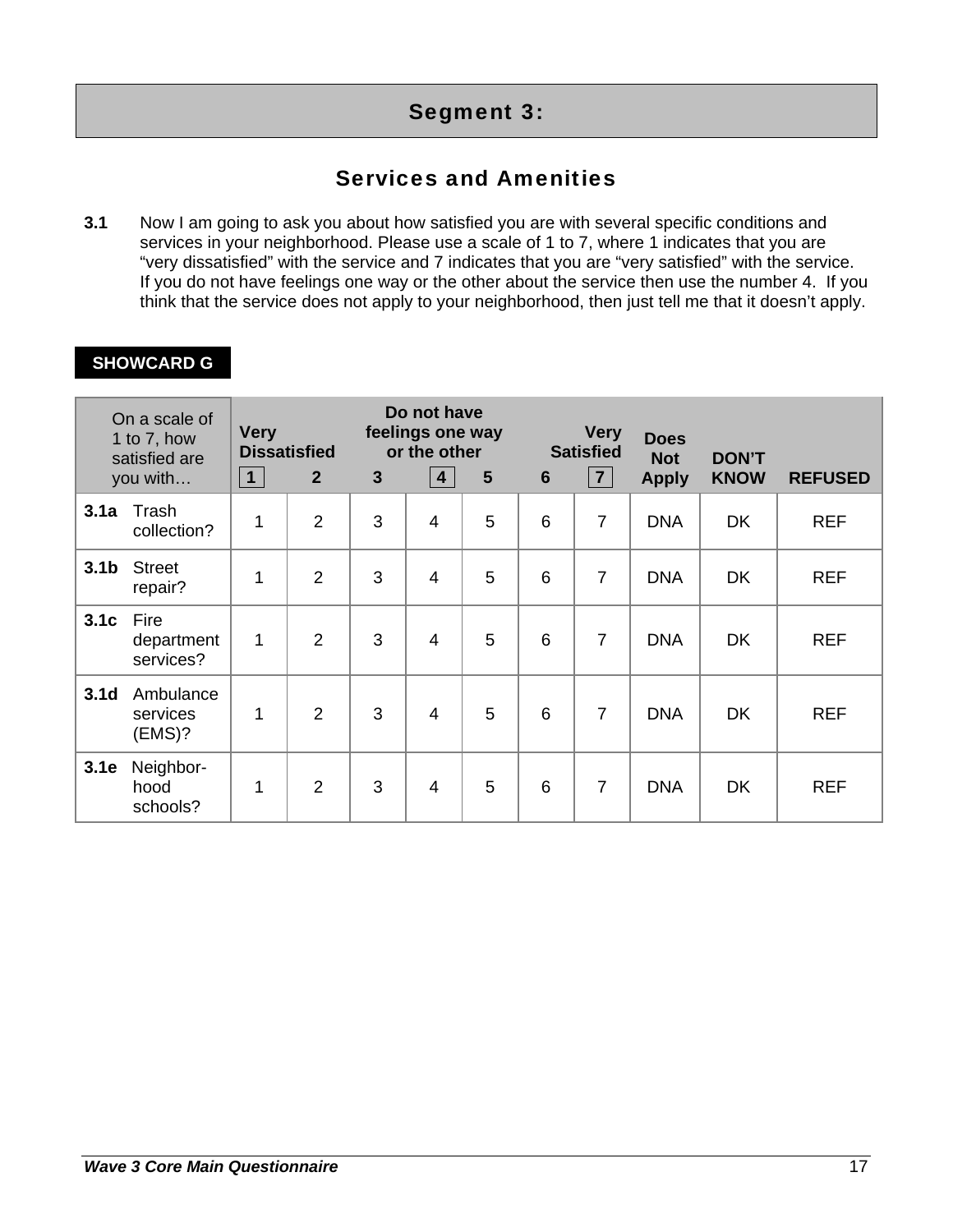# **SHOWCARD H**

| Thinking about the police<br>serving your neighborhood,<br>how strongly do you agree<br>with the following<br>statements? The response<br>categories are: strongly<br>agree, agree, neither agree<br>nor disagree, disagree, and<br>strongly disagree.<br>Generally, the police serving<br>my neighborhood are: |                                         | <b>Strongly</b><br>Agree | Agree          | <b>Neither</b><br><b>Agree</b><br><b>Nor</b><br><b>Disagree</b> | <b>Disagree</b> | <b>Strongly</b><br><b>Disagree</b> | <b>DON'T</b><br><b>KNOW</b> | <b>REFUSED</b> |
|-----------------------------------------------------------------------------------------------------------------------------------------------------------------------------------------------------------------------------------------------------------------------------------------------------------------|-----------------------------------------|--------------------------|----------------|-----------------------------------------------------------------|-----------------|------------------------------------|-----------------------------|----------------|
| 3.2a                                                                                                                                                                                                                                                                                                            | Helpful when dealing<br>with residents. | 5                        | 4              | 3                                                               | $\overline{2}$  | 1                                  | <b>DK</b>                   | <b>REF</b>     |
| 3.2 <sub>b</sub>                                                                                                                                                                                                                                                                                                | Honest when dealing<br>with residents.  | 5                        | 4              | 3                                                               | $\overline{2}$  | 1                                  | <b>DK</b>                   | <b>REF</b>     |
| 3.2c                                                                                                                                                                                                                                                                                                            | <b>Quick to respond</b><br>when called. | 5                        | $\overline{4}$ | 3                                                               | $\overline{2}$  | 1                                  | <b>DK</b>                   | <b>REF</b>     |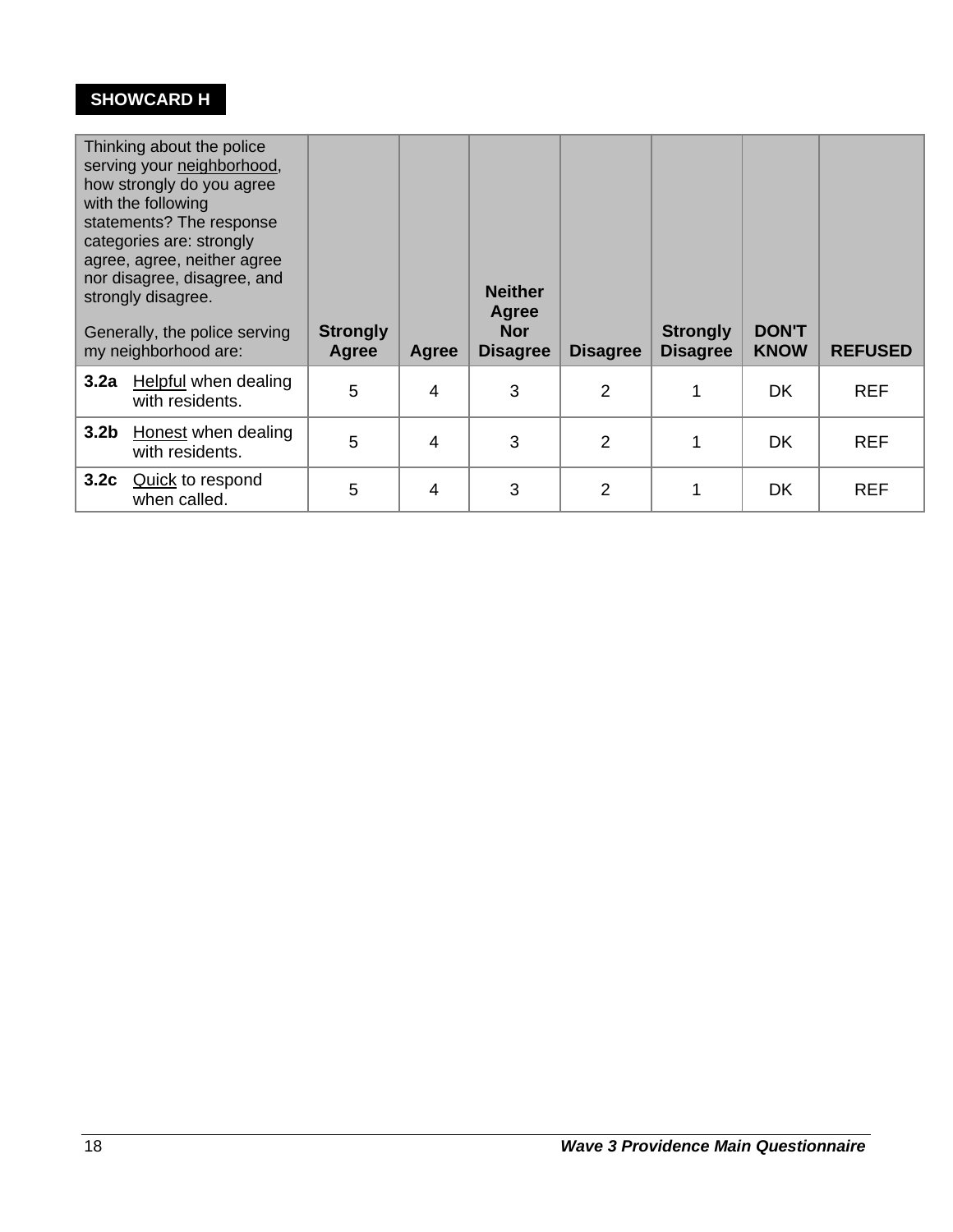| <b>SERVICE/</b><br><b>AMENITY</b>                             | 3.3 Have you (or any<br>member of your<br>household) used<br>[a(n)]<br>[SERVICE/AMENITY]<br>in the last<br>[TIME PERIOD]?       | <b>3.4</b> What is the main reason you<br>don't use the<br>[SERVICE/AMENITY]?<br>ALLOW UP TO THREE<br><b>RESPONSES</b><br><b>GO TO NEXT</b><br><b>SERVICE/AMENITY</b>                                                                                 | 3.5 On a scale of 1 to 7<br>where 1 indicates that<br>you are "very<br>dissatisfied" and 7<br>indicates that you are<br>"very satisfied", how<br>dissatisfied or satisfied<br>are you with the<br>[SERVICE/AMENITY]?<br><b>SHOWCARD I</b> |
|---------------------------------------------------------------|---------------------------------------------------------------------------------------------------------------------------------|-------------------------------------------------------------------------------------------------------------------------------------------------------------------------------------------------------------------------------------------------------|-------------------------------------------------------------------------------------------------------------------------------------------------------------------------------------------------------------------------------------------|
| a.<br><b>Bank or</b><br>credit union                          | <b>12 MONTHS</b><br>$\rightarrow$ GO TO 3.5<br>DON'T KNOW DK<br>> NEXT SERVICE/AMENITY<br>REFUSED REF<br>> NEXT SERVICE/AMENITY | I DON'T WANT IT OR NEED IT1<br><b>I DON'T KNOW WHERE</b><br>IT COSTS TOO MUCH 3<br>IT IS TOO FAR AWAY 4<br>THE QUALITY IS POOR 5   Very Dissatisfied 1<br>THE SCHEDULE IS<br>THEY DON'T SPEAK MY<br>LANGUAGE 7<br>SOME OTHER REASON 8<br>REFUSED  REF | Very Satisfied 7<br>6<br>5<br>4<br>$\mathbf{3}$<br>2<br>DON'T KNOW DK<br><b>REFUSED REF</b>                                                                                                                                               |
| b.<br><b>Check</b><br>cashing<br>facility<br>not in a<br>bank | <b>12 MONTHS</b><br>$\rightarrow$ GO TO 3.5<br>DON'T KNOW DK<br>> NEXT SERVICE/AMENITY<br>REFUSED REF<br>> NEXT SERVICE/AMENITY | I DON'T WANT IT OR NEED IT 1   Very Satisfied<br><b>I DON'T KNOW WHERE</b><br>IT COSTS TOO MUCH 3<br>IT IS TOO FAR AWAY 4<br>THE QUALITY IS POOR 5<br>THE SCHEDULE IS<br>THEY DON'T SPEAK MY<br>LANGUAGE 7<br>SOME OTHER REASON 8<br>REFUSED  REF     | 6<br>5<br>4<br>3<br>2<br>Very Dissatisfied1<br>DON'T KNOW DK<br><b>REFUSED REF</b>                                                                                                                                                        |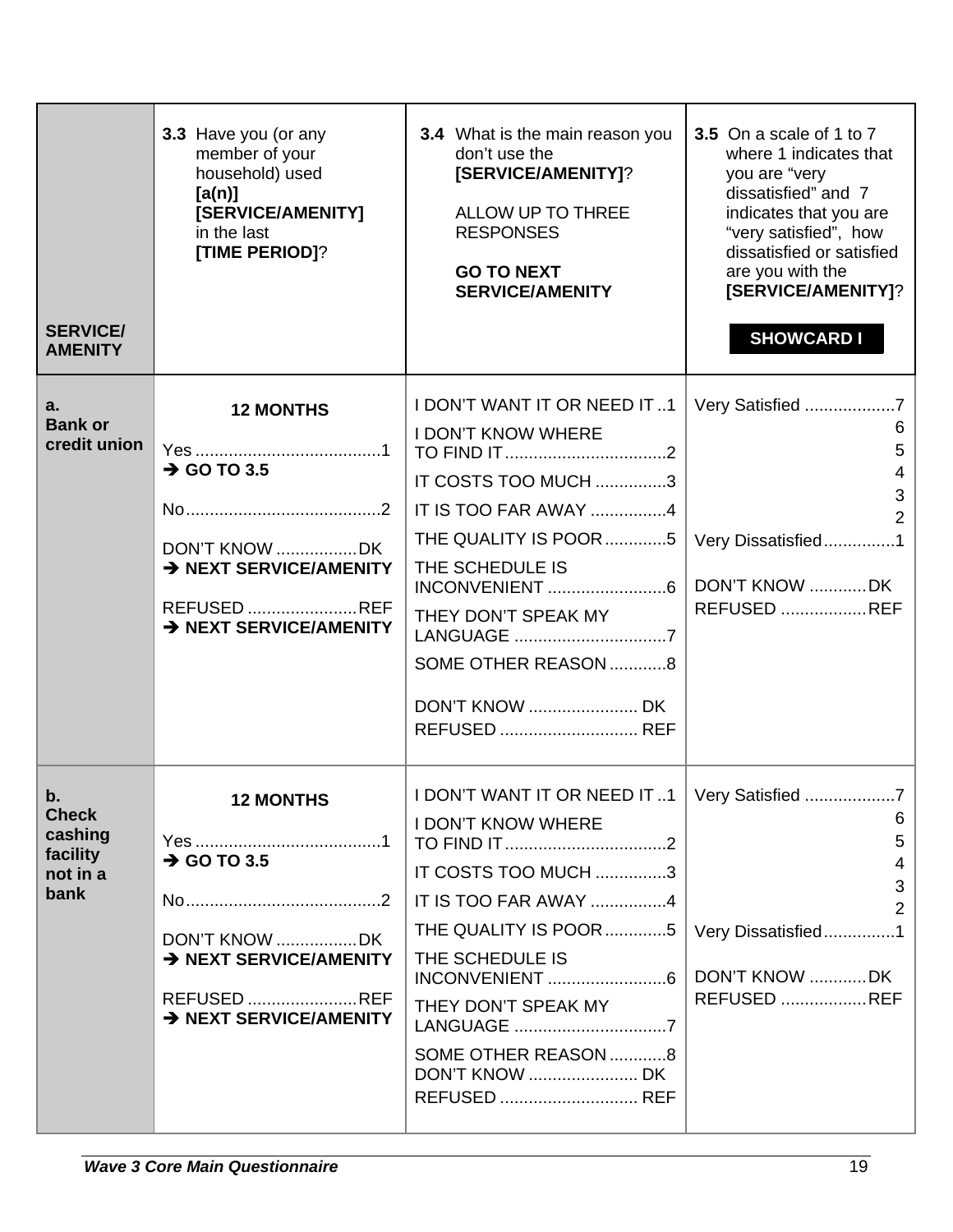| <b>SERVICE/</b><br><b>AMENITY</b>                                                                     | 3.3 Have you (or any<br>member of your<br>household) used<br>[a(n)]<br>[SERVICE/AMENITY]<br>in the last<br>[TIME PERIOD]?       | <b>3.4</b> What is the main reason you<br>don't use the<br>[SERVICE/AMENITY]?<br>ALLOW UP TO THREE<br><b>RESPONSES</b><br><b>GO TO NEXT</b><br><b>SERVICE/AMENITY</b>                                                                             | 3.5 On a scale of 1 to 7<br>where 1 indicates that<br>you are "very<br>dissatisfied" and 7<br>indicates that you are<br>"very satisfied", how<br>dissatisfied or satisfied<br>are you with the<br>[SERVICE/AMENITY]?<br><b>SHOWCARD I</b> |
|-------------------------------------------------------------------------------------------------------|---------------------------------------------------------------------------------------------------------------------------------|---------------------------------------------------------------------------------------------------------------------------------------------------------------------------------------------------------------------------------------------------|-------------------------------------------------------------------------------------------------------------------------------------------------------------------------------------------------------------------------------------------|
| C.<br><b>Money</b><br>transfer<br>service<br>not in a<br>bank, like<br><b>Western</b><br><b>Union</b> | <b>12 MONTHS</b><br>$\rightarrow$ GO TO 3.5<br>DON'T KNOW DK<br>> NEXT SERVICE/AMENITY<br>REFUSED REF<br>> NEXT SERVICE/AMENITY | I DON'T WANT IT OR NEED IT1<br><b>I DON'T KNOW WHERE</b><br>IT COSTS TOO MUCH 3<br>IT IS TOO FAR AWAY 4<br>THE QUALITY IS POOR 5<br>THE SCHEDULE IS<br>THEY DON'T SPEAK MY<br>LANGUAGE 7<br>SOME OTHER REASON 8<br>REFUSED  REF                   | Very Satisfied 7<br>6<br>5<br>4<br>3<br>2<br>Very Dissatisfied1<br>DON'T KNOW DK<br><b>REFUSED REF</b>                                                                                                                                    |
| d.<br><b>Basic</b><br>medical<br>care and<br><b>services</b>                                          | <b>12 MONTHS</b><br>$\rightarrow$ GO TO 3.5<br>DON'T KNOW DK<br>> NEXT SERVICE/AMENITY<br>REFUSED REF<br>> NEXT SERVICE/AMENITY | I DON'T WANT IT OR NEED IT 1   Very Satisfied<br><b>I DON'T KNOW WHERE</b><br>IT COSTS TOO MUCH 3<br>IT IS TOO FAR AWAY 4<br>THE QUALITY IS POOR 5<br>THE SCHEDULE IS<br>THEY DON'T SPEAK MY<br>LANGUAGE 7<br>SOME OTHER REASON 8<br>REFUSED  REF | 6<br>5<br>4<br>3<br>Very Dissatisfied1<br>DON'T KNOW DK<br><b>REFUSED REF</b>                                                                                                                                                             |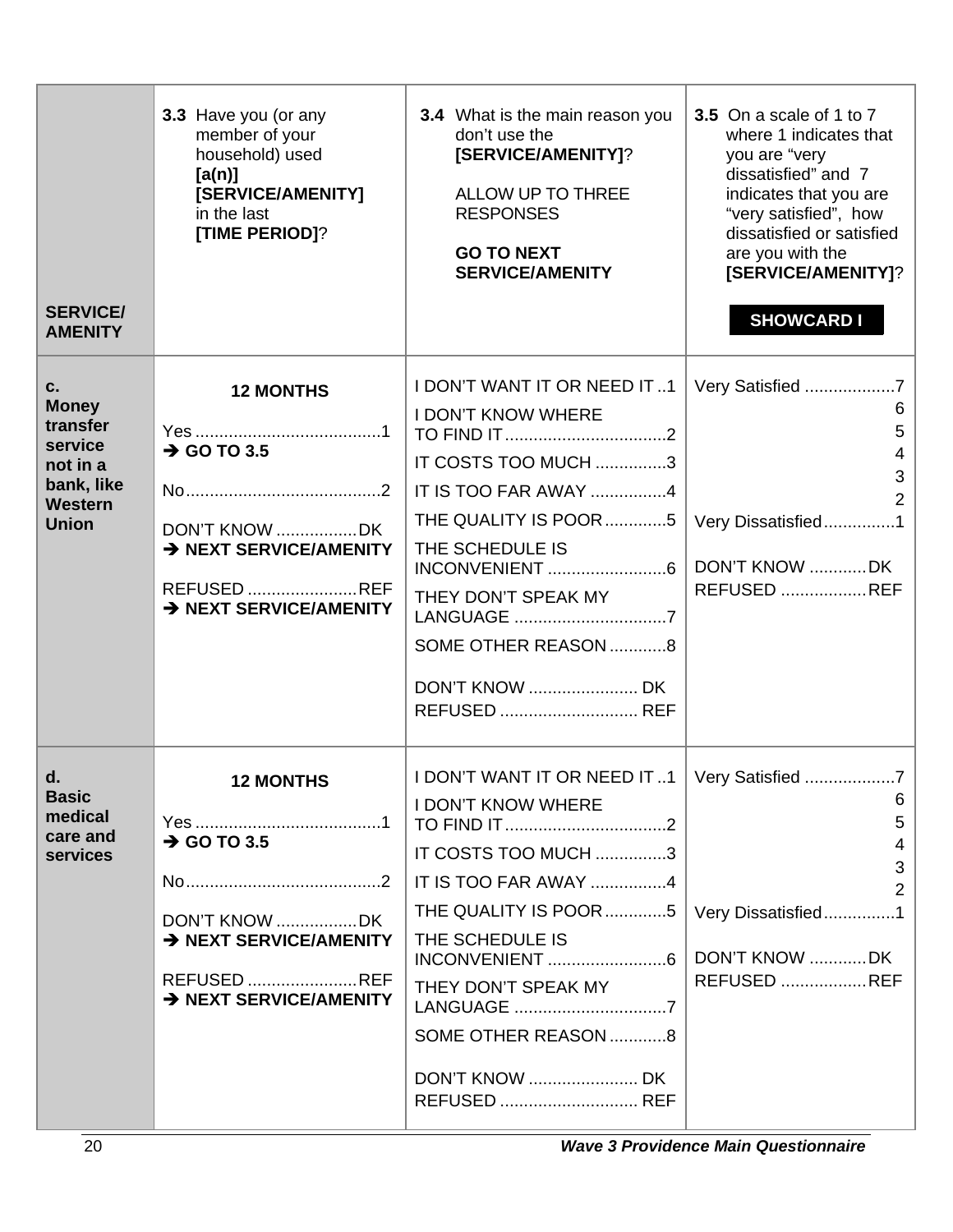| <b>SERVICE/</b><br><b>AMENITY</b>                                   | 3.3 Have you (or any<br>member of your<br>household) used<br>[a(n)]<br>[SERVICE/AMENITY]<br>in the last<br>[TIME PERIOD]?       | 3.4 What is the main reason you<br>don't use the<br>[SERVICE/AMENITY]?<br>ALLOW UP TO THREE<br><b>RESPONSES</b><br><b>GO TO NEXT</b><br><b>SERVICE/AMENITY</b>                                                                                        | 3.5 On a scale of 1 to 7<br>where 1 indicates that<br>you are "very<br>dissatisfied" and 7<br>indicates that you are<br>"very satisfied", how<br>dissatisfied or satisfied<br>are you with the<br>[SERVICE/AMENITY]?<br><b>SHOWCARD I</b> |
|---------------------------------------------------------------------|---------------------------------------------------------------------------------------------------------------------------------|-------------------------------------------------------------------------------------------------------------------------------------------------------------------------------------------------------------------------------------------------------|-------------------------------------------------------------------------------------------------------------------------------------------------------------------------------------------------------------------------------------------|
| f.<br><b>Community</b><br>college<br>or other<br>adult<br>education | <b>3 YEARS</b><br>$\rightarrow$ GO TO 3.5<br>DON'T KNOW DK<br>> NEXT SERVICE/AMENITY<br>REFUSED REF<br>> NEXT SERVICE/AMENITY   | I DON'T WANT IT OR NEED IT1<br><b>I DON'T KNOW WHERE</b><br>IT COSTS TOO MUCH 3<br>IT IS TOO FAR AWAY 4<br>THE QUALITY IS POOR 5   Very Dissatisfied 1<br>THE SCHEDULE IS<br>THEY DON'T SPEAK MY<br>LANGUAGE 7<br>SOME OTHER REASON 8<br>REFUSED  REF | Very Satisfied<br>6<br>5<br>3<br>DON'T KNOW DK<br><b>REFUSED REF</b>                                                                                                                                                                      |
| g.<br><b>Park</b><br><b>or</b><br>playground                        | <b>12 MONTHS</b><br>$\rightarrow$ GO TO 3.5<br>DON'T KNOW DK<br>> NEXT SERVICE/AMENITY<br>REFUSED REF<br>> NEXT SERVICE/AMENITY | I DON'T WANT IT OR NEED IT 1   Very Satisfied<br><b>I DON'T KNOW WHERE</b><br>IT COSTS TOO MUCH 3<br>IT IS TOO FAR AWAY 4<br>THE QUALITY IS POOR 5<br>THE SCHEDULE IS<br>THEY DON'T SPEAK MY<br>LANGUAGE 7<br>SOME OTHER REASON 8<br>REFUSED  REF     | 6<br>5<br>4<br>3<br>Very Dissatisfied1<br>DON'T KNOW DK<br><b>REFUSED REF</b>                                                                                                                                                             |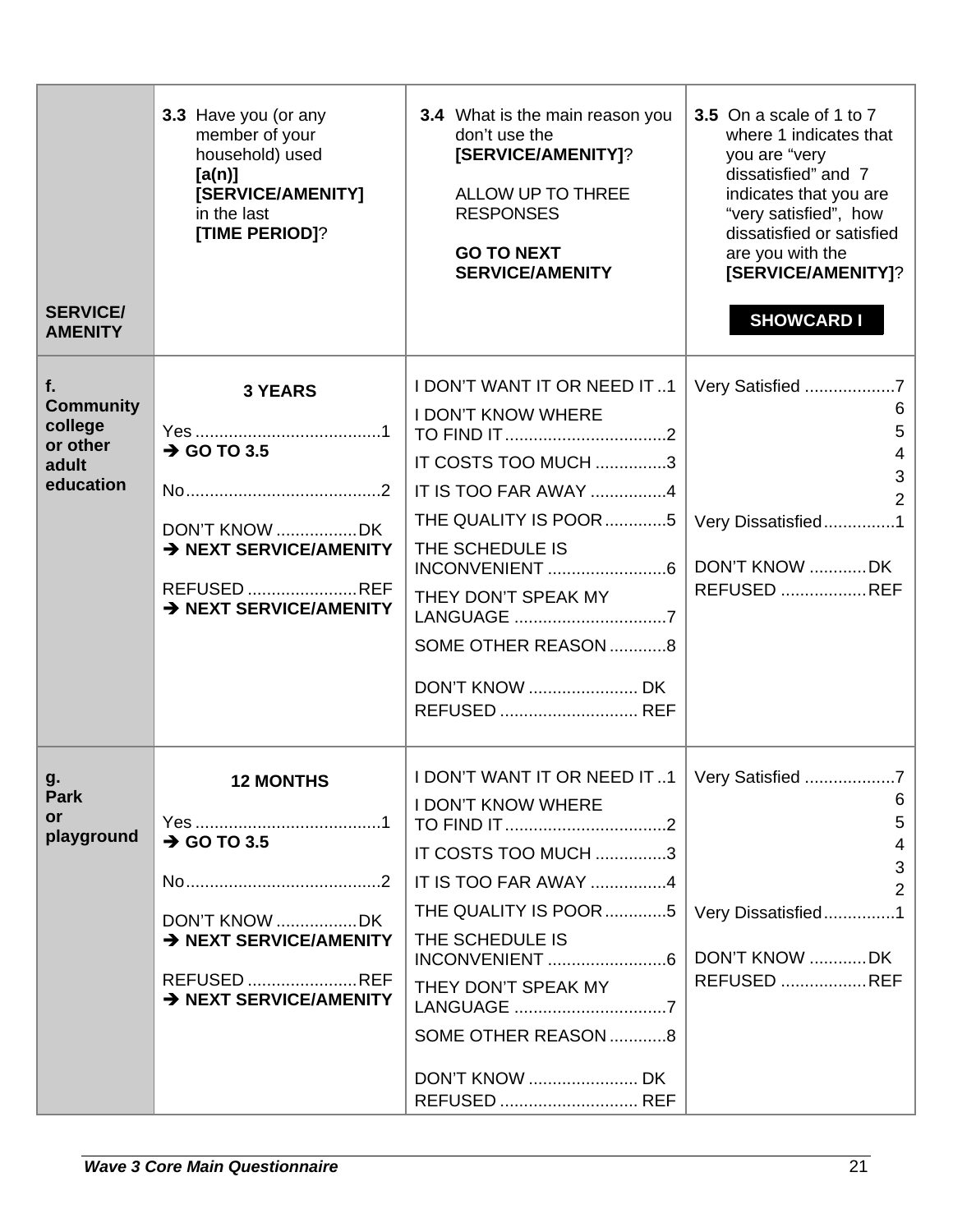| <b>SERVICE/</b><br><b>AMENITY</b>                      | 3.3 Have you (or any<br>member of your<br>household) used<br>[a(n)]<br>[SERVICE/AMENITY]<br>in the last<br>[TIME PERIOD]?       | 3.4 What is the main reason you<br>don't use the<br>[SERVICE/AMENITY]?<br>ALLOW UP TO THREE<br><b>RESPONSES</b><br><b>GO TO NEXT</b><br><b>SERVICE/AMENITY</b>                                                                                    | 3.5 On a scale of 1 to 7<br>where 1 indicates that<br>you are "very<br>dissatisfied" and 7<br>indicates that you are<br>"very satisfied", how<br>dissatisfied or satisfied<br>are you with the<br>[SERVICE/AMENITY]?<br><b>SHOWCARD I</b> |
|--------------------------------------------------------|---------------------------------------------------------------------------------------------------------------------------------|---------------------------------------------------------------------------------------------------------------------------------------------------------------------------------------------------------------------------------------------------|-------------------------------------------------------------------------------------------------------------------------------------------------------------------------------------------------------------------------------------------|
| h.<br>A recreation<br><b>or</b><br>community<br>center | <b>12 MONTHS</b><br>$\rightarrow$ GO TO 3.5<br>DON'T KNOW DK<br>> NEXT SERVICE/AMENITY<br>REFUSED REF<br>> NEXT SERVICE/AMENITY | I DON'T WANT IT OR NEED IT1<br><b>I DON'T KNOW WHERE</b><br>IT COSTS TOO MUCH 3<br>IT IS TOO FAR AWAY 4<br>THE QUALITY IS POOR 5<br>THE SCHEDULE IS<br>THEY DON'T SPEAK MY<br>LANGUAGE 7<br>SOME OTHER REASON 8<br>REFUSED  REF                   | Very Satisfied<br>6<br>5<br>4<br>3<br>$\mathcal{P}$<br>Very Dissatisfied1<br>DON'T KNOW DK<br><b>REFUSED REF</b>                                                                                                                          |
| j.<br>A library                                        | <b>12 MONTHS</b><br>$\rightarrow$ GO TO 3.5<br>DON'T KNOW DK<br>> NEXT SERVICE/AMENITY<br>REFUSED REF<br>> NEXT SERVICE/AMENITY | I DON'T WANT IT OR NEED IT 1   Very Satisfied<br><b>I DON'T KNOW WHERE</b><br>IT COSTS TOO MUCH 3<br>IT IS TOO FAR AWAY 4<br>THE QUALITY IS POOR 5<br>THE SCHEDULE IS<br>THEY DON'T SPEAK MY<br>LANGUAGE 7<br>SOME OTHER REASON 8<br>REFUSED  REF | 6<br>5<br>4<br>3<br>2<br>Very Dissatisfied1<br>DON'T KNOW DK<br><b>REFUSED REF</b>                                                                                                                                                        |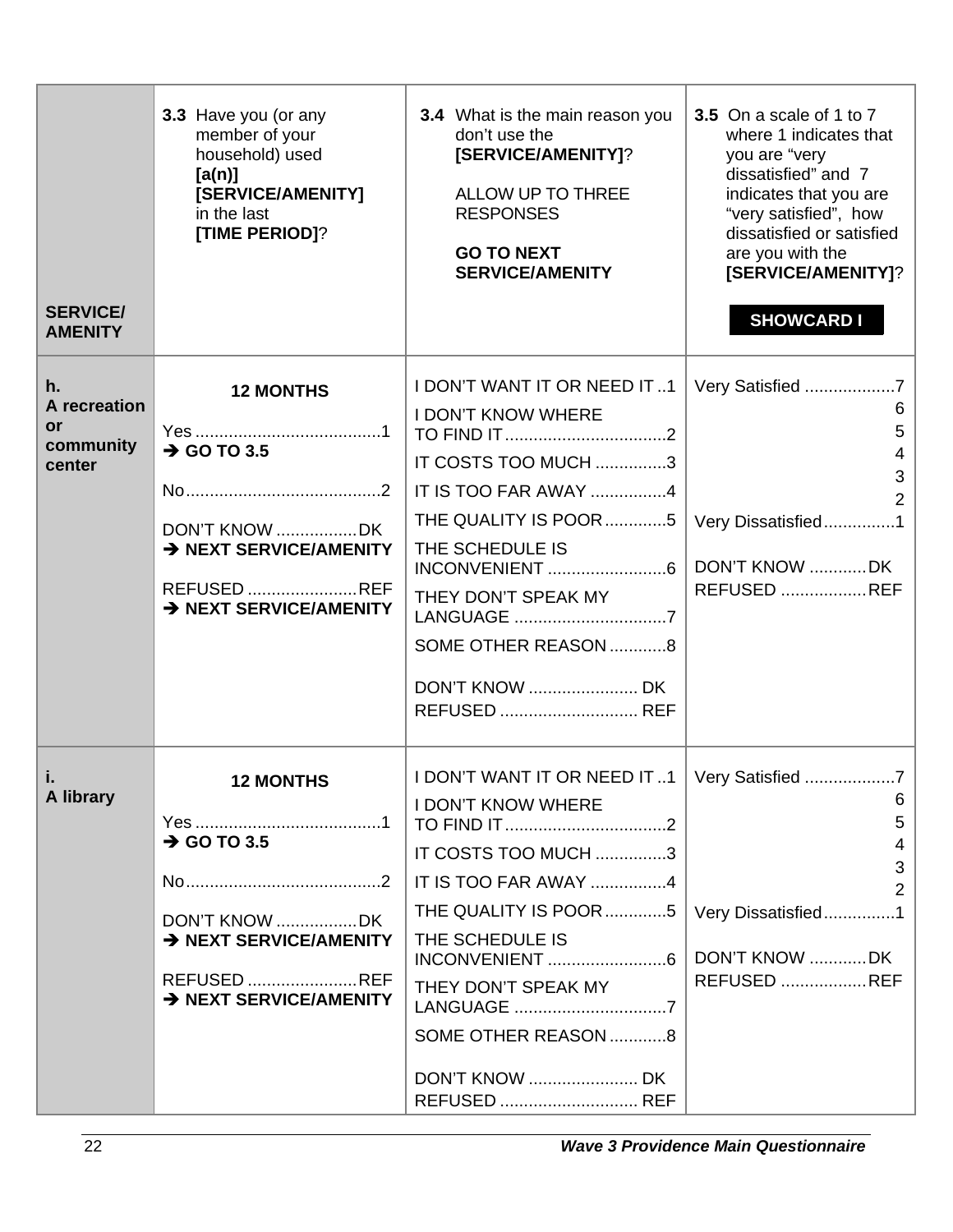| <b>SERVICE/</b><br><b>AMENITY</b>                                  | 3.3 Have you (or any<br>member of your<br>household) used<br>[a(n)]<br>[SERVICE/AMENITY]<br>in the last<br>[TIME PERIOD]?       | 3.4 What is the main reason you<br>don't use the<br>[SERVICE/AMENITY]?<br>ALLOW UP TO THREE<br><b>RESPONSES</b><br><b>GO TO NEXT</b><br><b>SERVICE/AMENITY</b>                                                                                        | 3.5 On a scale of 1 to 7<br>where 1 indicates that<br>you are "very<br>dissatisfied" and 7<br>indicates that you are<br>"very satisfied", how<br>dissatisfied or satisfied<br>are you with the<br>[SERVICE/AMENITY]?<br><b>SHOWCARD I</b> |
|--------------------------------------------------------------------|---------------------------------------------------------------------------------------------------------------------------------|-------------------------------------------------------------------------------------------------------------------------------------------------------------------------------------------------------------------------------------------------------|-------------------------------------------------------------------------------------------------------------------------------------------------------------------------------------------------------------------------------------------|
| k.<br><b>Employment</b><br>placement<br>counseling<br>and training | <b>3 YEARS</b><br>$\rightarrow$ GO TO 3.5<br>DON'T KNOW DK<br>> NEXT SERVICE/AMENITY<br>REFUSED REF<br>> NEXT SERVICE/AMENITY   | I DON'T WANT IT OR NEED IT1<br><b>I DON'T KNOW WHERE</b><br>IT COSTS TOO MUCH 3<br>IT IS TOO FAR AWAY 4<br>THE QUALITY IS POOR 5   Very Dissatisfied 1<br>THE SCHEDULE IS<br>THEY DON'T SPEAK MY<br>LANGUAGE 7<br>SOME OTHER REASON 8<br>REFUSED  REF | Very Satisfied<br>6<br>5<br>3<br>DON'T KNOW DK<br><b>REFUSED REF</b>                                                                                                                                                                      |
| Ι.<br><b>Place where</b><br>you sign up<br>for TANF or<br>welfare  | <b>12 MONTHS</b><br>$\rightarrow$ GO TO 3.5<br>DON'T KNOW DK<br>> NEXT SERVICE/AMENITY<br>REFUSED REF<br>> NEXT SERVICE/AMENITY | I DON'T WANT IT OR NEED IT 1   Very Satisfied<br><b>I DON'T KNOW WHERE</b><br>IT COSTS TOO MUCH 3<br>IT IS TOO FAR AWAY 4<br>THE QUALITY IS POOR 5<br>THE SCHEDULE IS<br>THEY DON'T SPEAK MY<br>LANGUAGE 7<br>SOME OTHER REASON 8<br>REFUSED  REF     | 6<br>5<br>4<br>3<br>Very Dissatisfied1<br>DON'T KNOW DK<br><b>REFUSED REF</b>                                                                                                                                                             |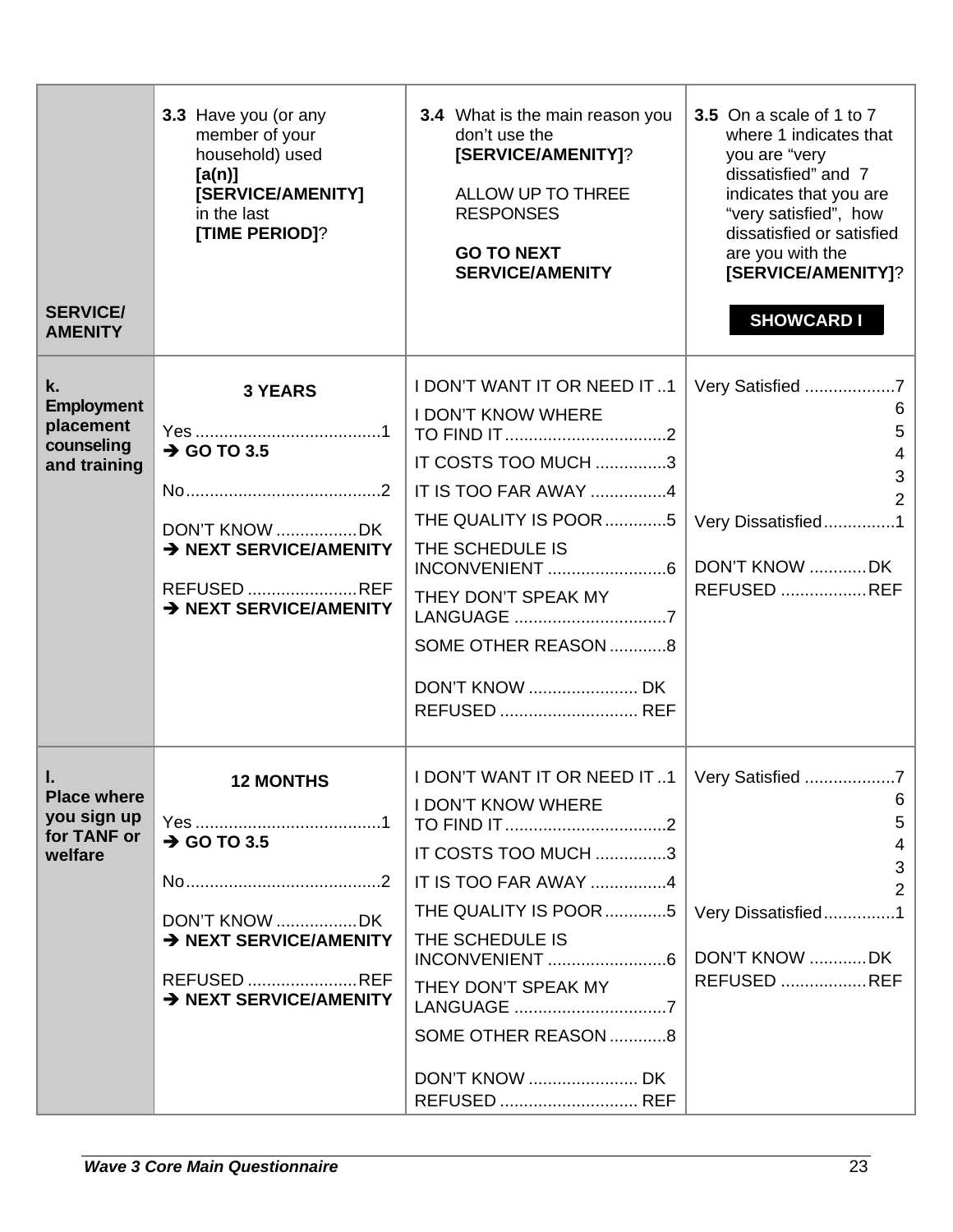| <b>SERVICE/</b><br><b>AMENITY</b>                                              | 3.3 Have you (or any<br>member of your<br>household) used<br>[a(n)]<br>[SERVICE/AMENITY]<br>in the last<br>[TIME PERIOD]?       | <b>3.4</b> What is the main reason you<br>don't use the<br>[SERVICE/AMENITY]?<br>ALLOW UP TO THREE<br><b>RESPONSES</b><br><b>GO TO NEXT</b><br><b>SERVICE/AMENITY</b>                                                    | 3.5 On a scale of 1 to 7<br>where 1 indicates that<br>you are "very<br>dissatisfied" and 7<br>indicates that you are<br>"very satisfied", how<br>dissatisfied or satisfied<br>are you with the<br>[SERVICE/AMENITY]?<br><b>SHOWCARD I</b> |
|--------------------------------------------------------------------------------|---------------------------------------------------------------------------------------------------------------------------------|--------------------------------------------------------------------------------------------------------------------------------------------------------------------------------------------------------------------------|-------------------------------------------------------------------------------------------------------------------------------------------------------------------------------------------------------------------------------------------|
| m.<br><b>Family</b><br>counseling<br>or other<br>family<br>support<br>services | <b>12 MONTHS</b><br>$\rightarrow$ GO TO 3.5<br>DON'T KNOW DK<br>> NEXT SERVICE/AMENITY<br>REFUSED REF<br>> NEXT SERVICE/AMENITY | <b>I DON'T WANT IT OR NEED IT1</b><br><b>I DON'T KNOW WHERE</b><br>IT COSTS TOO MUCH 3<br>IT IS TOO FAR AWAY 4<br>THE QUALITY IS POOR 5<br>THE SCHEDULE IS<br>THEY DON'T SPEAK MY<br>SOME OTHER REASON 8<br>REFUSED  REF | Very Satisfied<br>6<br>5<br>4<br>3<br>Very Dissatisfied1<br>DON'T KNOW DK<br><b>REFUSED  REF</b>                                                                                                                                          |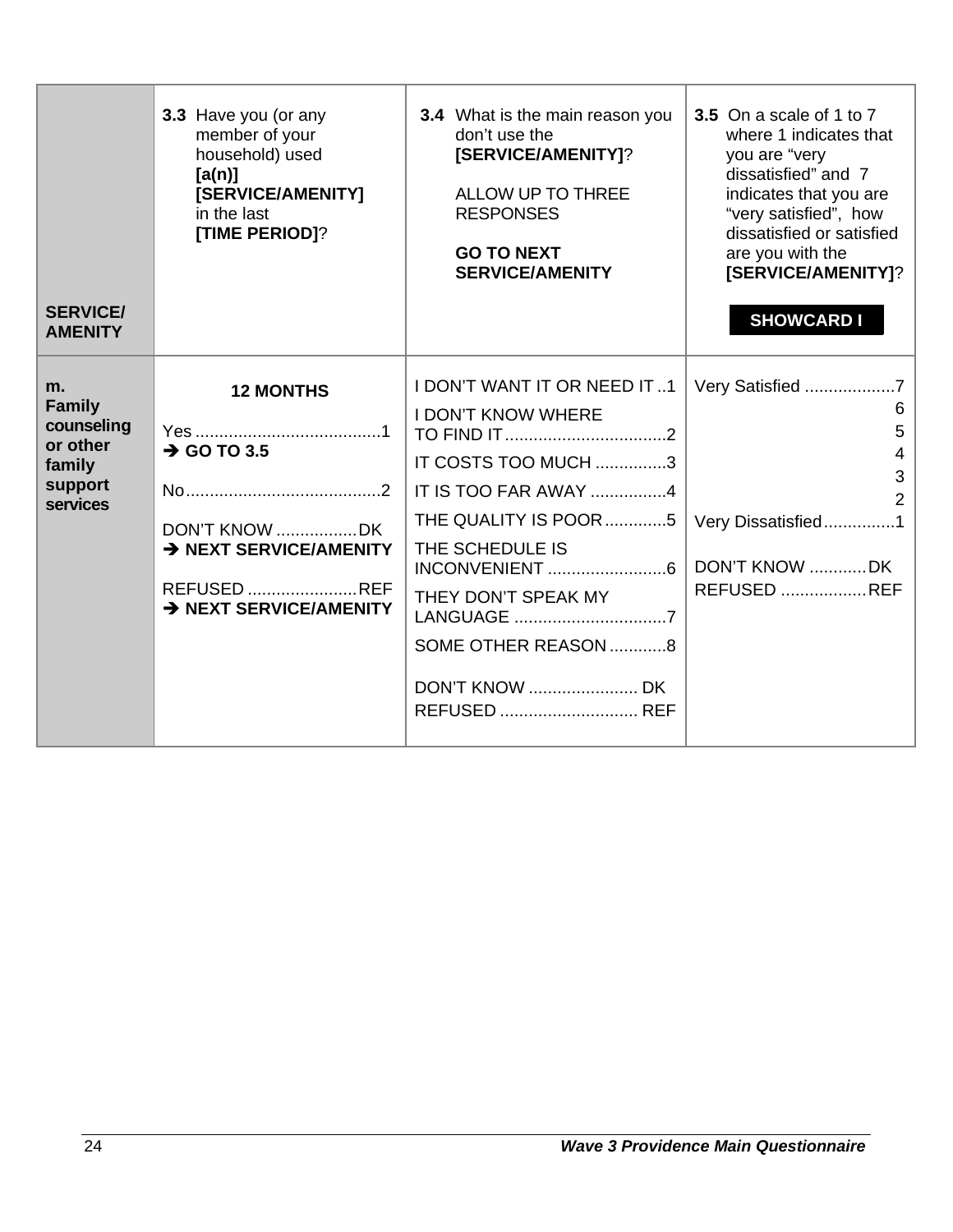# Segment 4:

# Organizations and Volunteerism

**4.1** Now I'd like to ask you some questions about organizations in and around your community and your involvement with those organizations.

Over the past 12 months, have you volunteered or helped out with activities in your community?

**4.1a** Was the volunteer work in your neighborhood?

**4.1c** How often do you volunteer?

**4.2** Do you attend religious services inside your neighborhood or outside your neighborhood?

| $\rightarrow$ If not a mover,<br>GO TO 4.3,<br>If a mover, GO TO 4.2a                  |
|----------------------------------------------------------------------------------------|
| $\rightarrow$ If not a mover,<br>GO TO 4.3,<br>If a mover, GO TO 4.2a                  |
| $\mathcal{R}$<br>$\rightarrow$ If not a mover,<br>GO TO 4.3,<br>If a mover, GO TO 4.2a |
| GO TO 4.3,<br>If a mover, GO TO 4.2a                                                   |
| GO TO 4.3;<br>If a mover, GO TO 4.2a                                                   |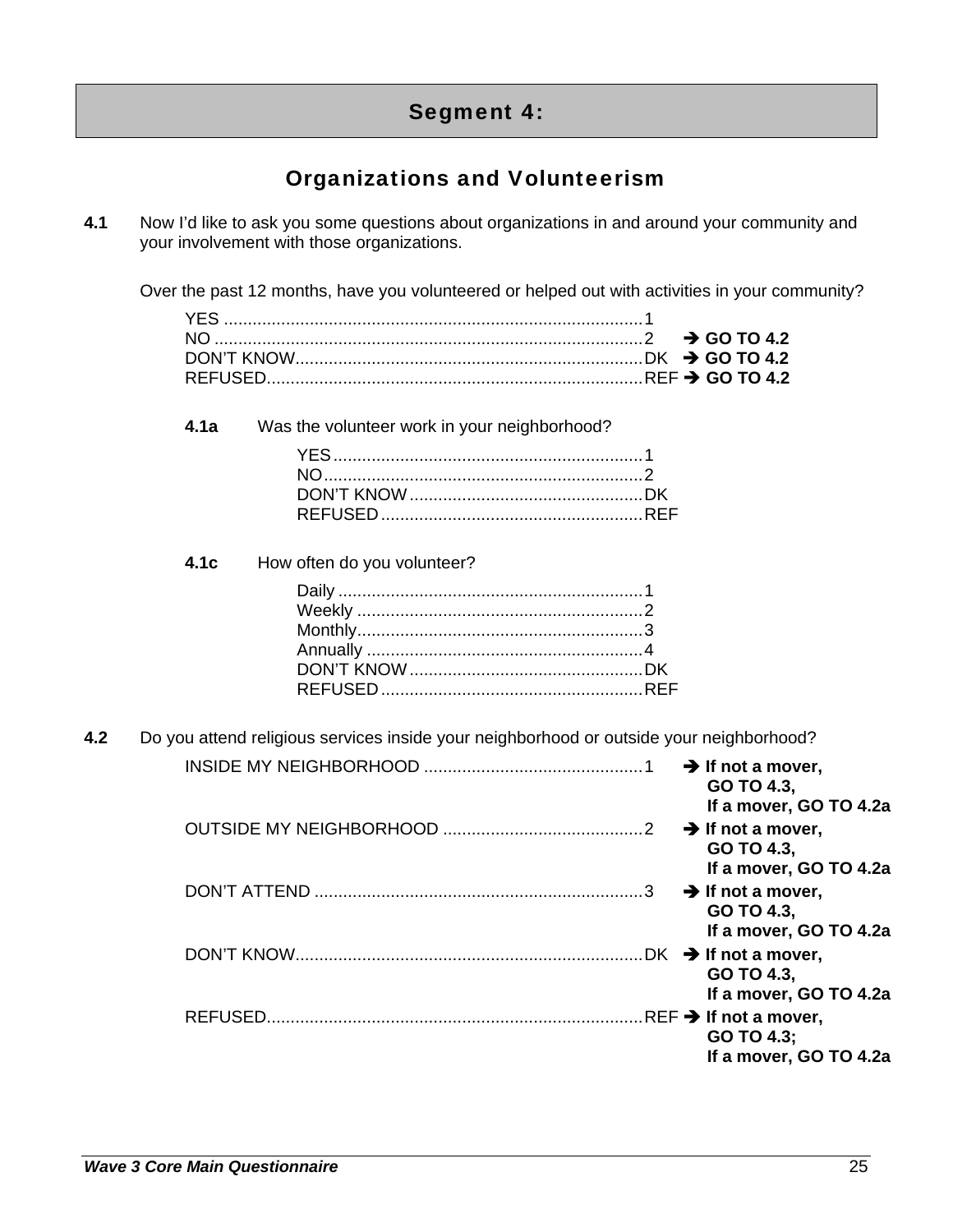**4.2a** Please think about the neighborhood where **[ 3 SAMPLED ADDRESS FROM FACESHEET]** is located. (Are you/Is anyone in your household) attending religious services in that neighborhood?

**4.3** To your knowledge has there been any sort of neighborhood get-together during the past year - say a festival, celebration, picnic -- something like that?

**4.3a** Did you attend?

**4.4** In the past twelve months, have you served as an officer or served on a committee of any local club or organization or religious organization?

**4.4a** Is this organization inside your neighborhood or outside your neighborhood?

| INSIDE MY NEIGHBORHOOD1  |  |
|--------------------------|--|
| OUTSIDE MY NEIGHBORHOOD2 |  |
|                          |  |
|                          |  |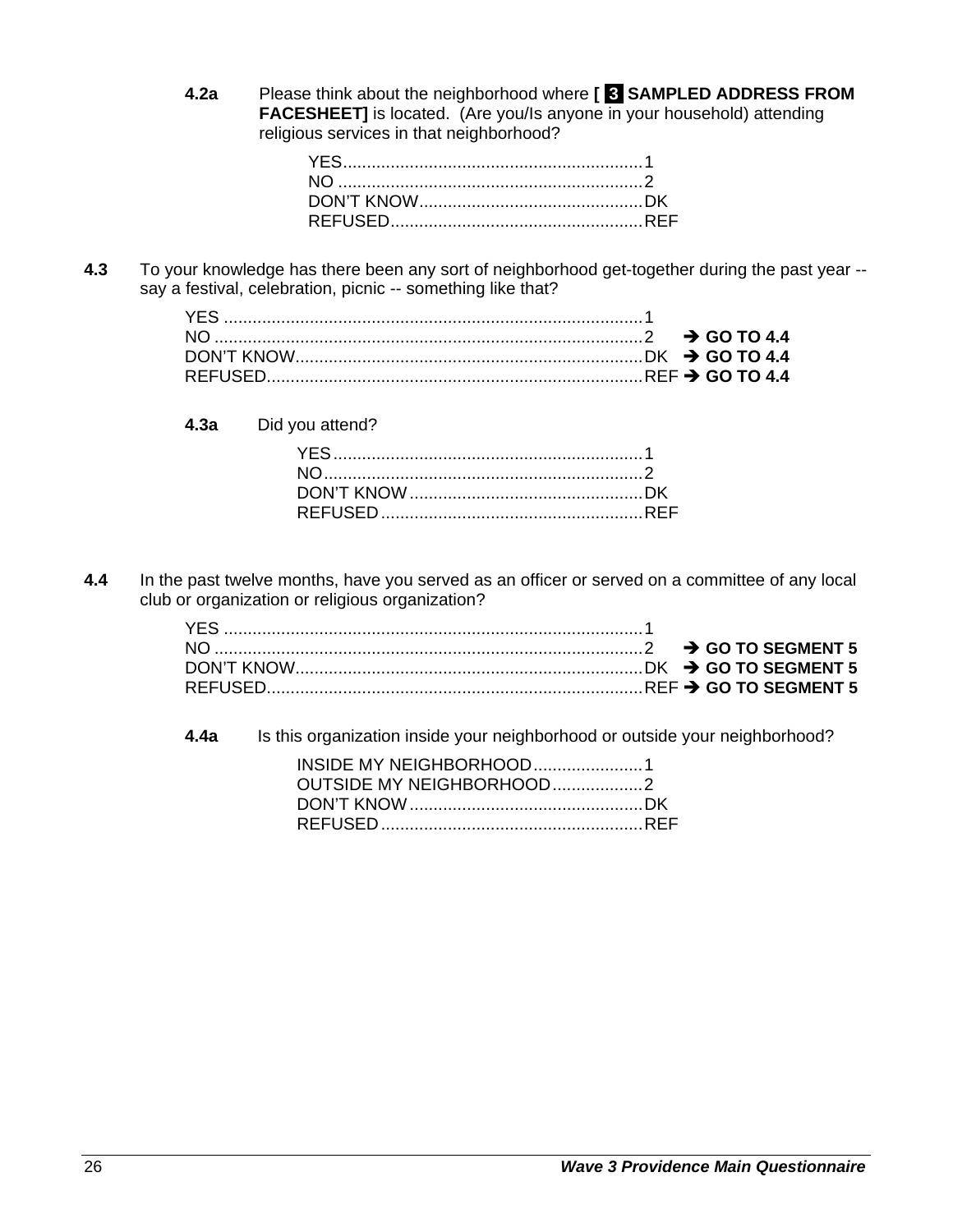# Segment 5:

# Family Hardship

Sometimes families have trouble paying a bill or getting the goods and services they need because they do not have enough money. The next several questions ask about these kinds of experiences you may have had in the last 12 months.

**5.1** During the past 12 months, did you (or any member of your household) not fill or postpone filling a prescription for drugs when you (or another member of your household) needed them?

**5.1a** Was lack of insurance or money a reason why you (or any member of your household) did not get the drugs you needed?

| YES. LACK OF INSURANCE OR MONEY1 |  |
|----------------------------------|--|
|                                  |  |
|                                  |  |
|                                  |  |

**5.2** During the last 12 months, was there a time when (you/you and your family) were not able to pay your mortgage, rent or utility bills?

**5.3** Have your utilities been cut off in the last 12 months due to non-payment of bills?

**5.4** Has your phone been cut off in the last 12 months due to non-payment of bills?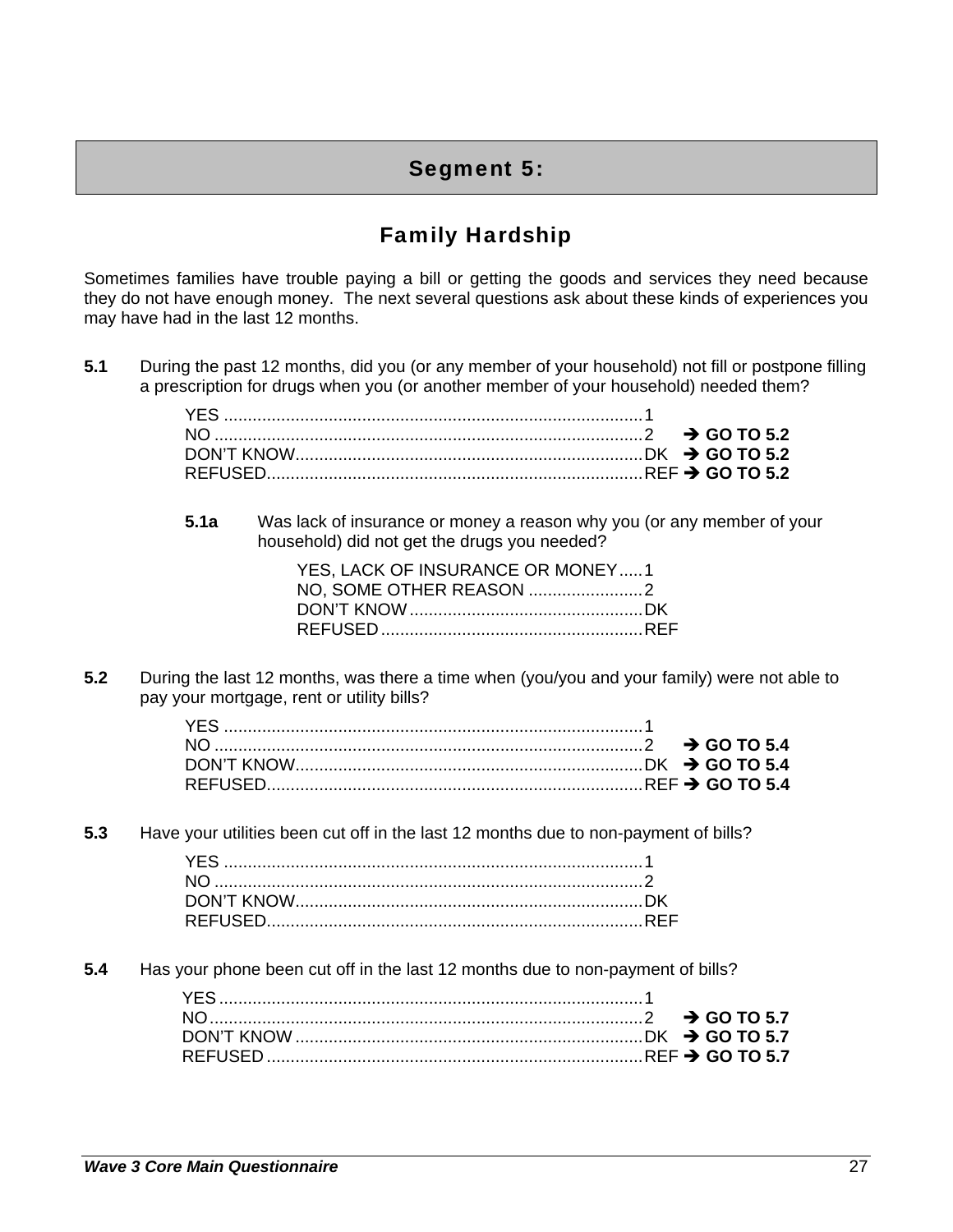For how long was it cut off?  $5.5$ 

#### **WRITE NUMBER AND SELECT ONLY 1 BELOW**

In the last 12 months, that is, since [NAME OF CURRENT MONTH] of last year, was your  $5.7$ family ever without enough money to buy food?

|  | <b>BEFORE 6.1</b> |
|--|-------------------|
|  |                   |
|  | <b>BEFORE 6.1</b> |
|  |                   |
|  | <b>BEFORE 6.1</b> |

| 5.7a Was that rarely true, sometimes true, or often true? |  |
|-----------------------------------------------------------|--|
|                                                           |  |
|                                                           |  |
|                                                           |  |
|                                                           |  |
|                                                           |  |
|                                                           |  |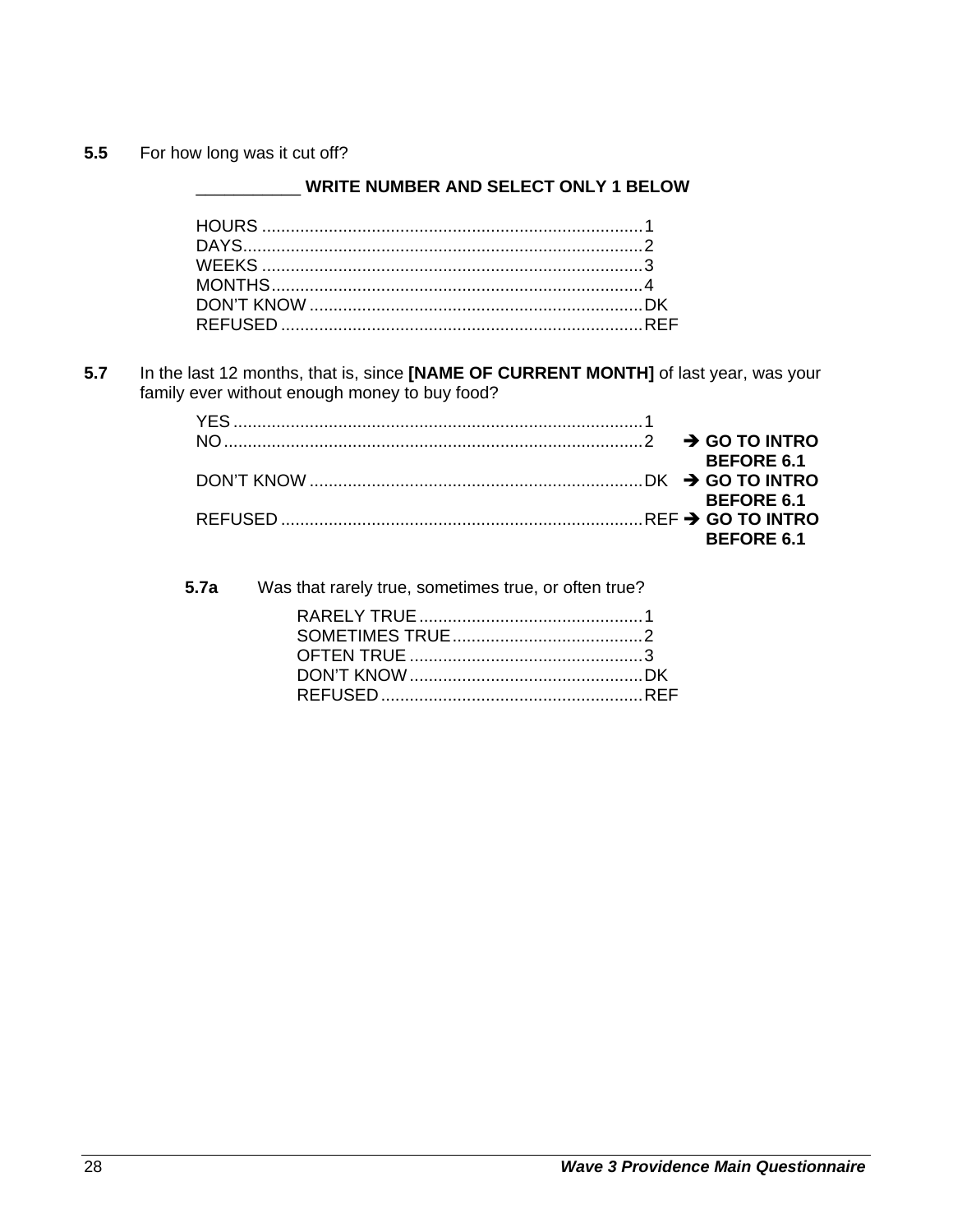# Segment 6:

# Income and Assets

Now I'd like to ask you a few questions about telephone and computer use in your home.

**6.1** Do you (or any member of your household) use a computer at home?

**6.1a** Do you (or any member of your household) connect to the Internet at home?

#### **IV Q1 INTERVIEWER Q:**CHECK ROSTER IN ROSTER BOOKLET. IS THE RESPONDENT EMPLOYED (R6 = 1)?

### **IV Q2 INTERVIEWER Q:**CHECK ROSTER IN ROSTER BOOKLET. IS THE RESPONDENT RETIRED (R6 = 5)?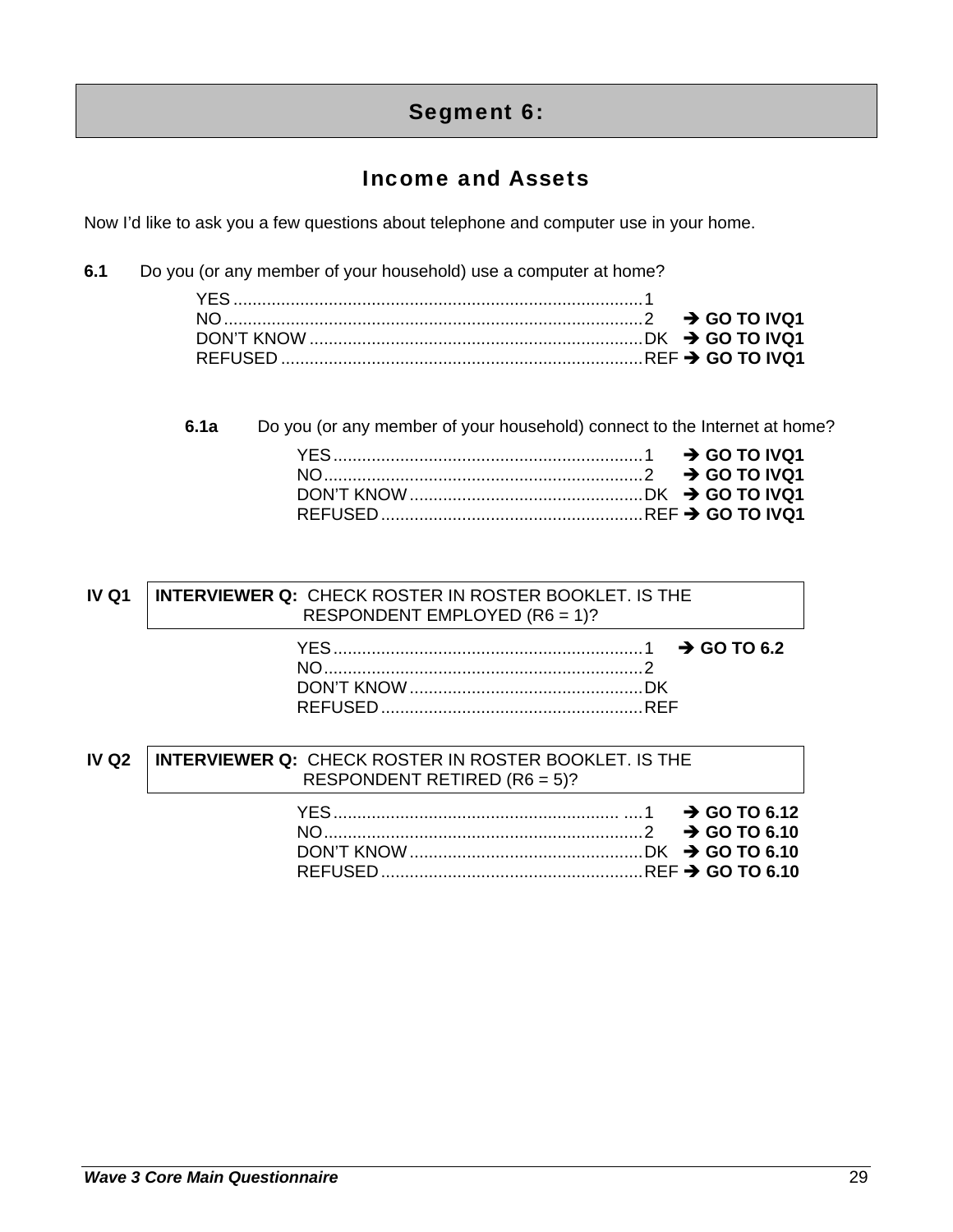The next series of questions is about you. First I will ask you questions about your employment.

**6.2** How many jobs do you hold currently?

 $\overline{\phantom{a}}$  JOBS

DON'T KNOW ......................................................................... DK REFUSED............................................................................... REF

**6.3** In the past 12 months, about how many hours per week have you worked in the average week? Count everything, including extra jobs or paid work you do at home.

\_\_\_\_\_\_\_\_\_\_\_ HRS PER WEEK

DON'T KNOW ......................................................................... DK REFUSED............................................................................... REF

#### **SKIP: IF 6.2 = 1 (1 job), GO TO 6.4, OTHERWISE CONTINUE**

**6.3a** Are any of these jobs full-time? By full time we mean 35 or more hours a week.

**6.4** About how long does it usually take you to get to work?

\_\_\_\_\_\_\_\_\_\_\_ MINUTES

**6.5** How do you usually get to work? **CODE ALL THAT APPLY**

**6.6** How long have you had your main present job?

| <b>YFARS</b> | <b>MONTHS</b><br><u> 1999 - Jan Jan Jawa</u> |
|--------------|----------------------------------------------|
|              |                                              |
|              |                                              |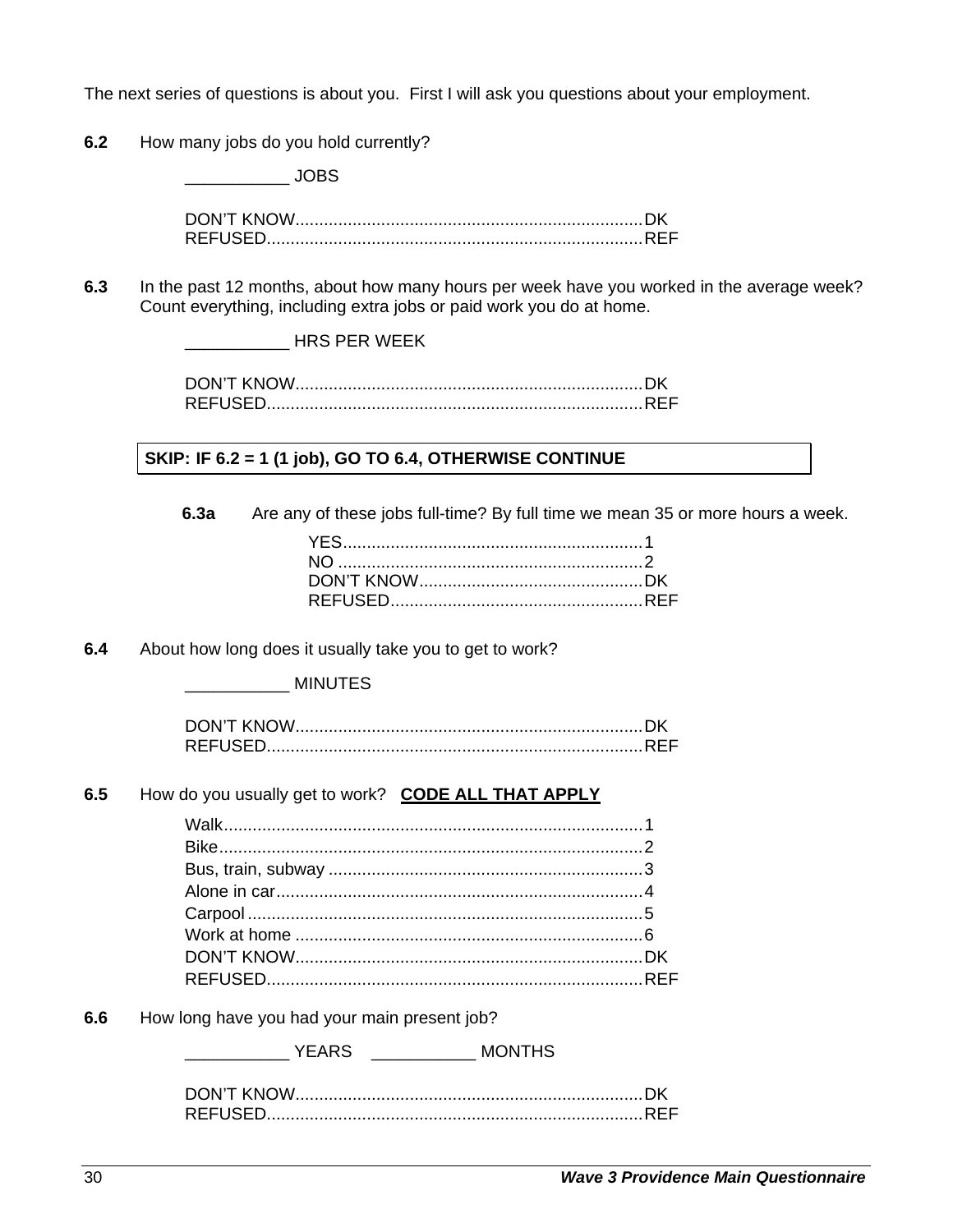**6.7** During the past 12 months have you received a raise in your rate of pay?

 **FI INFO:** IF 6.2 IS GREATER THAN 1 (MORE THAN 1 JOB), PROBE **FOR MAIN JOB.** 

# **SHOWCARD J**

| 6.8              | <b>PHONE INTERVIEWS ONLY:</b> I'm going to read a list<br>of benefits people may receive or get from their job.<br>For each benefit please tell me whether you receive or<br>get it from your job. |            |                |                             |                |
|------------------|----------------------------------------------------------------------------------------------------------------------------------------------------------------------------------------------------|------------|----------------|-----------------------------|----------------|
|                  | <b>IN-PERSON INTERVIEWS ONLY: Please look at</b><br>Showcard J. Which of the following benefits do you<br>receive or get from your job?                                                            | <b>YES</b> | <b>NO</b>      | <b>DON'T</b><br><b>KNOW</b> | <b>REFUSED</b> |
| 6.8a             | Health insurance for yourself?                                                                                                                                                                     | 1          | $\overline{2}$ | DK.                         | <b>REF</b>     |
| 6.8 <sub>b</sub> | Health insurance for your family?                                                                                                                                                                  | 1          | 2              | DK.                         | <b>REF</b>     |
| 6.8g             | Retirement program?                                                                                                                                                                                | 1          | $\overline{2}$ | DK.                         | <b>REF</b>     |
| 6.8 <sub>h</sub> | Paid sick days?                                                                                                                                                                                    | 1          | 2              | <b>DK</b>                   | <b>REF</b>     |
| 6.8i             | Unpaid sick days or personal leave days?                                                                                                                                                           | 1          | 2              | DK.                         | <b>REF</b>     |
| 6.8j             | Paid vacation?                                                                                                                                                                                     | 1          | 2              | <b>DK</b>                   | <b>REF</b>     |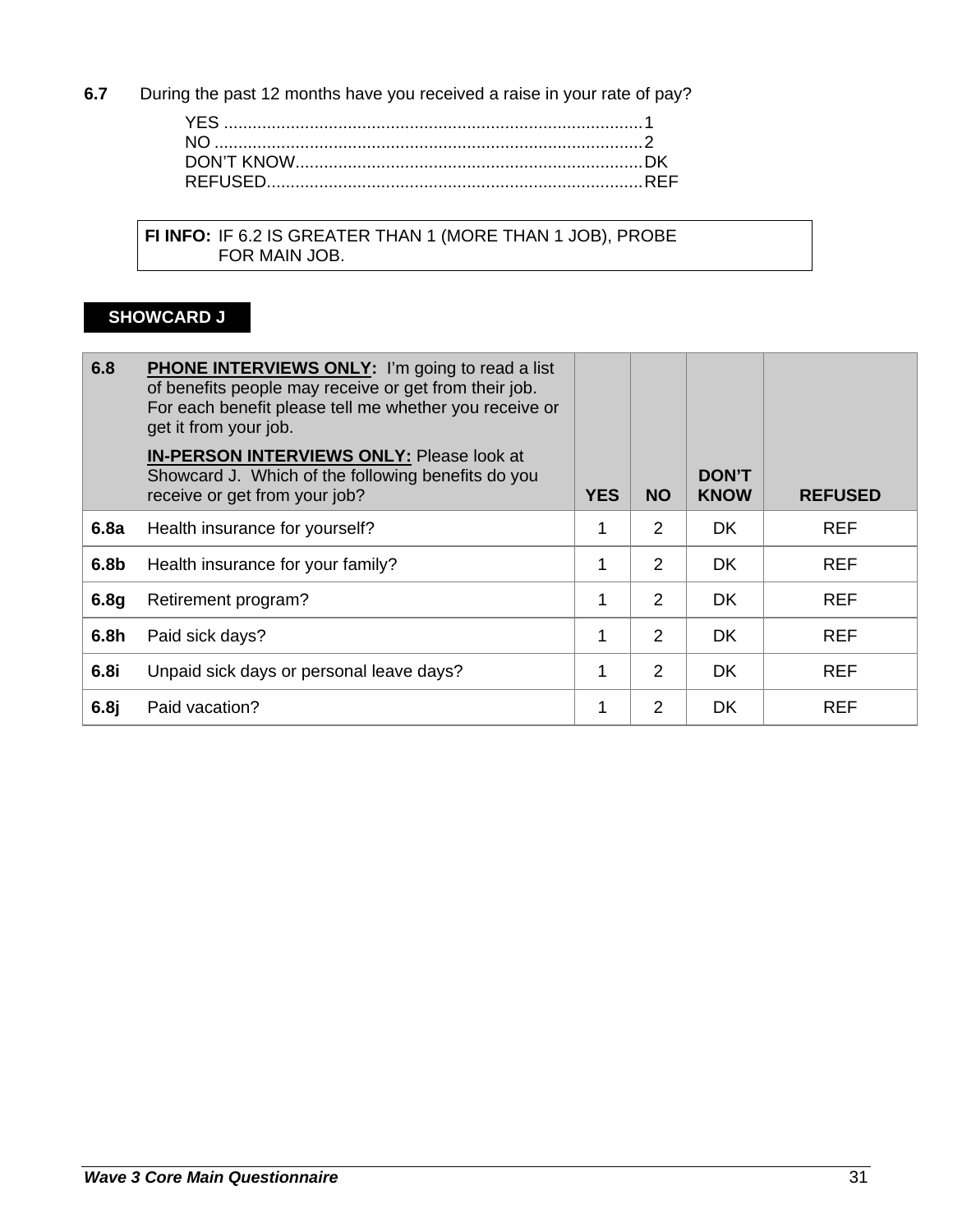### **SHOWCARD K**

#### **6.9** PHONE INTERVIEWS ONLY: How did you first learn about your current main job? **Please let me read the entire list before you select your answer.**

**IN-PERSON INTERVIEWS ONLY:** Please look at Showcard K. How did you first learn about your current main job?

| Private employment agency including temporary           |  |
|---------------------------------------------------------|--|
|                                                         |  |
|                                                         |  |
| Work first, work experience, or community service job10 |  |
|                                                         |  |
|                                                         |  |
|                                                         |  |
|                                                         |  |
|                                                         |  |
|                                                         |  |

**6.10** How many weeks during the last 12 months were you without work because of unemployment?

\_\_\_\_\_\_\_\_\_\_\_ WEEKS

**6.12** In the last 12 months, have you completed any job training classes or education programs (GED classes, courses for college credit, apprentice programs, or other classes)?

**6.13** Do you have a spouse or partner that lives in this household?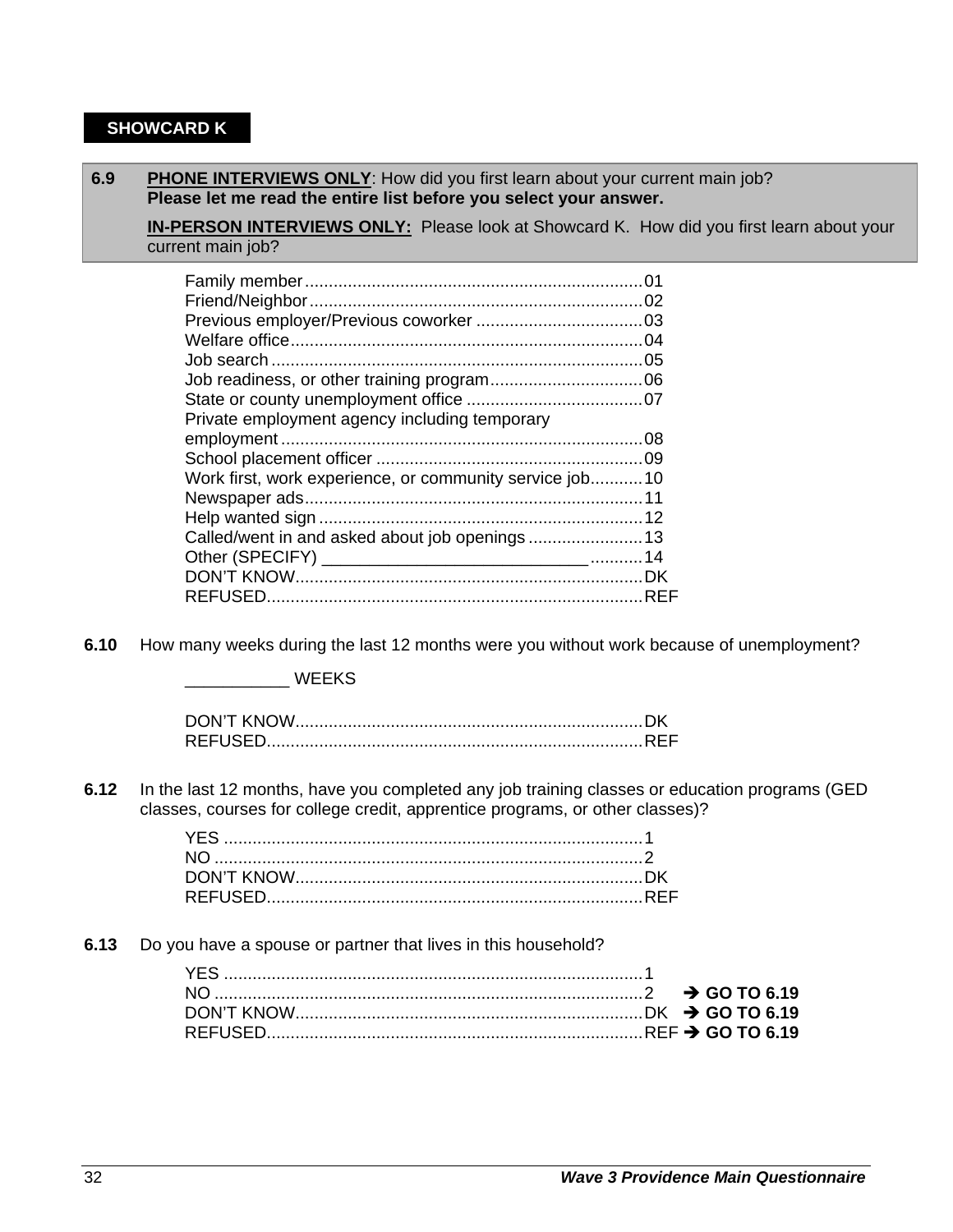The next set of questions are about your (spouse/partner)'s employment.

**6.14** How many jobs does your (spouse/partner) hold currently?

 $\overline{\phantom{a}}$  JOBS

DON'T KNOW ......................................................................... DK REFUSED............................................................................... REF

#### **SKIP: IF 6.14 = 0 (NO JOBS), GO TO 6.17**

**6.15** In the past 12 months, about how many hours per week has your (spouse/partner) worked in the average week? Count everything, including extra jobs or paid work (he/she) does at home.

\_\_\_\_\_\_\_\_\_\_\_ HRS PER WEEK

DON'T KNOW ......................................................................... DK REFUSED............................................................................... REF

 **SKIP: IF 6.14 = 1 (1 JOB), GO TO 6.15b, OTHERWISE CONTINUE** 

**6.15a** Are any of these jobs full-time? By full time we mean 35 or more hours a week.

**6.15b** How long has your (spouse/partner) had (his/her) main present job?

\_\_\_\_\_\_\_\_\_\_\_ YEARS \_\_\_\_\_\_\_\_\_\_\_ MONTHS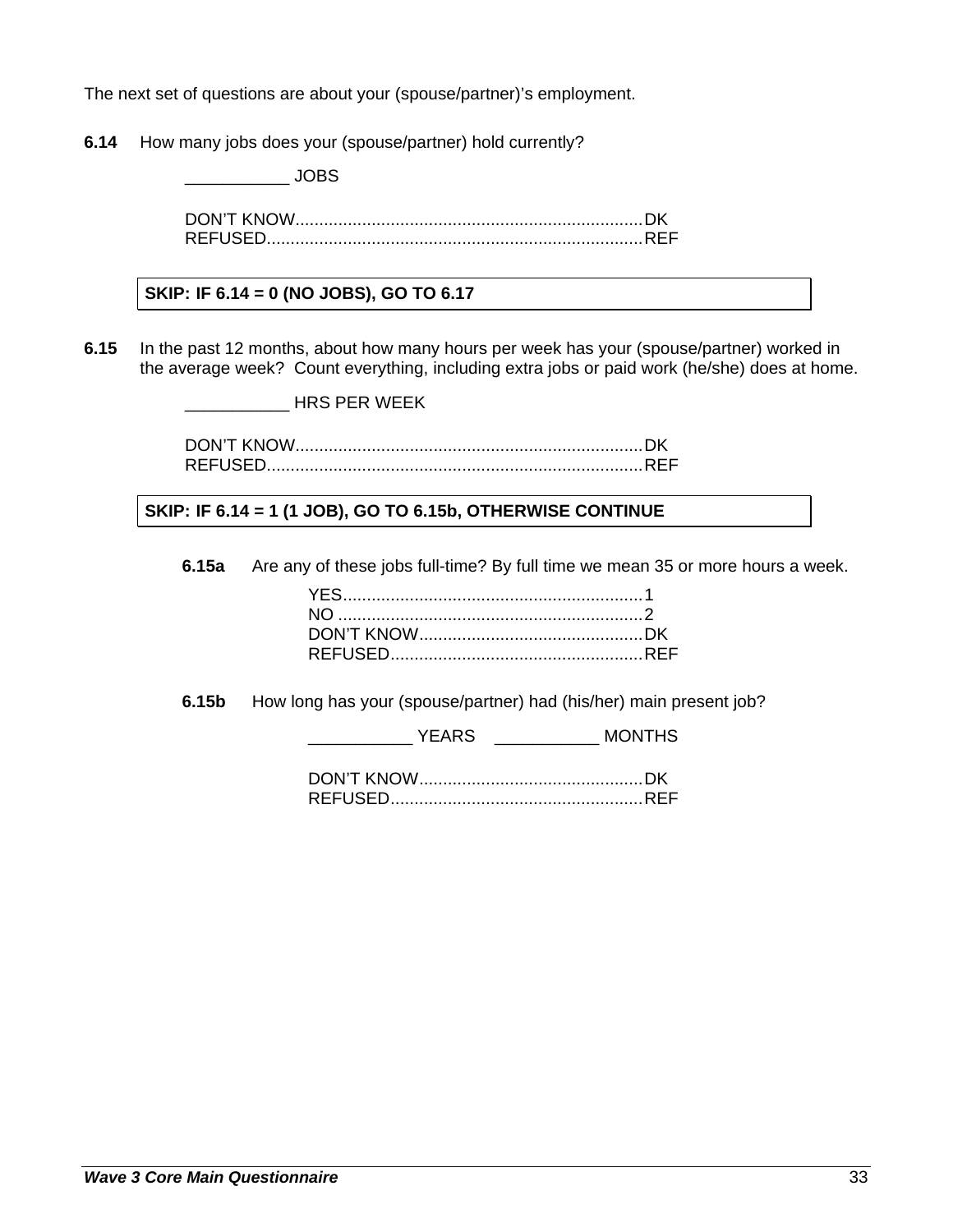# **SHOWCARD L**

| 6.16              | <b>PHONE INTERVIEWS ONLY:</b> I'm going to read a list<br>of benefits people may receive or get from their job.<br>For each benefit please tell me whether your<br>(spouse/partner) gets it from (his/her) job.<br>IN-PERSON INTERVIEWS ONLY: Please look at<br>Showcard L. Which of the following benefits does your |            |                | <b>DON'T</b> |                |
|-------------------|-----------------------------------------------------------------------------------------------------------------------------------------------------------------------------------------------------------------------------------------------------------------------------------------------------------------------|------------|----------------|--------------|----------------|
|                   | (spouse/partner) get from (his/her) job?                                                                                                                                                                                                                                                                              | <b>YES</b> | <b>NO</b>      | <b>KNOW</b>  | <b>REFUSED</b> |
|                   | <b>6.16a</b> Health insurance for (him/herself)?                                                                                                                                                                                                                                                                      |            | 2              | DK.          | <b>REF</b>     |
|                   | <b>6.16b</b> Health insurance for your family?                                                                                                                                                                                                                                                                        | 1          | $\overline{2}$ | DK           | <b>REF</b>     |
|                   | 6.16g Retirement program?                                                                                                                                                                                                                                                                                             | 1          | $\overline{2}$ | DK.          | <b>REF</b>     |
|                   | <b>6.16h</b> Paid sick days?                                                                                                                                                                                                                                                                                          | 1          | 2              | <b>DK</b>    | <b>REF</b>     |
| 6.16i             | Unpaid sick days or personal leave days?                                                                                                                                                                                                                                                                              |            | $\mathcal{P}$  | <b>DK</b>    | <b>REF</b>     |
| 6.16 <sub>j</sub> | Paid vacation?                                                                                                                                                                                                                                                                                                        |            | 2              | DK           | <b>REF</b>     |

**6.17** How many weeks during the last 12 months was your (spouse/partner) without work because of unemployment?

\_\_\_\_\_\_\_\_\_\_\_ WEEKS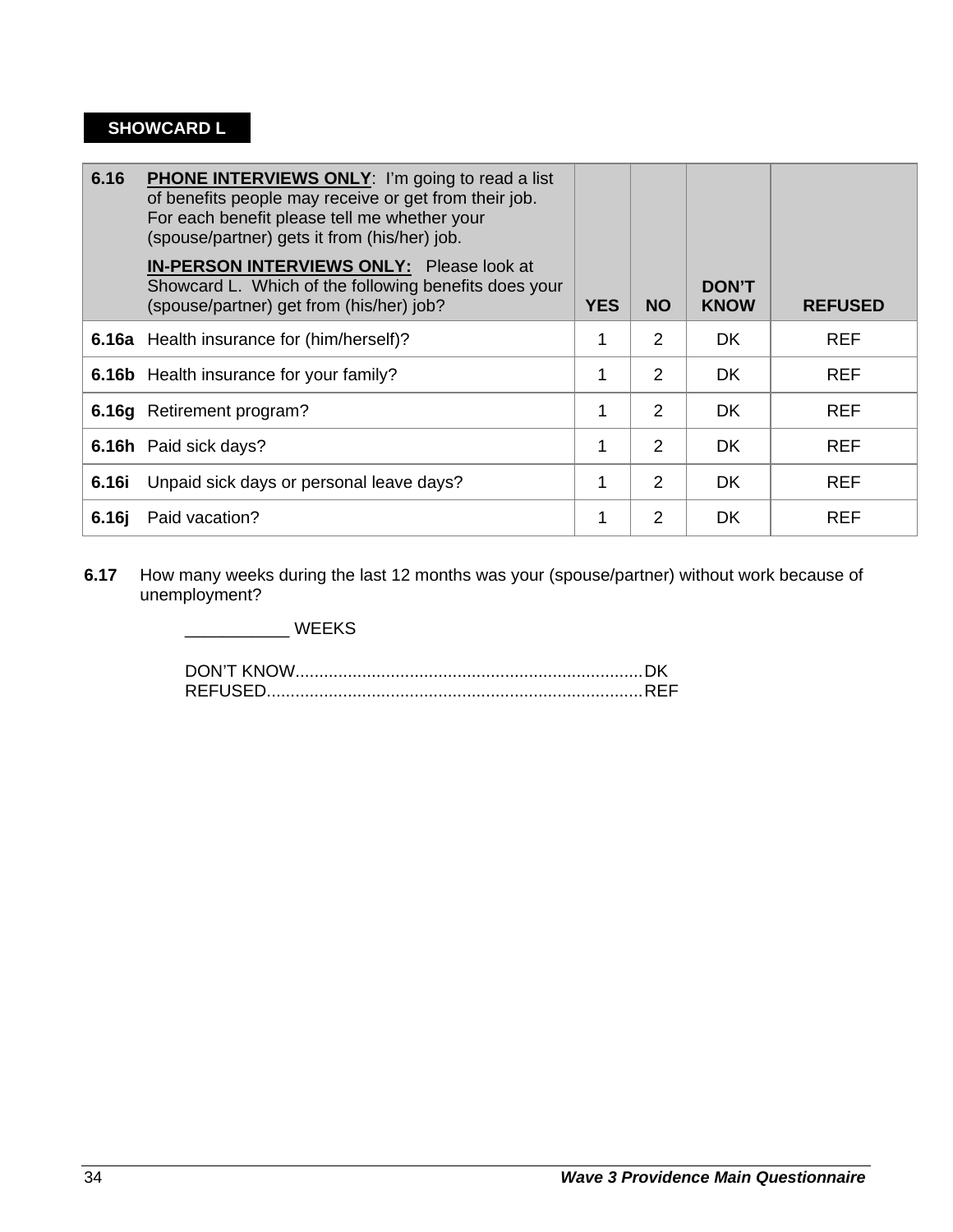| 6.19  | I am going to be asking you about your household<br>income, but first, I want to ask you about possible<br>sources of that income                                                                    |            |                |                             |                |
|-------|------------------------------------------------------------------------------------------------------------------------------------------------------------------------------------------------------|------------|----------------|-----------------------------|----------------|
|       | Did you (or anyone in your household) receive any<br>income in the last 12 months from ()?                                                                                                           | <b>YES</b> | <b>NO</b>      | <b>DON'T</b><br><b>KNOW</b> | <b>REFUSED</b> |
|       | 6.19a Wages or salary?                                                                                                                                                                               | 1          | $\overline{2}$ | DK.                         | <b>REF</b>     |
|       | <b>6.19b</b> Commissions, bonuses, or tips?                                                                                                                                                          | 1          | 2              | DK                          | <b>REF</b>     |
| 6.19с | Self-employment income from a business or farm,<br>including proprietorships and partnerships?                                                                                                       | 1          | 2              | <b>DK</b>                   | <b>REF</b>     |
| 6.19d | Interest payments, dividends, net rental income, royalty<br>income, or income from estates and trusts?                                                                                               | 1          | $\overline{2}$ | <b>DK</b>                   | <b>REF</b>     |
|       | <b>6.19e</b> Social Security or railroad retirement?                                                                                                                                                 | 1          | 2              | <b>DK</b>                   | <b>REF</b>     |
| 6.19f | Supplemental security income?                                                                                                                                                                        | 1          | 2              | <b>DK</b>                   | <b>REF</b>     |
|       | 6.19g Public assistance or welfare payments from the state<br>or local welfare office?                                                                                                               | 1          | $\overline{2}$ | <b>DK</b>                   | <b>REF</b>     |
|       | 6.19h Retirement, survivor, or disability pensions?                                                                                                                                                  | 1          | 2              | <b>DK</b>                   | <b>REF</b>     |
| 6.19i | Other work that you have not yet told me about that<br>you did inside or outside the home such as child<br>care/babysitting, doing hair, cooking, car repair,<br>carpentry, or other jobs like that? | 1          | $\overline{2}$ | <b>DK</b>                   | <b>REF</b>     |
| 6.19j | Any other sources of income received regularly such<br>as Veteran's payments, unemployment compensation,<br>child support, or alimony?                                                               | 1          | $\overline{2}$ | <b>DK</b>                   | <b>REF</b>     |

**6.20** What was your total household income from all of these sources for the last 12 months?

#### **FI INFO:** READ NAMES FROM ROSTER AS A REMINDER OF WHO RESPONDENT SHOULD BE REFERRING TO WHEN ANSWERING THIS QUESTION

|  | <b>BEFORE 6.20k</b> |
|--|---------------------|
|  |                     |
|  | <b>BEFORE 6.20k</b> |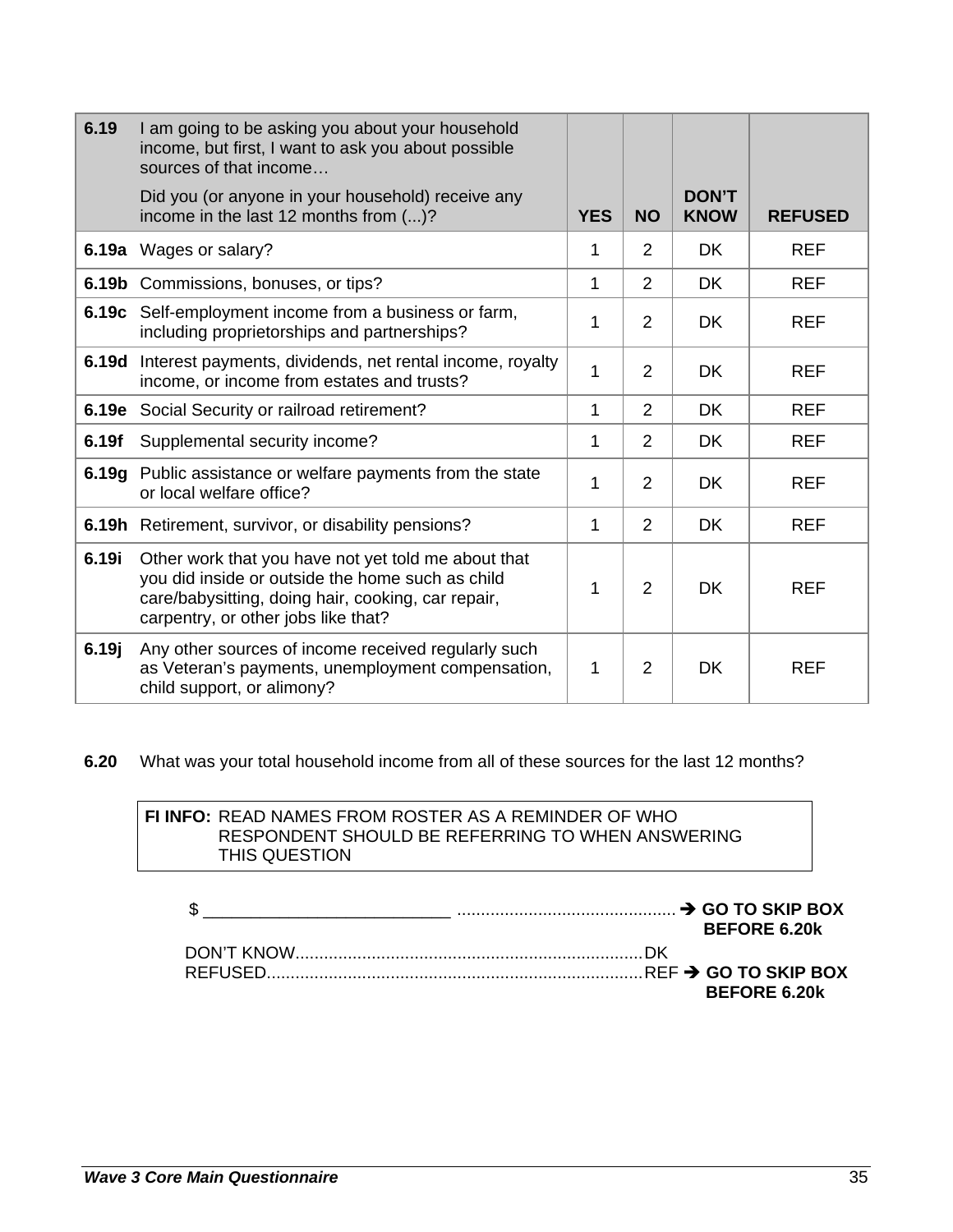6.20a Did it amount to less than \$10,000, more than \$10,000 or what?

6.20b Did it amount to less than \$20,000, more than \$20,000 or what?

6.20c Did it amount to less than \$30,000, more than \$30,000 or what?

6.20d Did it amount to less than \$40,000, more than \$40,000 or what?

6.20e Did it amount to less than \$50,000, more than \$50,000 or what?

6.20f Did it amount to less than \$60,000, more than \$60,000 or what?

6.20g Did it amount to less than \$70,000, more than \$70,000 or what?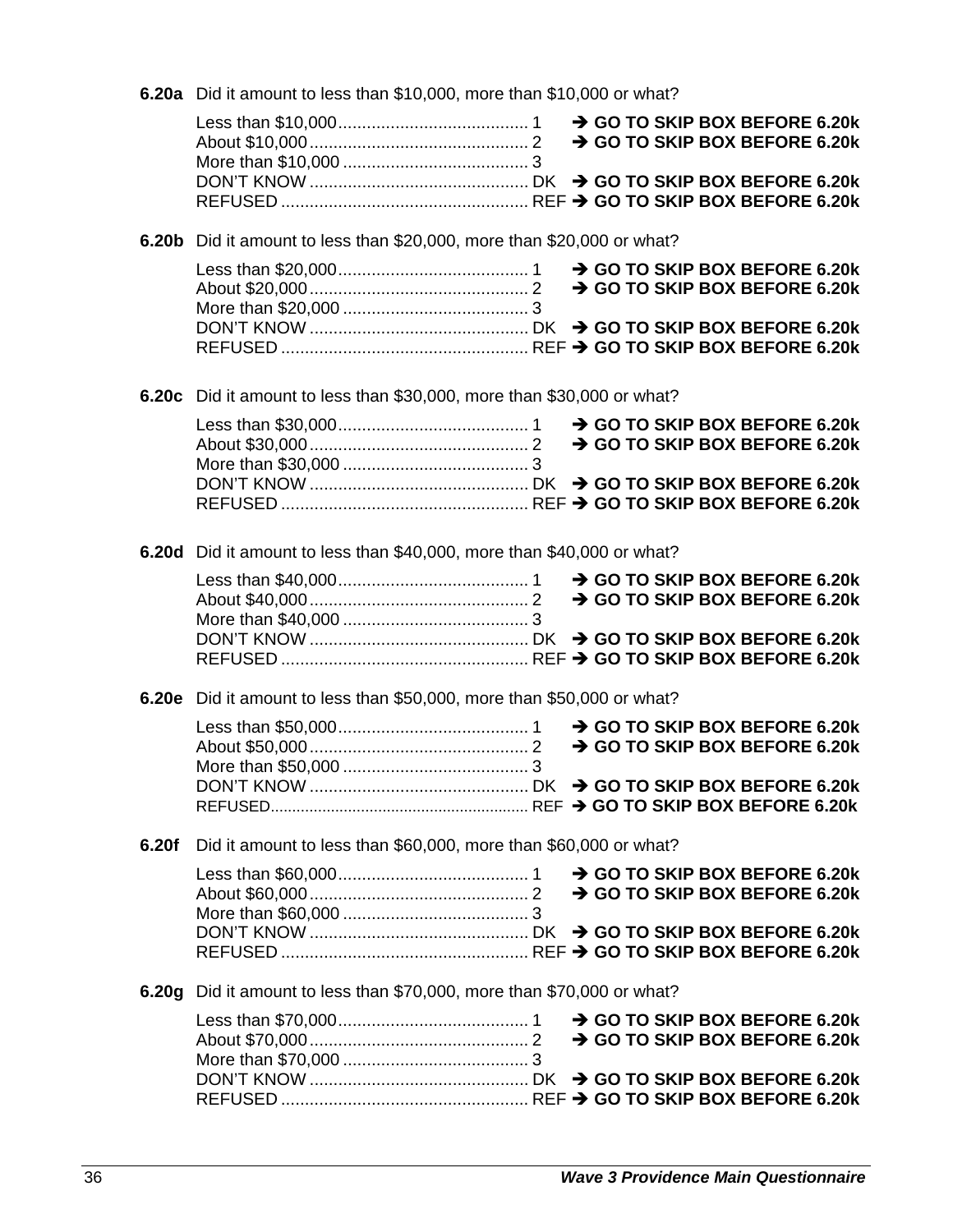6.20h Did it amount to less than \$80,000, more than \$80,000 or what?

6.20i Did it amount to less than \$90,000, more than \$90,000 or what?

6.20j Did it amount to less than \$100,000, more than \$100,000 or what?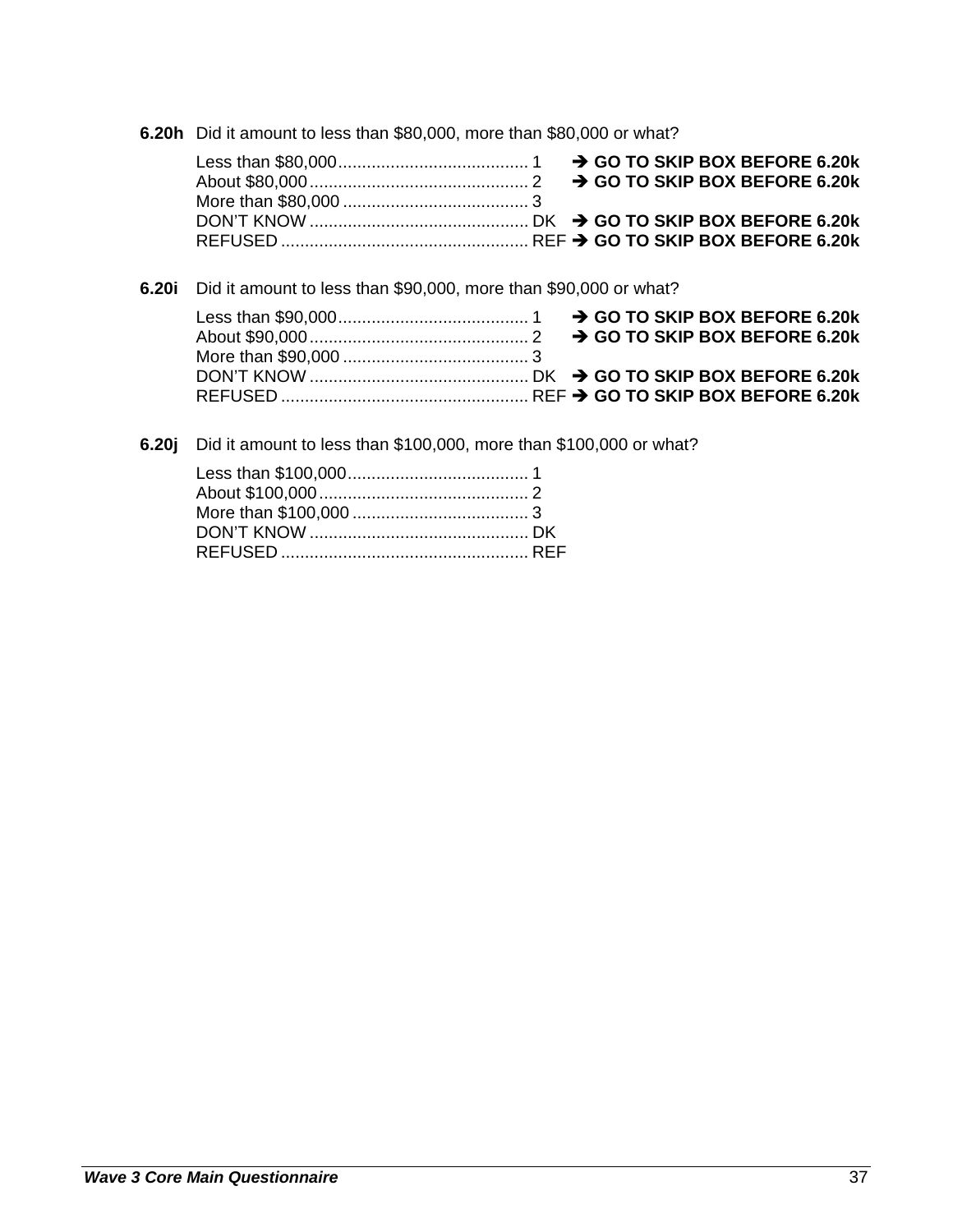#### SKIP: IF IVQ1 = 2 (R IS NOT EMPLOYED), DK, or REF  $\rightarrow$  GO TO SKIP BEFORE 6.20n

6.20k How much is your hourly pay rate before taxes and other deductions at your current main job? [FI INSTRUCTION: THIS DOES NOT INCLUDE PENSIONS]

|       | \$<br>______ …………         | $\rightarrow$ IF 6.13 = 1 (R HAS<br><b>SPOUSE/PARTNER IN HH)</b><br>GO TO SKIP BOX BEFORE 6.20n,<br><b>OTHERWISE GO TO 6.21</b> |
|-------|---------------------------|---------------------------------------------------------------------------------------------------------------------------------|
|       |                           |                                                                                                                                 |
|       |                           | <b>SPOUSE/PARTNER IN HH)</b><br>GO TO SKIP BOX BEFORE 6.20n,<br><b>OTHERWISE GO TO 6.21</b>                                     |
| 6.201 | Do you know your pay rate |                                                                                                                                 |
|       |                           |                                                                                                                                 |
|       |                           | <b>SPOUSE/PARTNER IN HH)</b><br>GO TO SKIP BOX BEFORE 6.20n,<br><b>OTHERWISE GO TO 6.21</b>                                     |
|       |                           | <b>SPOUSE/PARTNER IN HH)</b><br>GO TO SKIP BOX BEFORE 6.20n,<br><b>OTHERWISE GO TO 6.21</b>                                     |

6.20m What is your [FILL FROM 6.20I] pay rate before taxes and other deductions at your current main job?

| . | $\rightarrow$ IF 6.13 = 1 (R HAS<br><b>SPOUSE/PARTNER IN HH)</b><br>GO TO SKIP BOX BEFORE 6.20n,<br><b>OTHERWISE GO TO 6.21</b> |
|---|---------------------------------------------------------------------------------------------------------------------------------|
|   | <b>SPOUSE/PARTNER IN HH)</b><br>GO TO SKIP BOX BEFORE 6.20n,<br><b>OTHERWISE GO TO 6.21</b>                                     |
|   | <b>SPOUSE/PARTNER IN HH)</b><br>GO TO SKIP BOX BEFORE 6.20n,<br><b>OTHERWISE GO TO 6.21</b>                                     |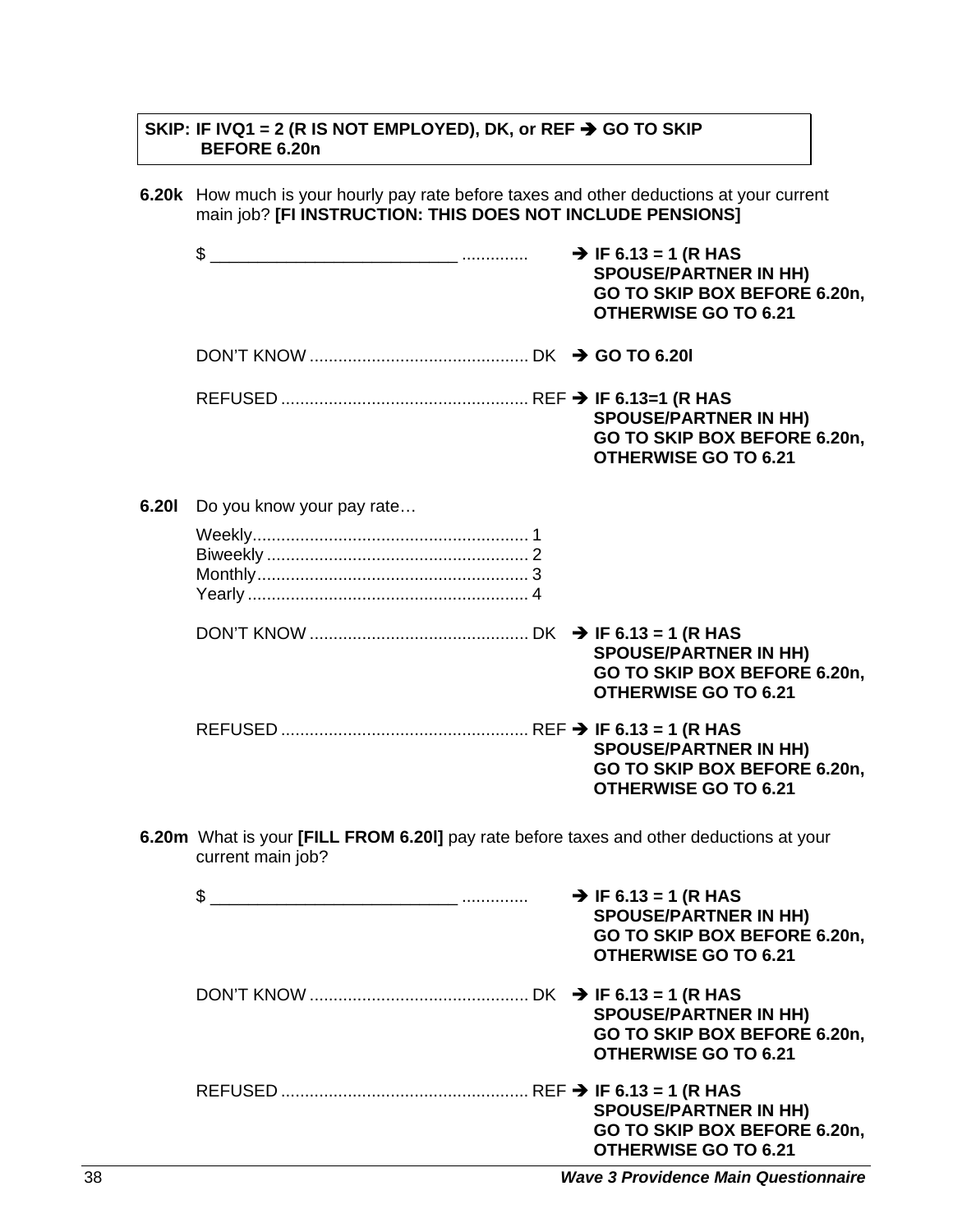# **SKIP: IF 6.14 = 0 (SPOUSE/PARTNER HAS NO JOBS) GO TO 6.21**

|      | 6.20n How much is your spouse/partner's hourly pay rate before taxes and other<br>deductions at his/her current main job? [FI INSTRUCTION: THIS DOES NOT<br><b>INCLUDE PENSIONS]</b> |                                                                                       |  |  |  |  |  |  |
|------|--------------------------------------------------------------------------------------------------------------------------------------------------------------------------------------|---------------------------------------------------------------------------------------|--|--|--|--|--|--|
|      |                                                                                                                                                                                      | $\rightarrow$ GO TO 6.21                                                              |  |  |  |  |  |  |
|      |                                                                                                                                                                                      |                                                                                       |  |  |  |  |  |  |
|      | 6.200 Do you know your spouse/partner's pay rate                                                                                                                                     |                                                                                       |  |  |  |  |  |  |
|      |                                                                                                                                                                                      |                                                                                       |  |  |  |  |  |  |
|      | deductions at his/her current main job?                                                                                                                                              | 6.20p What is your spouse/partner's [FILL FORM 6.20o] pay rate before taxes and other |  |  |  |  |  |  |
|      |                                                                                                                                                                                      |                                                                                       |  |  |  |  |  |  |
| 6.21 |                                                                                                                                                                                      | In the past 12 months, have you (or anyone in your household) received food stamps?   |  |  |  |  |  |  |
|      |                                                                                                                                                                                      |                                                                                       |  |  |  |  |  |  |
| 6.22 | Who prepared your 2008 tax return last year?                                                                                                                                         |                                                                                       |  |  |  |  |  |  |
|      | H&R BLOCK, JACKSON HEWITT, LIBERTY<br>A FRIEND OR FAMILY MEMBER DID IT FOR ME 4                                                                                                      |                                                                                       |  |  |  |  |  |  |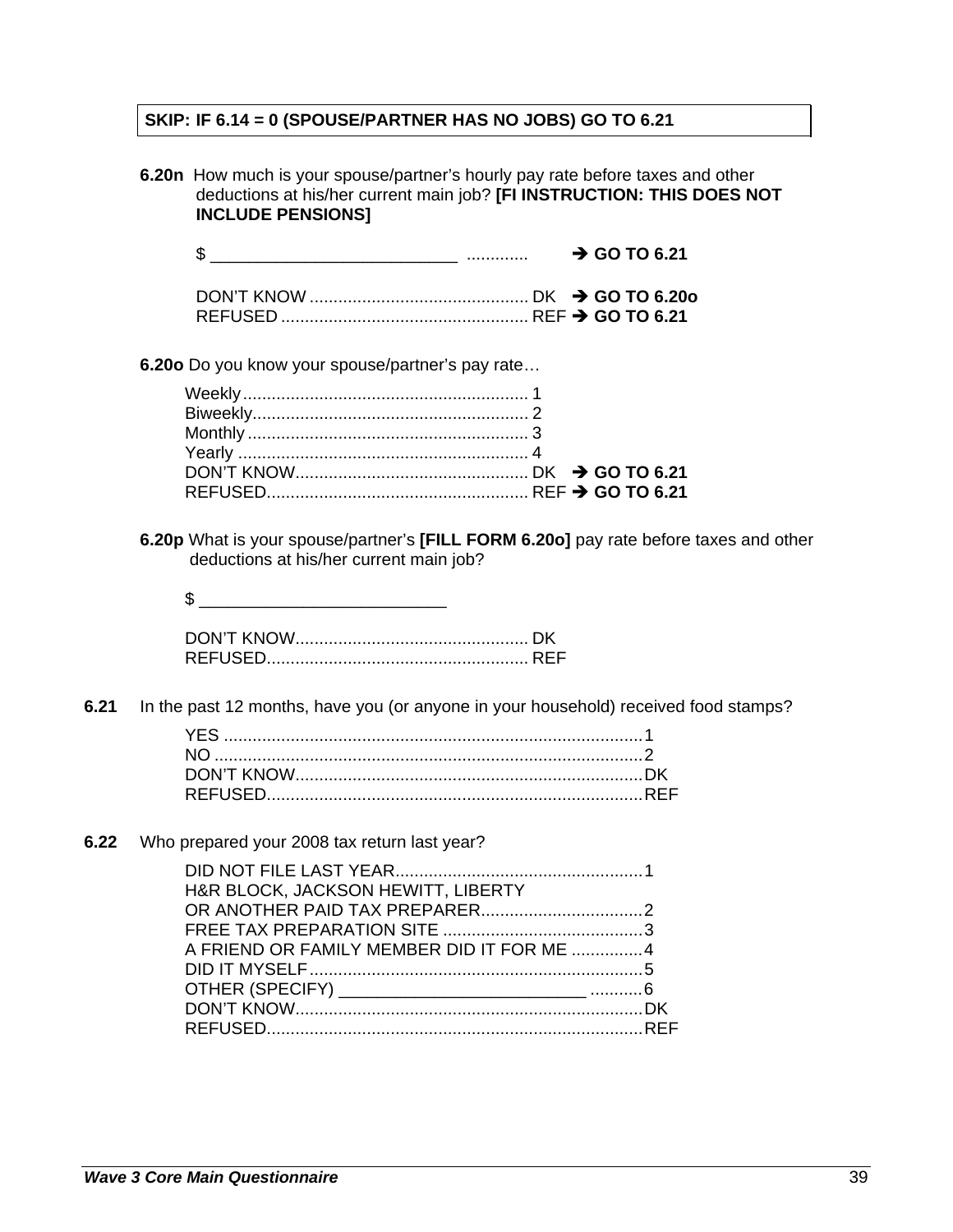**6.23** Sometimes families **give** financial help, either to other people they live with or to friends and family outside. Did you give any financial help like this in the last 12 months?

**6.23a** Was any of this financial help to friends or family in other countries?

**6.24** Sometimes families **get** financial help, either from other people they live with or from friends and family outside. Did you get any help like this in the last 12 months?

**6.25** How often do you **get** help or support besides money, like babysitting, lending small appliances, and rides from people in your family that do not live with you?

**6.25a** Do these family members live in the neighborhood?

**6.25b.** Please think about the neighborhood where **[ 3 SAMPLED ADDRESS FROM FACESHEET]** is located. Do any of these family members live in that neighborhood?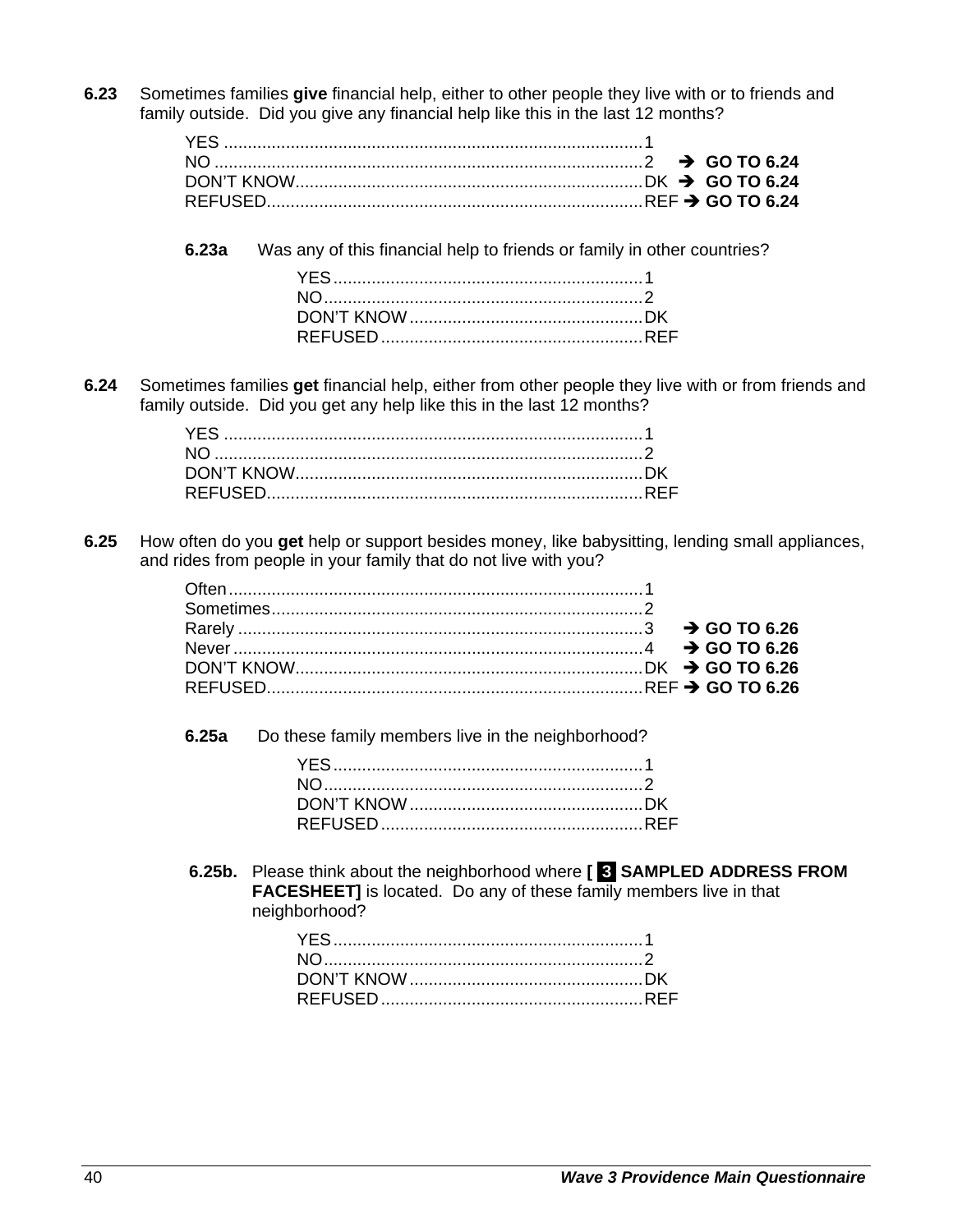$6.26$ How often do you give help or support besides money to people in your family that do not live with you?

 $6.27$ How often do you get help or support besides money from friends?

 $6.27a$ Do these friends live in the neighborhood?

Please think about the neighborhood where [ 8 SAMPLED ADDRESS FROM 6.27b. **FACESHEET]** is located. Do any of these friends live in that neighborhood?

 $6.28$ How often do you give help or support besides money to your friends?

6.29 Do you (and your spouse or partner) own this (house/apartment), rent it, or what?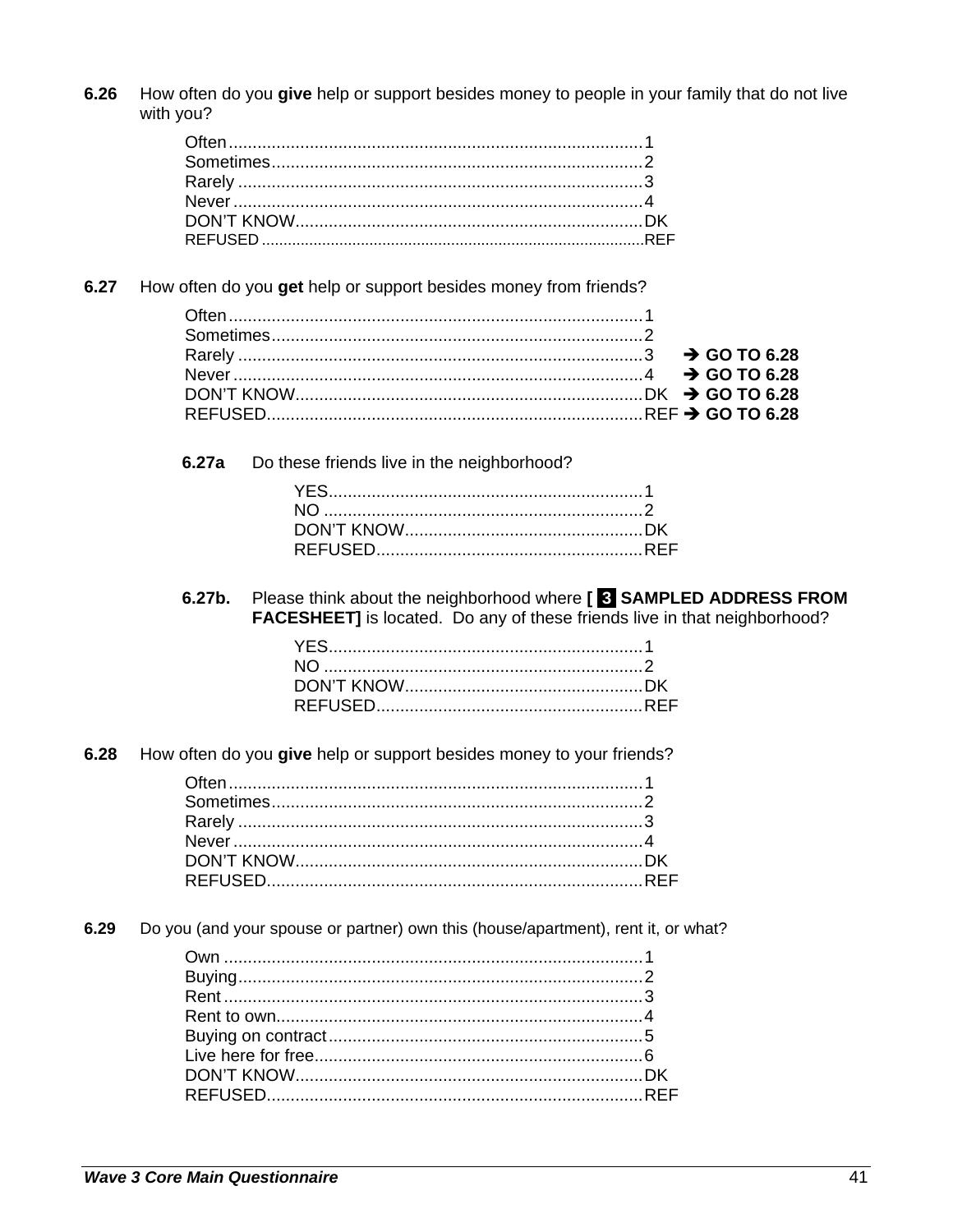**6.30** Is this house, apartment, or mobile home…

| Owned by you or someone in this household          |  |
|----------------------------------------------------|--|
|                                                    |  |
| Owned by you or someone in this household free and |  |
|                                                    |  |
|                                                    |  |
|                                                    |  |
|                                                    |  |
|                                                    |  |

#### **SKIP: IF 6.29 = 3, 4, or 5 (RENT, RENT TO OWN, OR BUYING ON CONTRACT), GO TO 6.33 IF 6.29 = 6 (LIVE THERE FOR FREE), DK, or REF, GO TO 6.36, OTHERWISE CONTINUE**

**6.31** What do you think the value of your house is?

\$ \_\_\_\_\_\_\_\_\_\_\_\_\_\_\_\_\_\_\_\_\_\_\_\_\_\_

**6.32** What is the total monthly mortgage on this unit?

| $\rightarrow$ GO TO 6.34 |
|--------------------------|
|                          |
|                          |

**6.33** What is the total monthly rent on this unit?

| PER MONTH \$ |  |
|--------------|--|
|              |  |
| -. <u></u> . |  |

**6.34** How much of that do you (and your spouse/partner) pay?

\$ \_\_\_\_\_\_\_\_\_\_\_\_\_\_\_\_\_\_\_\_\_\_\_\_\_\_

 **SKIP: IF 6.29 = 1 or 2 (OWN OR BUYING), GO TO 6.38**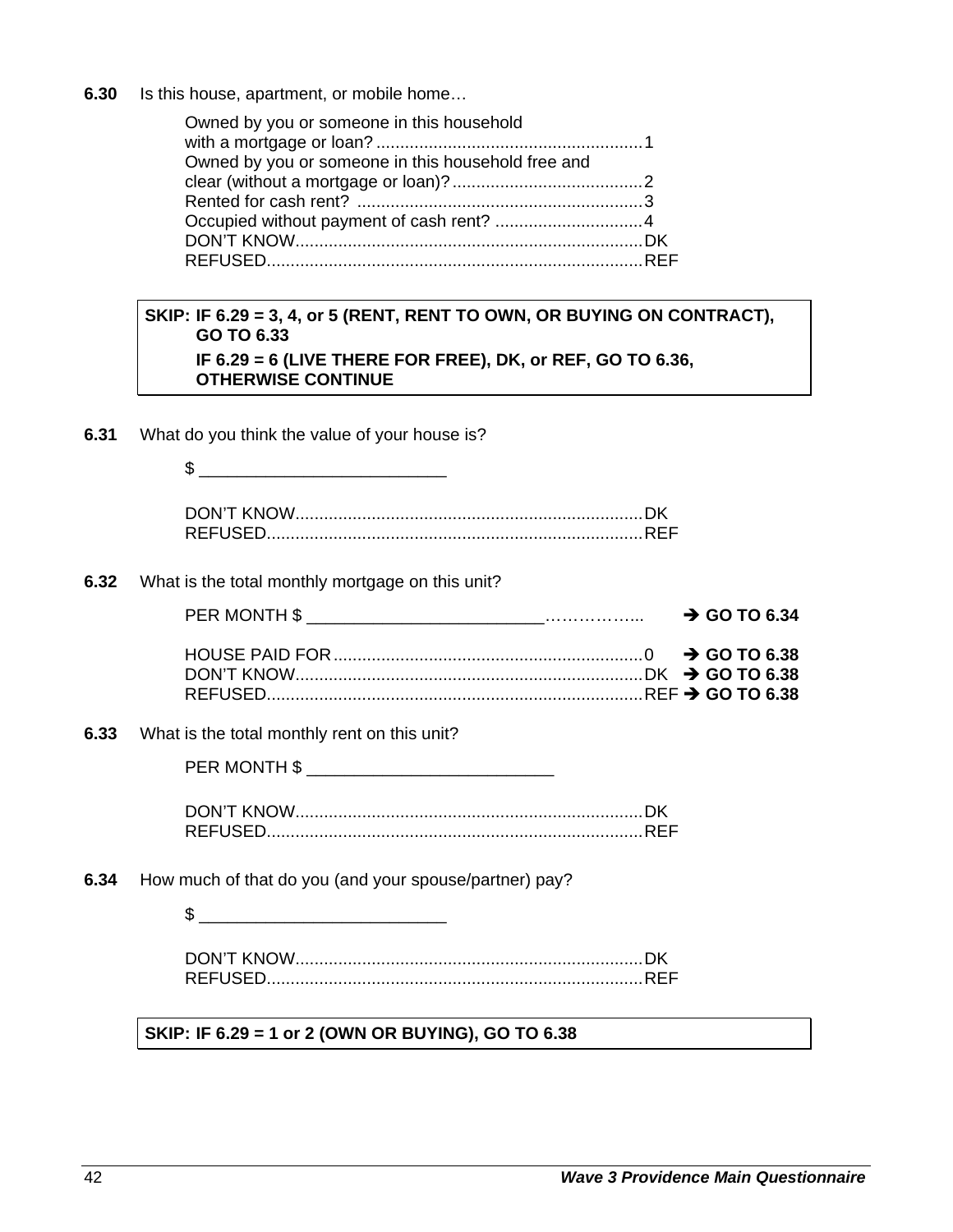6.35 Are (you/you and your family) paying lower rent because the federal, state or local government is paying part of the rent?

#### 6.36 Is the building owned by a public housing authority?

6.37 Did a public housing authority or some similar agency give you (or any member of your household) a section 8 certificate or voucher to help pay the rent for this apartment or home?

#### 6.38 Does anyone in your household own a car, van or truck?

#### $6.38a$ Is this vehicle dependable?

#### 6.39 Do you currently have a valid driver's license?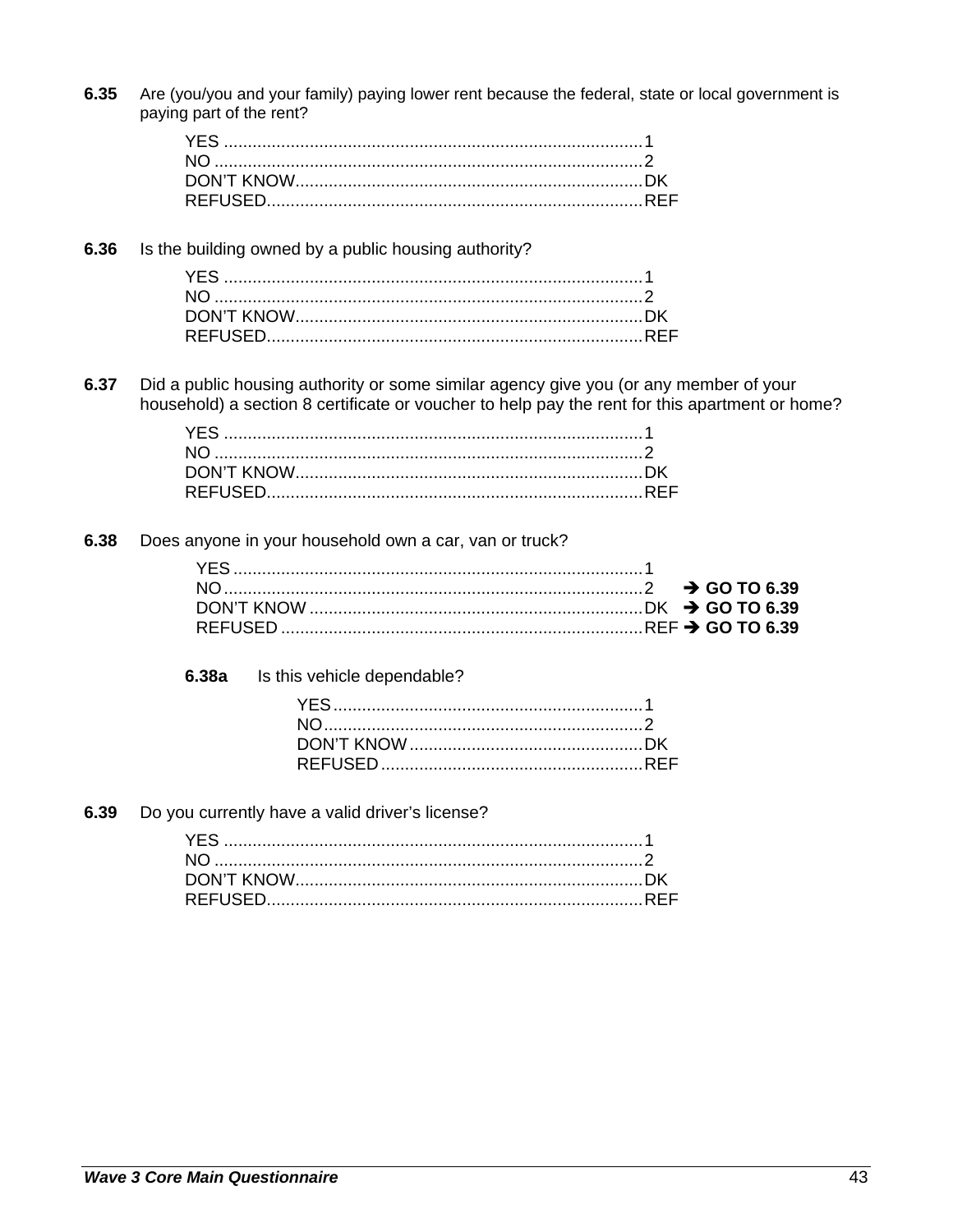| 6.40  | People sometimes borrow money or take<br>out loans. Right now, are you (and/or your<br>spouse/partner) paying back any of the<br>following loans? | <b>YES</b> | <b>NO</b>      | <b>DON'T</b><br><b>KNOW</b> | <b>REFUSED</b> |
|-------|---------------------------------------------------------------------------------------------------------------------------------------------------|------------|----------------|-----------------------------|----------------|
|       | <b>6.40a</b> Home mortgage?                                                                                                                       | 1          | $\mathcal{P}$  | DK.                         | <b>REF</b>     |
|       | 6.40b Home improvement loan?                                                                                                                      | 1          | 2              | <b>DK</b>                   | <b>REF</b>     |
|       | <b>6.40c</b> Home equity loan?                                                                                                                    | 1          | 2              | DK.                         | <b>REF</b>     |
|       | 6.40d Carloan?                                                                                                                                    | 1          | 2              | DK.                         | <b>REF</b>     |
|       | 6.40e Student loan?                                                                                                                               | 1          | 2              | <b>DK</b>                   | <b>REF</b>     |
| 6.40f | Hospital or medical bill?                                                                                                                         | 1          | $\mathfrak{p}$ | <b>DK</b>                   | <b>REF</b>     |
|       | <b>6.40g</b> Credit card balance?                                                                                                                 | 1          | $\mathfrak{p}$ | DK.                         | <b>REF</b>     |
|       | <b>6.40h</b> Furniture or appliances?                                                                                                             | 1          | $\mathfrak{p}$ | <b>DK</b>                   | <b>REF</b>     |
| 6.40i | Other loan? (SPECIFY)                                                                                                                             | 1          | 2              | <b>DK</b>                   | <b>REF</b>     |

#### **SKIP: IF ALL RESPONSES IN 6.40 SERIES ABOVE (6.40a – 6.40i) = 2 (NO), GO TO 6.43, OTHERWISE CONTINUE**

**6.41** When you think of (that loan/all of those loans), what is the total amount you (and your spouse/partner) owe?

| \$    | $\rightarrow$ GO TO SKIP BOX BEFORE 6.42                                              |
|-------|---------------------------------------------------------------------------------------|
|       | REFUSED REF→ GO TO SKIP BOX BEFORE 6.42                                               |
| 6.41a | Does it amount to less than \$10,000, more than \$10,000 or what?                     |
|       | More than \$10,0003                                                                   |
|       | DON'T KNOW DK → GO TO SKIP BOX BEFORE 6.42<br>REFUSED REF→ GO TO SKIP BOX BEFORE 6.42 |
| 6.41b | Does it amount to less than \$20,000, more than \$20,000 or what?                     |
|       | More than \$20,0003<br>REFUSED REF> GO TO SKIP BOX BEFORE 6.42                        |
| 6.41c | Does it amount to less than \$30,000, more than \$30,000 or what?                     |
|       | More than \$30,0003<br>DON'T KNOW DK → GO TO SKIP BOX BEFORE 6.42                     |
|       | REFUSED REF→ GO TO SKIP BOX BEFORE 6.42                                               |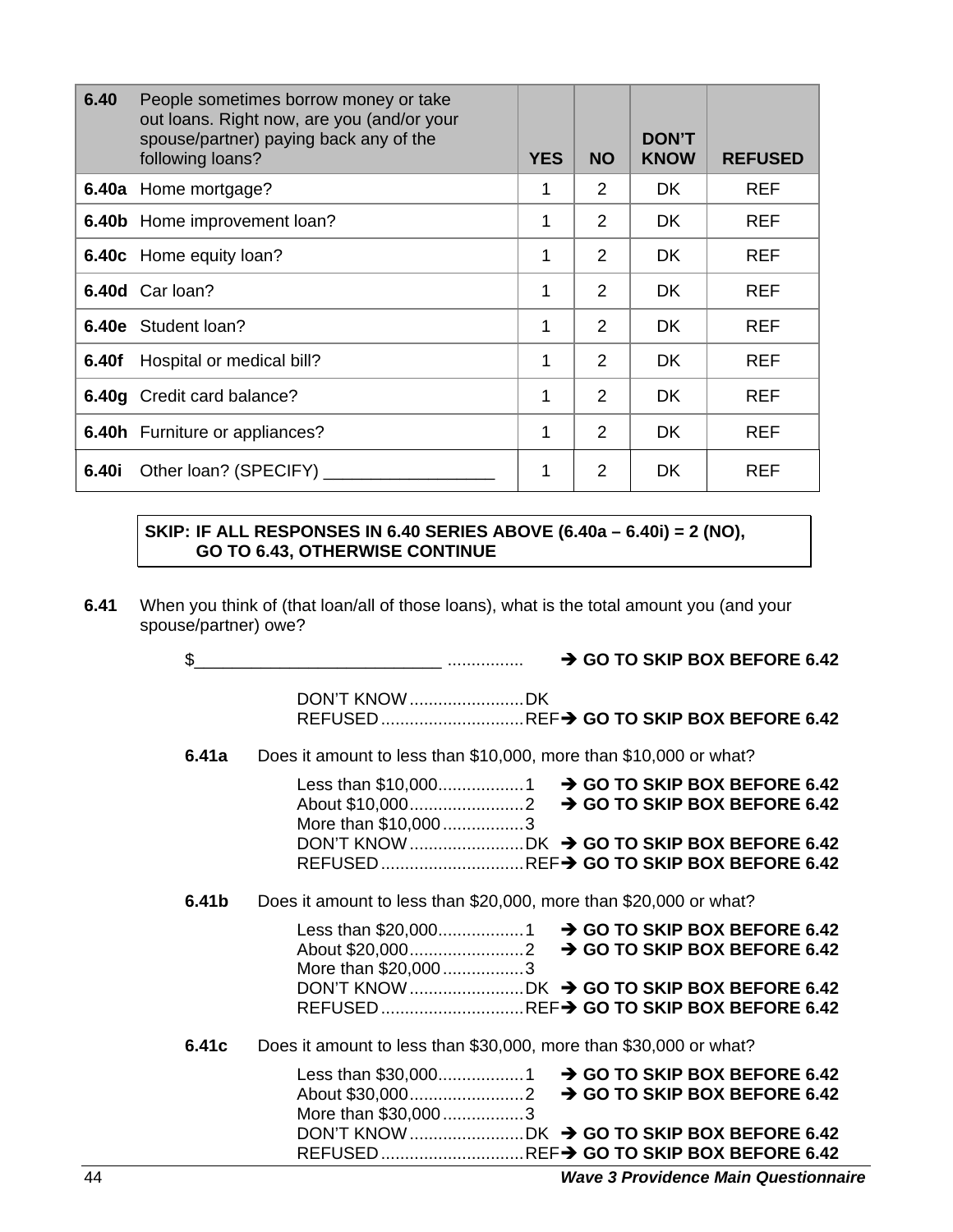6.41d Does it amount to less than \$40,000, more than \$40,000 or what?

| More than \$40,0003                     |  |  |  |  |
|-----------------------------------------|--|--|--|--|
|                                         |  |  |  |  |
| REFUSED REF→ GO TO SKIP BOX BEFORE 6.42 |  |  |  |  |

6.41e Does it amount to less than \$50,000, more than \$50,000 or what?

| Less than \$50,0001 → GO TO SKIP BOX BEFORE 6.42 |  |  |  |  |
|--------------------------------------------------|--|--|--|--|
| More than \$50,0003                              |  |  |  |  |
| DON'T KNOW DK → GO TO SKIP BOX BEFORE 6.42       |  |  |  |  |
| REFUSED REF→ GO TO SKIP BOX BEFORE 6.42          |  |  |  |  |

 $6.41f$ Does it amount to less than \$60,000, more than \$60,000 or what?

| More than \$60,0003                        |  |  |  |  |
|--------------------------------------------|--|--|--|--|
| DON'T KNOW DK → GO TO SKIP BOX BEFORE 6.42 |  |  |  |  |
| REFUSED REF→ GO TO SKIP BOX BEFORE 6.42    |  |  |  |  |

6.41g Does it amount to less than \$70,000, more than \$70,000 or what?

| More than \$70,0003                        |  |  |  |  |
|--------------------------------------------|--|--|--|--|
| DON'T KNOW DK → GO TO SKIP BOX BEFORE 6.42 |  |  |  |  |
| REFUSED REF→ GO TO SKIP BOX BEFORE 6.42    |  |  |  |  |

6.41h Does it amount to less than \$80,000, more than \$80,000 or what?

| More than \$80,0003                     |  |  |  |  |
|-----------------------------------------|--|--|--|--|
|                                         |  |  |  |  |
| REFUSED REF→ GO TO SKIP BOX BEFORE 6.42 |  |  |  |  |

6.41i Does it amount to less than \$90,000, more than \$90,000 or what?

| More than \$90,0003                        |  |  |  |  |
|--------------------------------------------|--|--|--|--|
| DON'T KNOW DK → GO TO SKIP BOX BEFORE 6.42 |  |  |  |  |
| REFUSED REF→ GO TO SKIP BOX BEFORE 6.42    |  |  |  |  |

 $6.41j$ Does it amount to less than \$100,000, more than \$100,000 or what?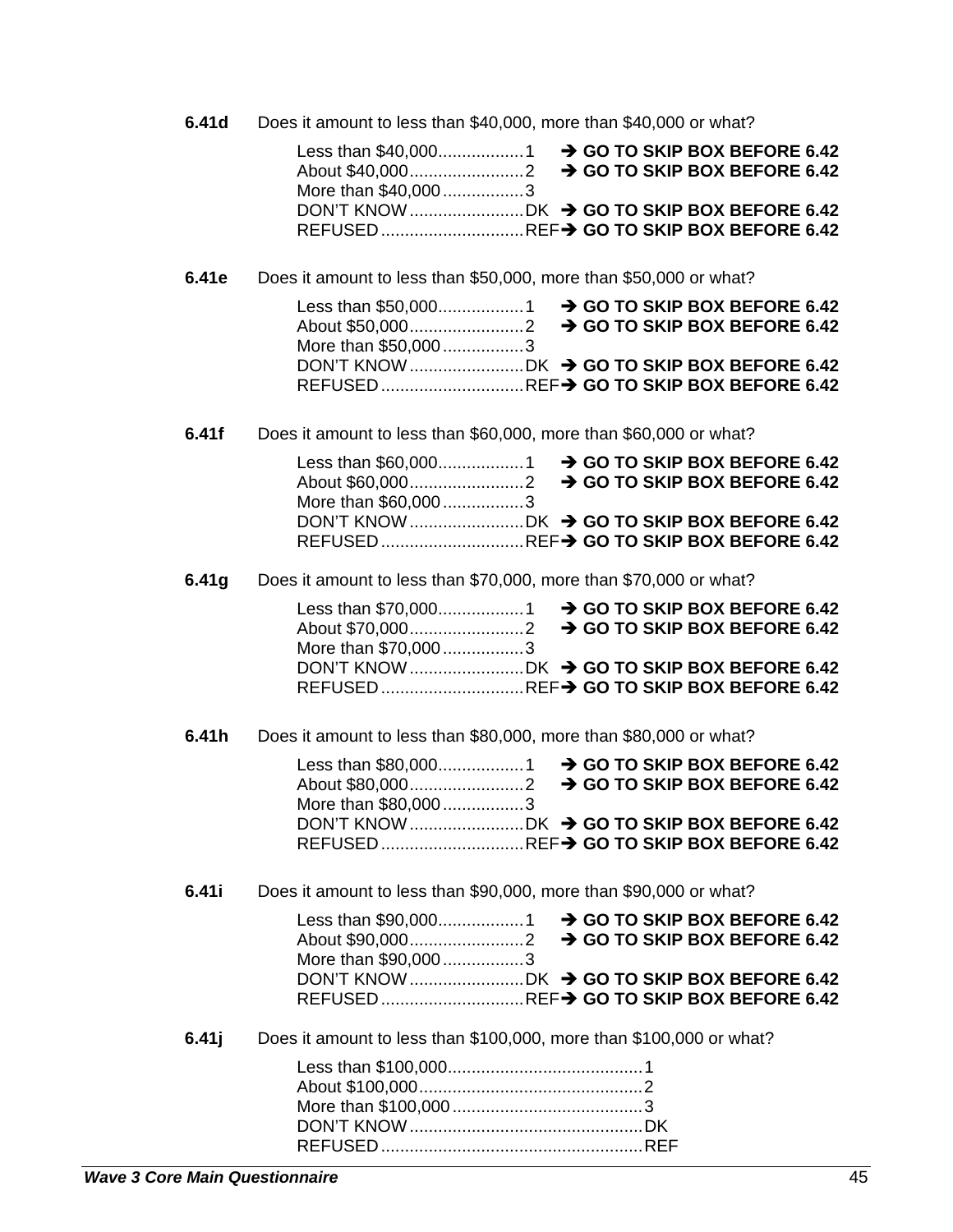#### **SKIP: IF 6.40a = 2 (NO), GO TO 6.43, OTHERWISE CONTINUE**

- **6.42** How much do you owe on your mortgage?
	- $\frac{1}{2}$   $\frac{1}{2}$   $\frac{1}{2}$   $\frac{1}{2}$   $\frac{1}{2}$   $\frac{1}{2}$   $\frac{1}{2}$   $\frac{1}{2}$   $\frac{1}{2}$   $\frac{1}{2}$   $\frac{1}{2}$   $\frac{1}{2}$   $\frac{1}{2}$   $\frac{1}{2}$   $\frac{1}{2}$   $\frac{1}{2}$   $\frac{1}{2}$   $\frac{1}{2}$   $\frac{1}{2}$   $\frac{1}{2}$   $\frac{1}{2}$   $\frac{1}{2}$

DON'T KNOW ......................................................................... DK REFUSED............................................................................... REF

| 6.43  | People sometimes save money for the future. Right<br>now, are you (and/or your spouse/partner) saving for<br>any of the following things: | <b>YES</b> | <b>NO</b>     | <b>DON'T</b><br><b>KNOW</b> | <b>REFUSED</b> |
|-------|-------------------------------------------------------------------------------------------------------------------------------------------|------------|---------------|-----------------------------|----------------|
|       | 6.43a To buy a house?                                                                                                                     | 1          | 2             | DK                          | <b>REF</b>     |
|       | <b>6.43b</b> For school or college?                                                                                                       |            | 2             | <b>DK</b>                   | <b>REF</b>     |
|       | <b>6.43c</b> For a car?                                                                                                                   |            | $\mathcal{P}$ | <b>DK</b>                   | <b>REF</b>     |
|       | 6.43d For retirement?                                                                                                                     | 1          | $\mathcal{P}$ | DK                          | <b>REF</b>     |
|       | <b>6.43e</b> For emergencies?                                                                                                             | 1          | 2             | DK                          | <b>REF</b>     |
| 6.43f | Other savings? (SPECIFY)                                                                                                                  | 1          | 2             | DK                          | <b>REF</b>     |

#### **SKIP: IF ALL RESPONSES IN 6.43 SERIES ABOVE (6.43a – 6.43f) = 2 (NO), GO TO 6.45, OTHERWISE CONTINUE**

**6.44** Thinking of all these things and anything else you may be saving for, how much money have you saved all together?

**6.45** Do you have a savings account?

**6.46** Do you have a checking account?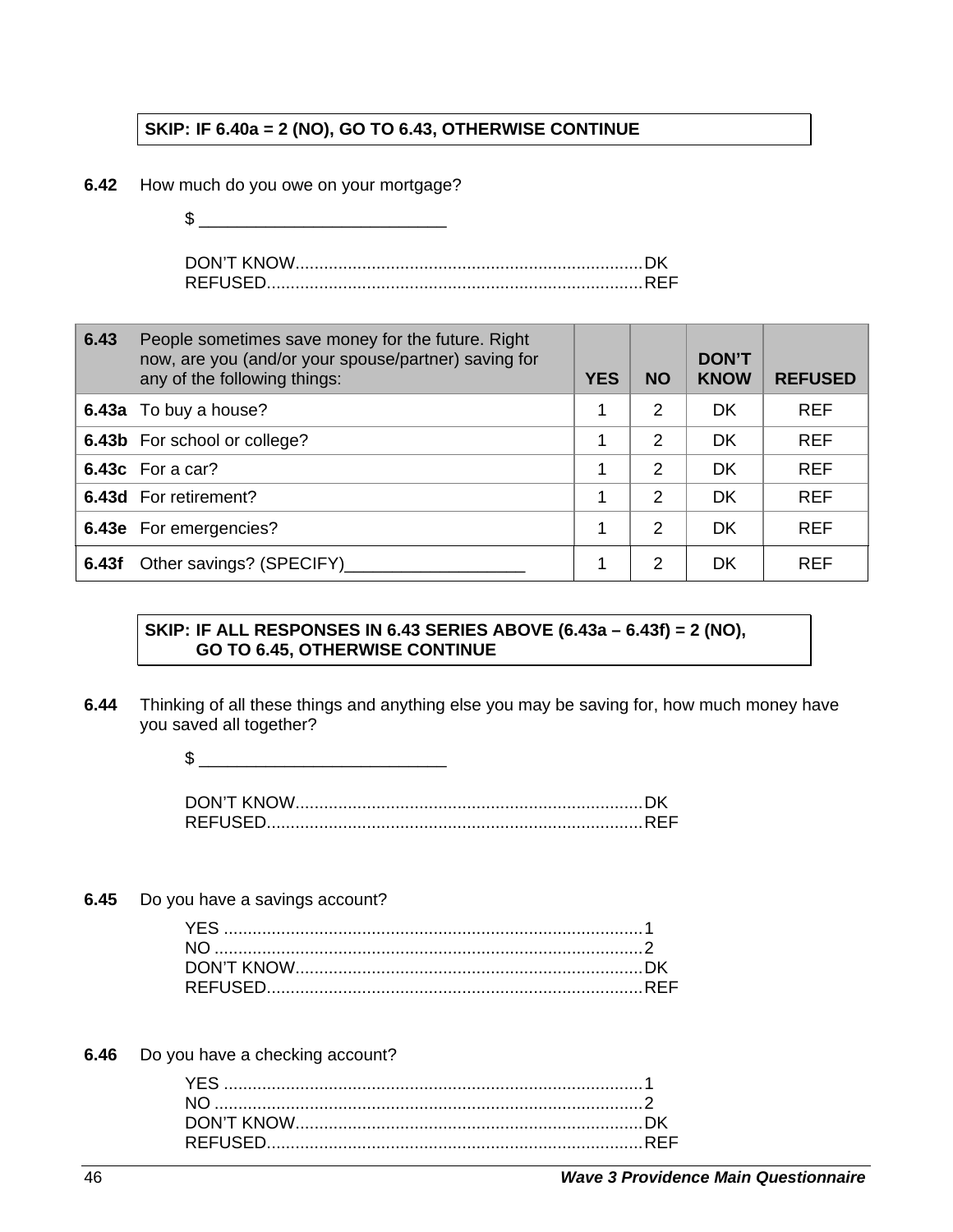### **6.47** Do you have a credit card?

# **SHOWCARD M**

| 6.48         | PHONE INTERVIEWS ONLY: Now we're interested in<br>how people might cope with emergencies. What if you<br>had an unexpected bill that was half of your monthly<br>income and you had to pay the bill in two weeks? The<br>list I'm going to read to you contains many different<br>ways people might handle this kind of situation.<br>Please tell me which of the following ways you think<br>would work for you.<br>IN-PERSON INTERVIEWS ONLY: Now we're<br>interested in how people might cope with emergencies.<br>What if you had an unexpected bill that was half of<br>your monthly income and you had to pay the bill in two<br>weeks? The card shows different ways people might<br>handle this kind of situation. Which of the ways do you<br>think would work for you? Just give me the numbers<br>next to each way that you might use to handle this<br>situation. | <b>YES</b>   | <b>NO</b>      | <b>DON'T</b><br><b>KNOW</b> | <b>REFUSED</b> |
|--------------|-------------------------------------------------------------------------------------------------------------------------------------------------------------------------------------------------------------------------------------------------------------------------------------------------------------------------------------------------------------------------------------------------------------------------------------------------------------------------------------------------------------------------------------------------------------------------------------------------------------------------------------------------------------------------------------------------------------------------------------------------------------------------------------------------------------------------------------------------------------------------------|--------------|----------------|-----------------------------|----------------|
|              | 6.48a Use savings?                                                                                                                                                                                                                                                                                                                                                                                                                                                                                                                                                                                                                                                                                                                                                                                                                                                            | $\mathbf{1}$ | 2              | <b>DK</b>                   | <b>REF</b>     |
|              | 6.48b Use a credit card?                                                                                                                                                                                                                                                                                                                                                                                                                                                                                                                                                                                                                                                                                                                                                                                                                                                      | 1            | 2              | <b>DK</b>                   | <b>REF</b>     |
|              | 6.48c Borrow from family?                                                                                                                                                                                                                                                                                                                                                                                                                                                                                                                                                                                                                                                                                                                                                                                                                                                     | $\mathbf{1}$ | $\overline{2}$ | <b>DK</b>                   | <b>REF</b>     |
|              | <b>6.48d</b> Borrow from friends?                                                                                                                                                                                                                                                                                                                                                                                                                                                                                                                                                                                                                                                                                                                                                                                                                                             | $\mathbf 1$  | 2              | <b>DK</b>                   | <b>REF</b>     |
|              | 6.48e Sell something?                                                                                                                                                                                                                                                                                                                                                                                                                                                                                                                                                                                                                                                                                                                                                                                                                                                         | $\mathbf{1}$ | $\overline{2}$ | <b>DK</b>                   | <b>REF</b>     |
| 6.48f        | Get a payday loan?                                                                                                                                                                                                                                                                                                                                                                                                                                                                                                                                                                                                                                                                                                                                                                                                                                                            | $\mathbf{1}$ | $\overline{2}$ | <b>DK</b>                   | <b>REF</b>     |
|              | 6.48g Pawn something?                                                                                                                                                                                                                                                                                                                                                                                                                                                                                                                                                                                                                                                                                                                                                                                                                                                         | $\mathbf{1}$ | 2              | <b>DK</b>                   | <b>REF</b>     |
|              | 6.48h Borrow from bank?                                                                                                                                                                                                                                                                                                                                                                                                                                                                                                                                                                                                                                                                                                                                                                                                                                                       | 1            | 2              | <b>DK</b>                   | <b>REF</b>     |
| 6.48i        | Borrow from consumer finance enterprise?                                                                                                                                                                                                                                                                                                                                                                                                                                                                                                                                                                                                                                                                                                                                                                                                                                      | $\mathbf{1}$ | $\overline{2}$ | <b>DK</b>                   | <b>REF</b>     |
| 6.48j        | Would not pay?                                                                                                                                                                                                                                                                                                                                                                                                                                                                                                                                                                                                                                                                                                                                                                                                                                                                | $\mathbf{1}$ | 2              | <b>DK</b>                   | <b>REF</b>     |
|              | 6.48k Mutual assistance savings?                                                                                                                                                                                                                                                                                                                                                                                                                                                                                                                                                                                                                                                                                                                                                                                                                                              | 1            | 2              | <b>DK</b>                   | <b>REF</b>     |
| <b>6.481</b> | Other?<br>(SPECIFY)                                                                                                                                                                                                                                                                                                                                                                                                                                                                                                                                                                                                                                                                                                                                                                                                                                                           | 1            | $\overline{2}$ | <b>DK</b>                   | <b>REF</b>     |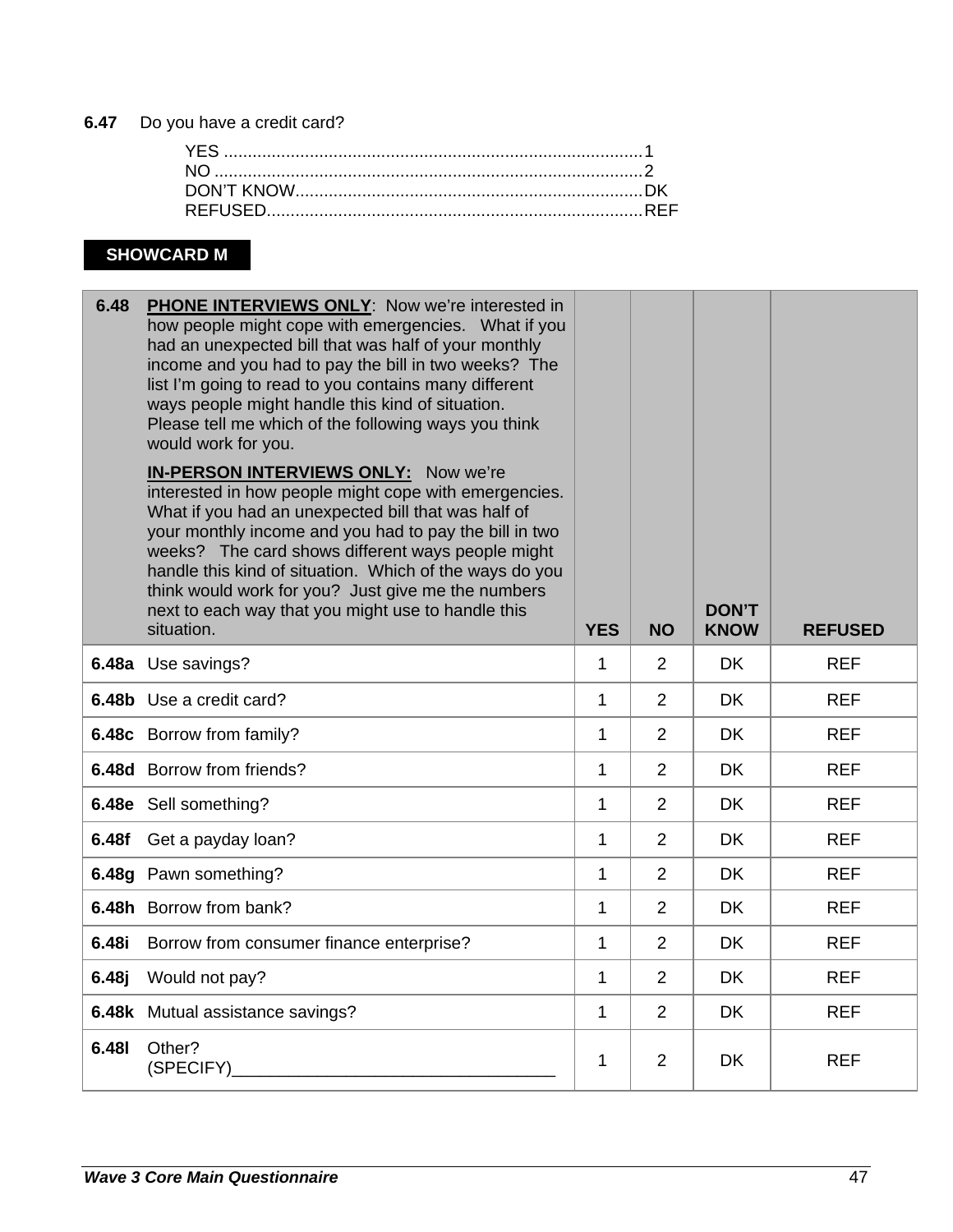# Segment 7:

# **Demographics**

Now I have a few more questions about you. Your answers to the following questions will be used in combination with the answers you have already provided to help us understand your neighborhood.

- **7.1** Do you consider yourself to be of Hispanic, Latino, or Spanish Origin or descent?
	- **PROMPT:** This group includes people of Mexican, Puerto Rican, Cuban, Central and South American, and any other Spanish background.

#### **FI INFO:** IF YES, ALWAYS REPEAT THE RESPONSE CATEGORIES BELOW

| Yes, other Spanish/Hispanic/Latino |  |
|------------------------------------|--|
|                                    |  |
|                                    |  |
|                                    |  |

#### **7.2** What race do you consider yourself? **CODE ALL THAT APPLY**

| NATIVE HAWAIIAN OR OTHER PACIFIC ISLANDER4 |  |
|--------------------------------------------|--|
|                                            |  |
|                                            |  |
|                                            |  |
|                                            |  |

**7.3** In what country were you born?

| UNITED STATES (NOT INCLUDING PUERTO RICO)1 → GO TO 7.10a |  |
|----------------------------------------------------------|--|
|                                                          |  |
|                                                          |  |
|                                                          |  |
|                                                          |  |
|                                                          |  |

**7.3a** In what year did you come to live in the United States?

 $\blacksquare$   $\blacksquare$   $\blacksquare$   $\blacksquare$   $\blacksquare$   $\blacksquare$   $\blacksquare$   $\blacksquare$   $\blacksquare$   $\blacksquare$   $\blacksquare$   $\blacksquare$   $\blacksquare$   $\blacksquare$   $\blacksquare$   $\blacksquare$   $\blacksquare$   $\blacksquare$   $\blacksquare$   $\blacksquare$   $\blacksquare$   $\blacksquare$   $\blacksquare$   $\blacksquare$   $\blacksquare$   $\blacksquare$   $\blacksquare$   $\blacksquare$   $\blacksquare$   $\blacksquare$   $\blacksquare$   $\blacks$ 

| <b>REFUSED</b> |  |
|----------------|--|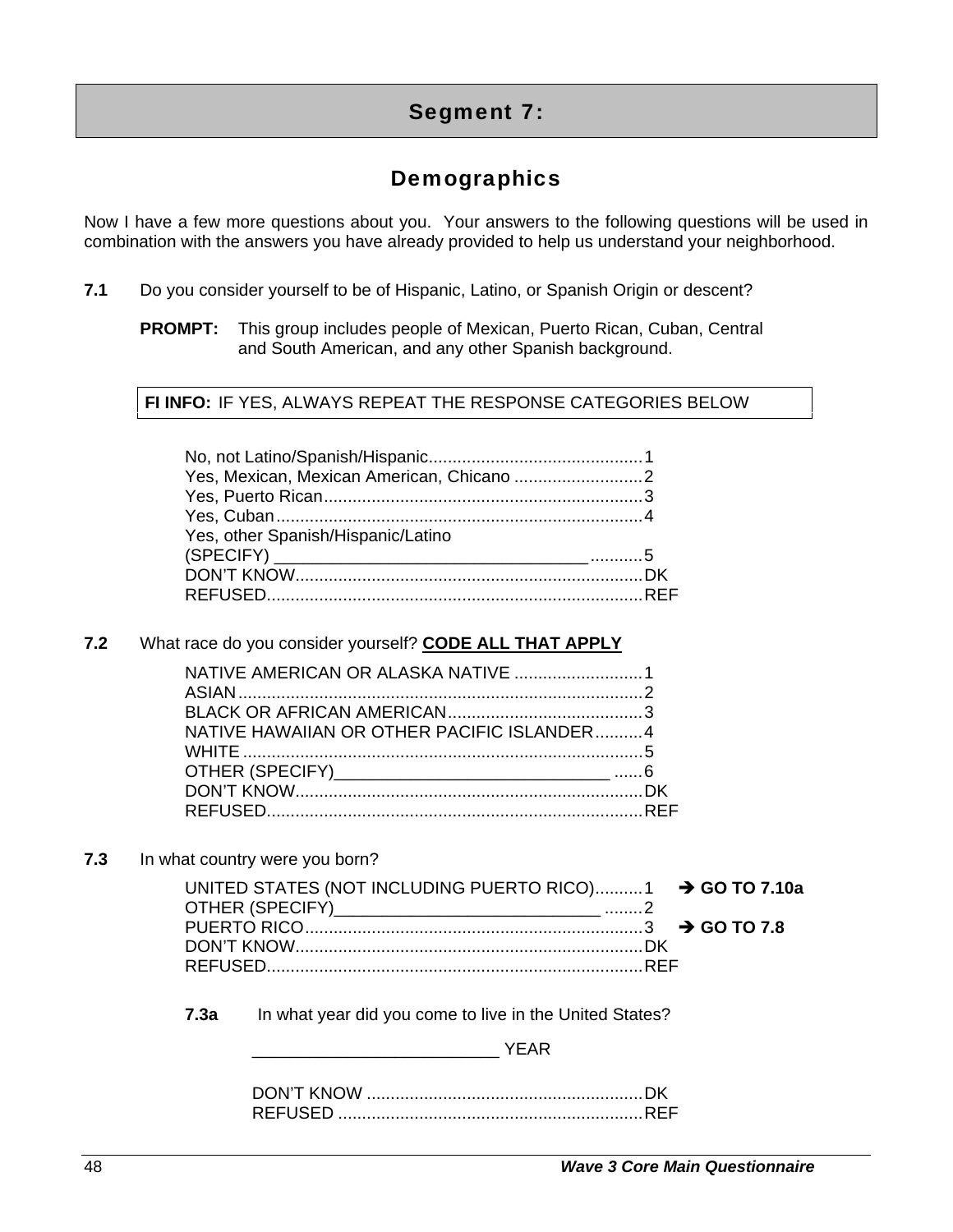$7.4$ Are you a citizen of the United States?

 $7.5$ When you moved to the United States to live what was your immigration status? Were you a permanent resident, a refugee, or something else?

 $7.6$ Has your status been changed to permanent resident?

 $7.7$ Are there any children in this household (by children, we mean people under the age of 18 years) who are not citizens of the United States?

 $7.8$ Is a language other than English spoken in your home?

 $7.9$ How well would you say you understand English when someone is speaking to you?

SKIP: IF 7.9 = 1, GO TO 7.10a.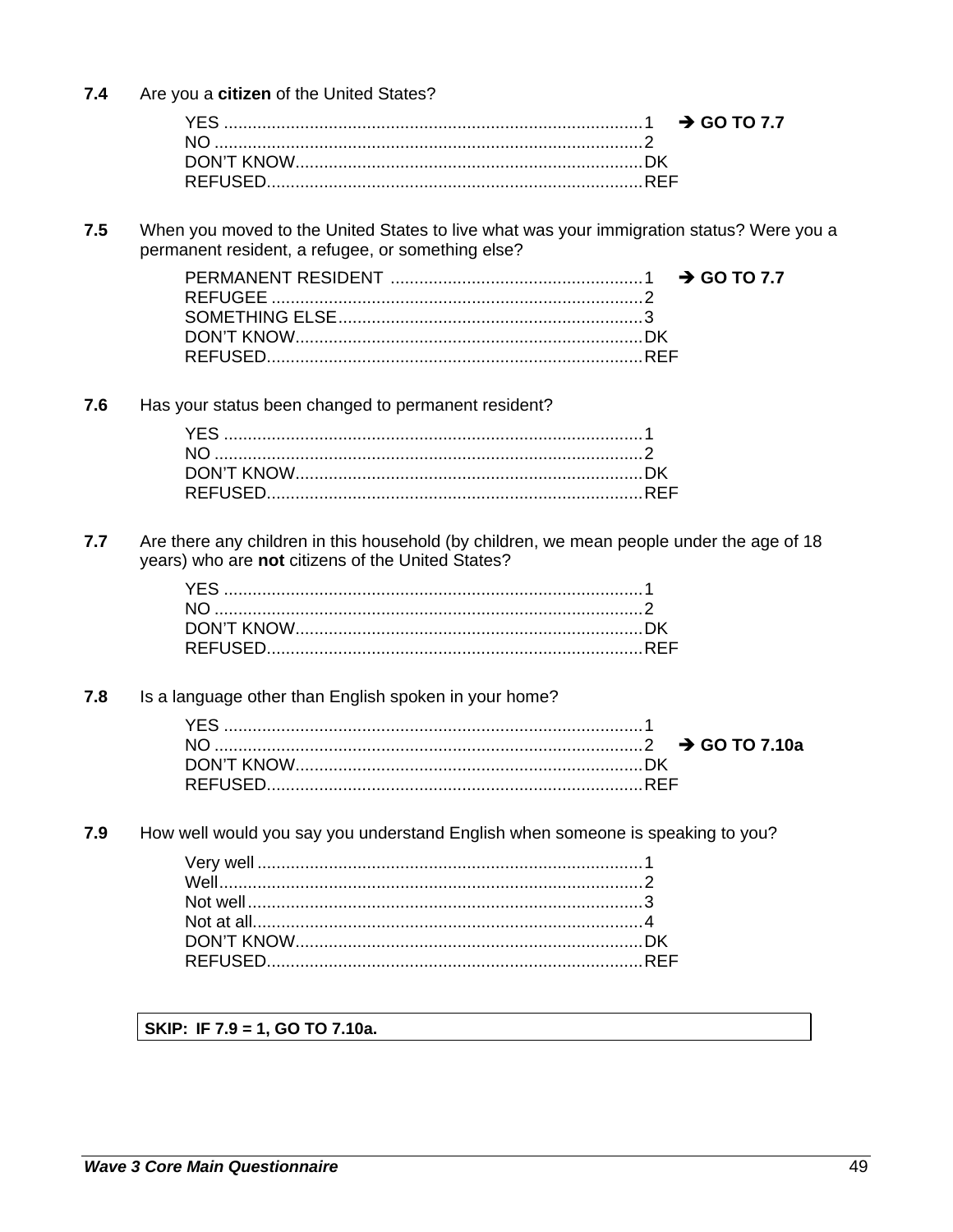**7.10** Have you ever enrolled in a class to learn or improve your English? YES ........................................................................................ 1 NO .......................................................................................... 2 DON'T KNOW ......................................................................... DK REFUSED .........................................................................................REF **7.10a** What is your birthdate? /\_\_\_\_\_\_/\_\_\_\_\_\_\_\_\_\_\_\_\_\_\_ (MONTH/DAY/YEAR) DON'T KNOW ................................................. DK REFUSED ....................................................... REF **7.10b** In what city and state were you born? \_\_\_\_\_\_\_\_\_\_\_\_\_\_\_\_\_\_\_\_\_\_\_\_\_\_\_ DON'T KNOW ................................................. DK REFUSED ..................................................... REF

#### **SKIP: IF 6.13 = 1 (R HAS SPOUSE/PARTNER IN HH), GO TO 7.10c, OTHERWISE GO TO 7.11**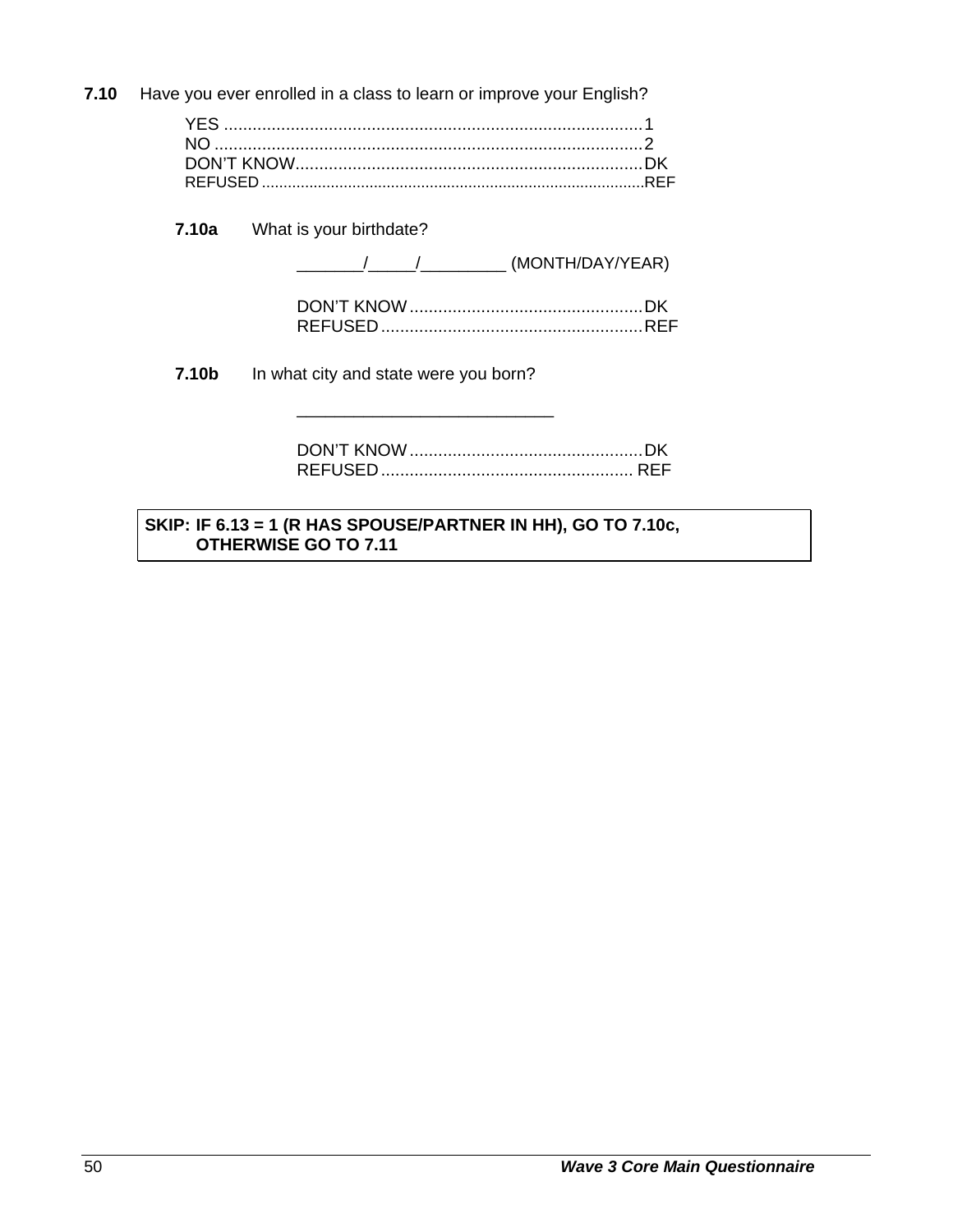- **7.10c** Does your spouse/partner consider him/herself to be of Hispanic, Latino, or Spanish Origin or descent?
	- **PROMPT:** This group includes people of Mexican, Puerto Rican, Cuban, Central and South American, and any other Spanish background.

 **FI INFO:** IF YES, ALWAYS REPEAT THE RESPONSE CATEGORIES BELOW

| No, not Latino/Spanish/Hispanic1         |  |
|------------------------------------------|--|
| Yes, Mexican, Mexican American, Chicano2 |  |
|                                          |  |
|                                          |  |
| Yes, other Spanish/Hispanic/Latino       |  |
|                                          |  |
|                                          |  |
|                                          |  |

#### **7.10d** What race does your spouse/partner consider him/herself?  **CODE ALL THAT APPLY**

| NATIVE AMERICAN OR ALASKA NATIVE1 |  |
|-----------------------------------|--|
| BLACK OR AFRICAN AMERICAN 3       |  |
| NATIVE HAWAIIAN OR OTHER          |  |
|                                   |  |
|                                   |  |
|                                   |  |
|                                   |  |
|                                   |  |
|                                   |  |

**7.10e** In what country was your spouse/partner born?

| UNITED STATES (NOT INCLUDING |  |
|------------------------------|--|
|                              |  |
|                              |  |
|                              |  |
|                              |  |
|                              |  |
|                              |  |

**7.10f** What is your spouse/partner's birthdate?

\_\_\_\_\_\_\_/\_\_\_\_\_/\_\_\_\_\_\_\_\_\_ (MONTH/DAY/YEAR)

**7.10g** In what city and state was your spouse/partner born?

\_\_\_\_\_\_\_\_\_\_\_\_\_\_\_\_\_\_\_\_\_\_\_\_\_\_\_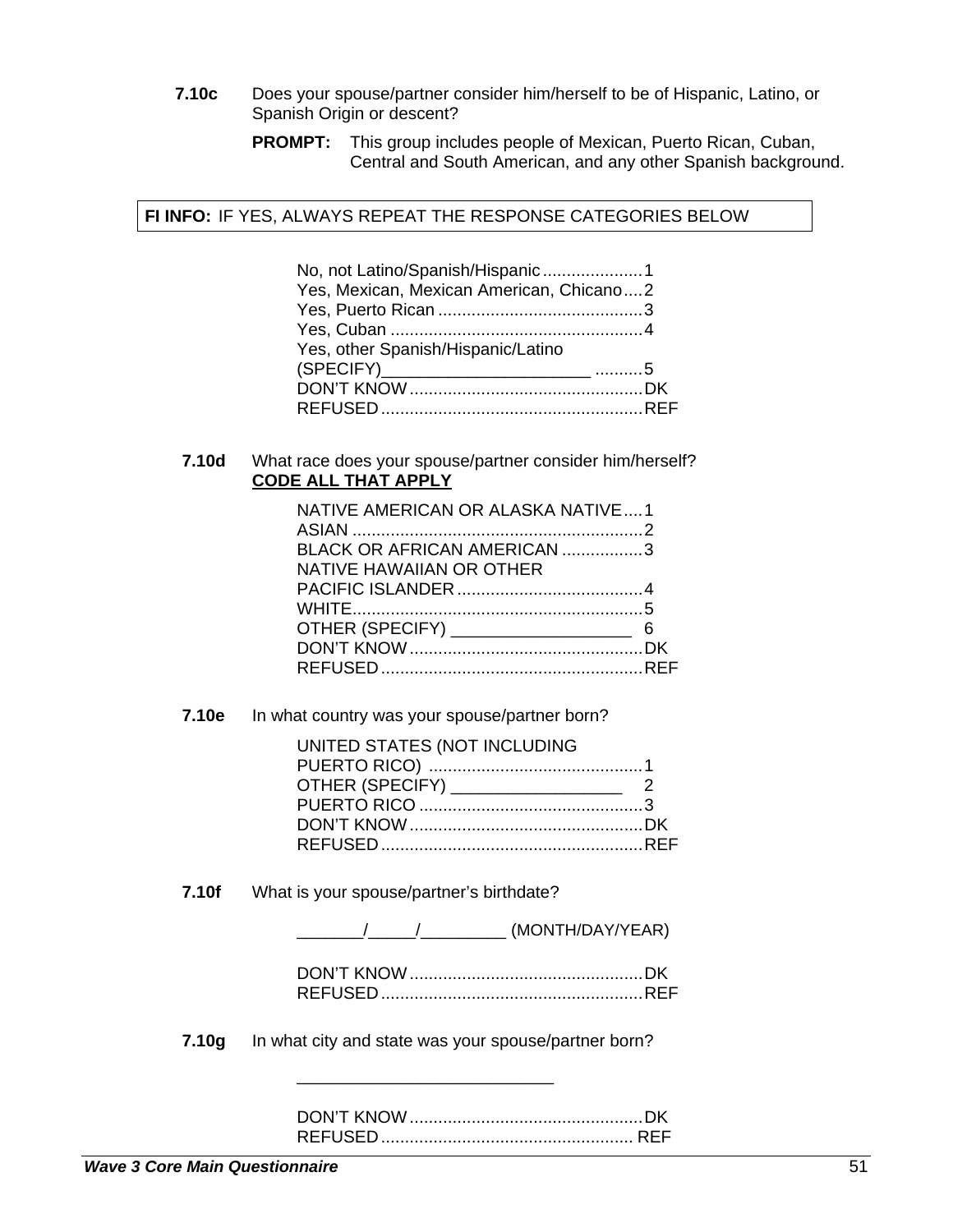$7.11$ What is the highest level of education you have completed?

| <b>BEYOND EIGHTH GRADE,</b> |  |
|-----------------------------|--|
|                             |  |
|                             |  |
|                             |  |

FI INSTRUCTION: IF R SAYS "HIGH SCHOOL DIPLOMA," "HIGH SCHOOL" OR ANY VARIATION OF "HIGH SCHOOL," PLEASE USE THE FOLLOWING PROBE: "Did you graduate from high school or did you earn a GED?"

 $7.12$ In what country were you educated?

 $7.13$ What was your age when you completed your highest level of education?

 $\overline{\phantom{a}}$  (AGE)

#### SKIP: IF 6.13 = 1 (R HAS SPOUSE/PARTNER IN HH), GO TO 7.13a, ALL ELSE GO TO SKIP BOX BEFORE 7.14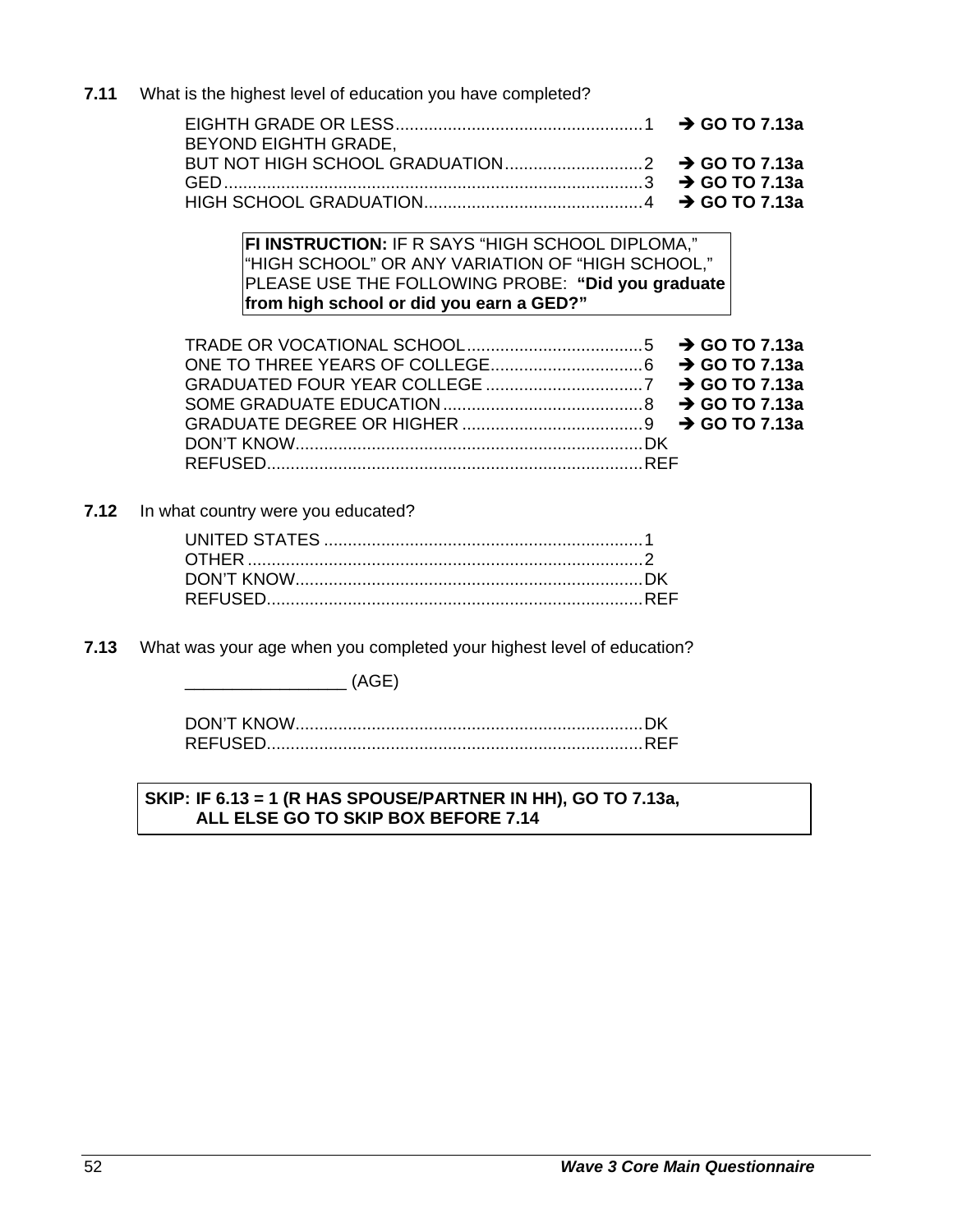**7.13a** What is the highest level of education your spouse/partner has completed?

| BEYOND EIGHTH GRADE, BUT NOT |  |
|------------------------------|--|
|                              |  |
|                              |  |
|                              |  |

**FI INSTRUCTION:** IF R SAYS "HIGH SCHOOL DIPLOMA," "HIGH SCHOOL" OR ANY VARIATION OF "HIGH SCHOOL," PLEASE USE THE FOLLOWING PROBE: **"Did you graduate from high school or did you earn a GED?"** 

#### **SKIP: REVIEW THE CHILD ROSTER: ARE THERE ANY CHILDREN IN THE HOUSEHOLD BETWEEN THE AGES OF 0 AND 6? IF NO, GO TO 7.15, OTHERWISE CONTINUE**

**7.14** Sometimes children are placed in the care of a child welfare agency. Has **[NAME CHILD OR CHILDREN LIVING IN HOUSEHOLD THAT ARE BETWEEN THE AGES OF 0-6]** ever been under the care of a child welfare agency for 1 day or longer?

**7.15** People move in and out of households for lots of different reasons. Sometimes someone leaves a household because they were sent to jail or prison.

Has anyone in your household been in jail or prison for more than 3 days within the last 3 years?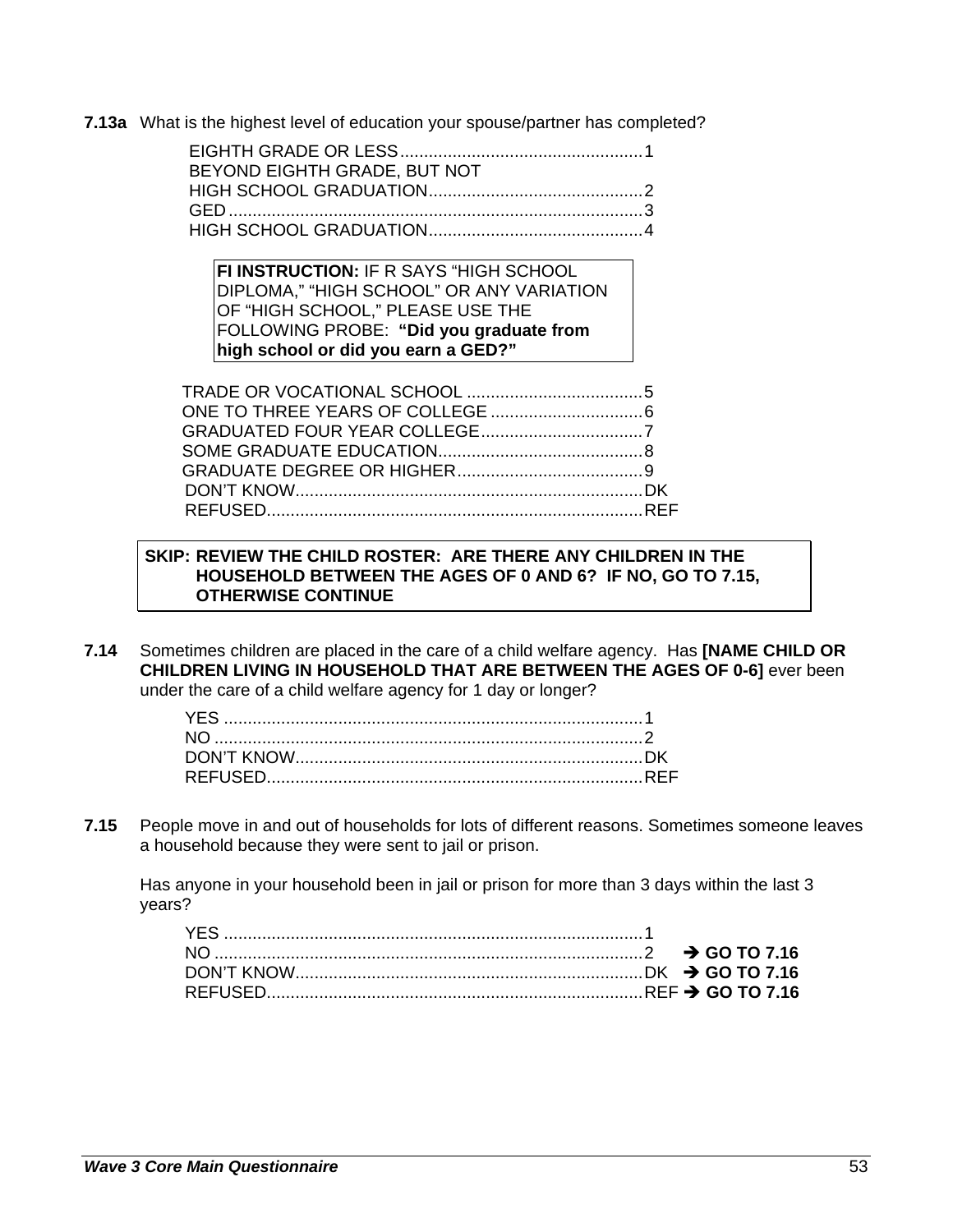$7.15a$ Is this person currently in your household, still in jail/prison, or someplace else?  $\rightarrow$  GO TO 7.16

 $7.15<sub>b</sub>$ Do you expect this person to live in your household sometime within the next 3 vears?

 $7.16$ May we have your permission to link the answers you just gave me to data that the federal government has about the wages you have earned?

> [IF NECESSARY: U.S. employers are required to report the wages of their workers. With your permission we will link the wages you earned as reported by your employer to the answers to the survey questions. Your name and any other identifying information will not be included in the linked data file.1

**END** IF THE RESPONDENT WANTS TO GIVE MORE INFORMATION ABOUT (HIM/HERSELF). (HIS/HER) FAMILY OR NEIGHBORHOOD, RECORD IT HERE.

I will be sending this document to our offices in Chicago. An editor will check to see that I have indicated an answer to all of the appropriate questions. If I mistakenly skipped a question, someone from our central office will call you to fill in the missing information.

My office may want to verify that I was here. Someone may call you to make sure that I conducted the interview.

**END TIME:** 

÷ AM/PM

### **CONTINUE TO FOLLOWING PAGE**